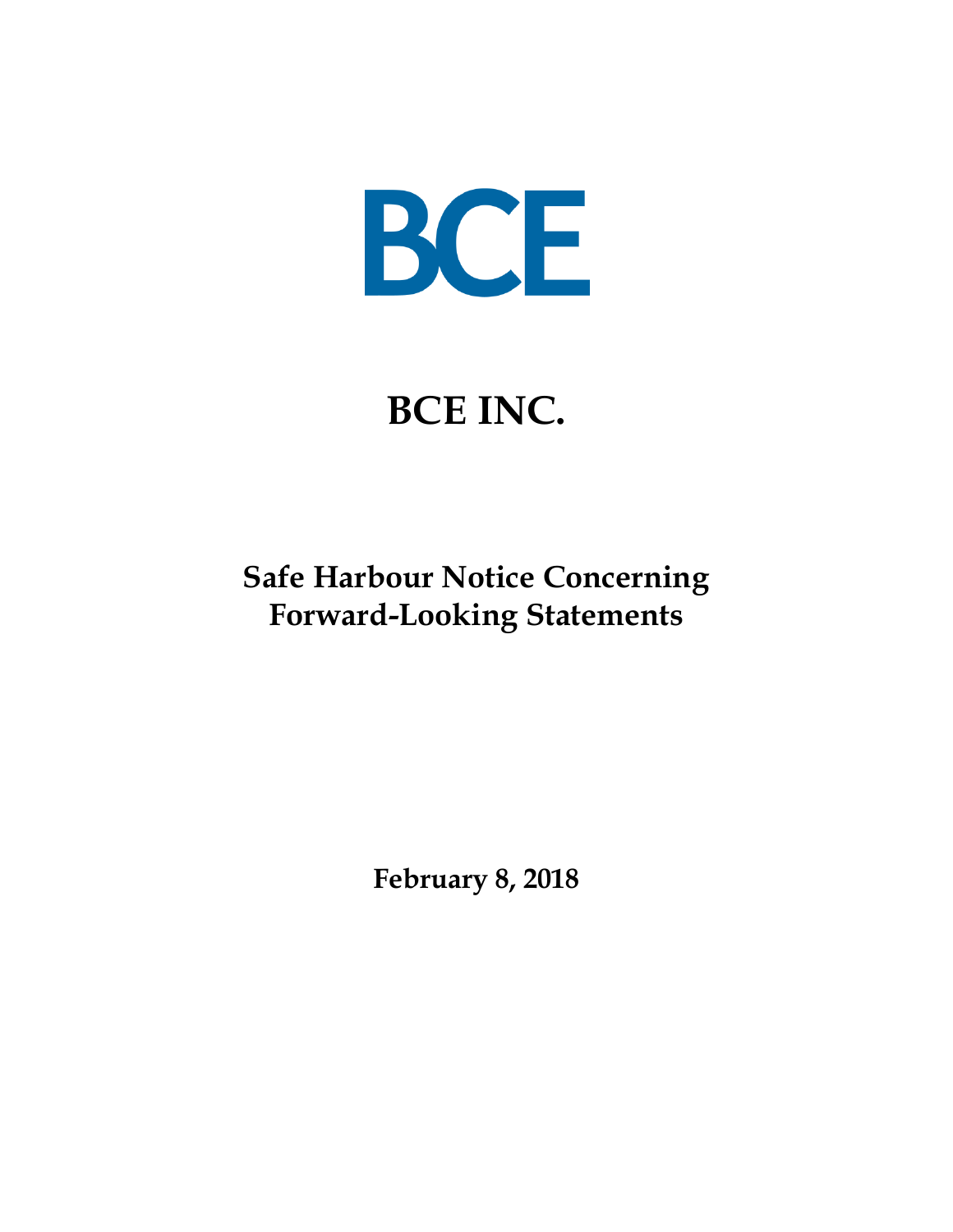### **Safe Harbour Notice Concerning Forward-Looking Statements**

In this document, *we*, *us*, *our, BCE* and *the company* mean, as the context may require, either BCE Inc. or, collectively, BCE Inc., Bell Canada, their subsidiaries, joint arrangements and associates. *Bell Media* means, as the context may require, either Bell Media Inc. or our Bell Media segment.

Certain statements made in the presentation entitled "Q4 2017 Results & 2018 Financial Guidance Call", dated February 8, 2018, and certain oral statements made by our senior management during BCE"s 2018 financial guidance call held on February 8, 2018 (BCE"s 2018 Financial Guidance Call) are forward-looking statements. These forward-looking statements include, but are not limited to, statements relating to BCE"s financial guidance (including revenues, adjusted EBITDA, capital intensity, adjusted EPS and free cash flow)<sup>1</sup>, our expected 2018 pension cash funding, BCE"s 2018 annualized common share dividend and common share dividend payout policy, BCE"s financial policy targets and expected improvement of BCE"s net debt leverage ratio, BCE"s 2018 capital markets objectives, our network deployment plans and related capital investments, BCE"s business outlook, objectives, plans and strategic priorities, and other statements that are not historical facts. A statement we make is forward-looking when it uses what we know and expect today to make a statement about the future. Forward-looking statements are typically identified by the words *assumption, goal, guidance, objective, outlook, project, strategy, target* and other similar expressions or future or conditional verbs such as *aim*, *anticipate*, *believe*, *could*, *expect*, *intend*, *may*, *plan*, *seek*, *should*, *strive* and *will*. All such forwardlooking statements are made pursuant to the 'safe harbour' provisions of applicable Canadian securities laws and of the United States *Private Securities Litigation Reform Act of 1995*.

The forward-looking statements made in the presentation entitled "Q4 2017 Results & 2018 Financial Guidance Call", or made orally during BCE"s 2018 Financial Guidance Call, are made as of February 8, 2018 and, accordingly, are subject to change after such date. Except as may be required by Canadian securities laws, we do not undertake any obligation to update or revise any forward-looking statements, whether as a result of new information, future events or otherwise. Forward-looking statements, by their very nature, are subject to inherent risks and uncertainties and are based on several assumptions, both general and specific, which give rise to the possibility that actual results could differ materially from our expectations expressed in, or implied by, such forward-looking statements and that our financial guidance, business outlook, objectives, plans and strategic priorities may not be achieved. As a result, we cannot guarantee that any forward-looking statement will materialize and we caution you against relying on any of these forward-looking statements. Refer to Section B entitled *Material Assumptions* for a description of the principal assumptions underlying the above-mentioned forward-looking statements and other forward-looking statements made in the presentation entitled "Q4 2017 Results & 2018 Financial Guidance Call" and made orally during BCE"s 2018 Financial Guidance Call held on February 8, 2018. We believe that these assumptions were reasonable at February 8, 2018. If our assumptions turn out to be inaccurate, our actual results could be materially different from what we expect. Refer to Section C entitled *Business Risks* for a description of the principal known risks that could cause actual results or events to differ

 $\overline{a}$ 

<sup>1</sup> Refer to footnotes 2 to 5 in Section A entitled *Forward-Looking Statements* for a definition of, and other information concerning, adjusted EBITDA, capital intensity, adjusted EPS and free cash flow.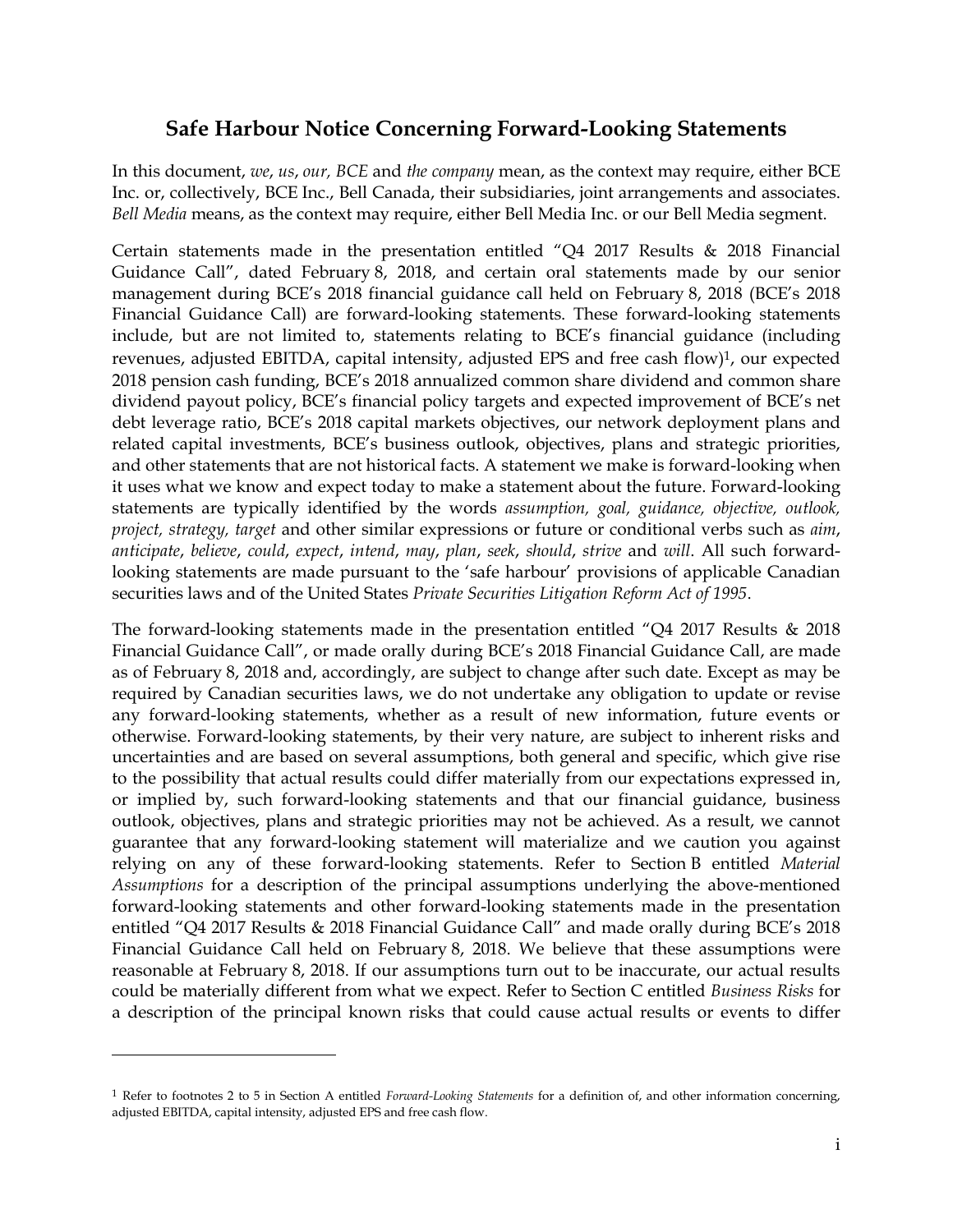materially from our expectations expressed in, or implied by, the above-mentioned forwardlooking statements and other forward-looking statements made in the presentation entitled "Q4 2017 Results & 2018 Financial Guidance Call" and made orally during BCE"s 2018 Financial Guidance Call. We caution readers that the risks described in the above mentioned section are not the only ones that could affect us. Additional risks and uncertainties not currently known to us or that we currently deem to be immaterial may also have a material adverse effect on our financial position, financial performance, cash flows, business or reputation.

Except as otherwise indicated by BCE, the forward-looking statements made in the presentation entitled "Q4 2017 Results & 2018 Financial Guidance Call", or made orally during BCE's 2018 Financial Guidance Call, do not reflect the potential impact of any special items or of any dispositions, monetizations, mergers, acquisitions, other business combinations or other transactions that may be announced or that may occur after the date hereof. The financial impact of these transactions and special items can be complex and depends on the facts particular to each of them. We therefore cannot describe the expected impact in a meaningful way or in the same way we present known risks affecting our business. Forward-looking statements made in the presentation entitled "Q4 2017 Results & 2018 Financial Guidance Call", or made orally during BCE"s 2018 Financial Guidance Call, are presented for the purpose of assisting investors and others in understanding certain key elements of our expected financial results and objectives, strategic priorities and business outlook, as well as our anticipated operating environment. Readers are cautioned, however, that such information may not be appropriate for other purposes.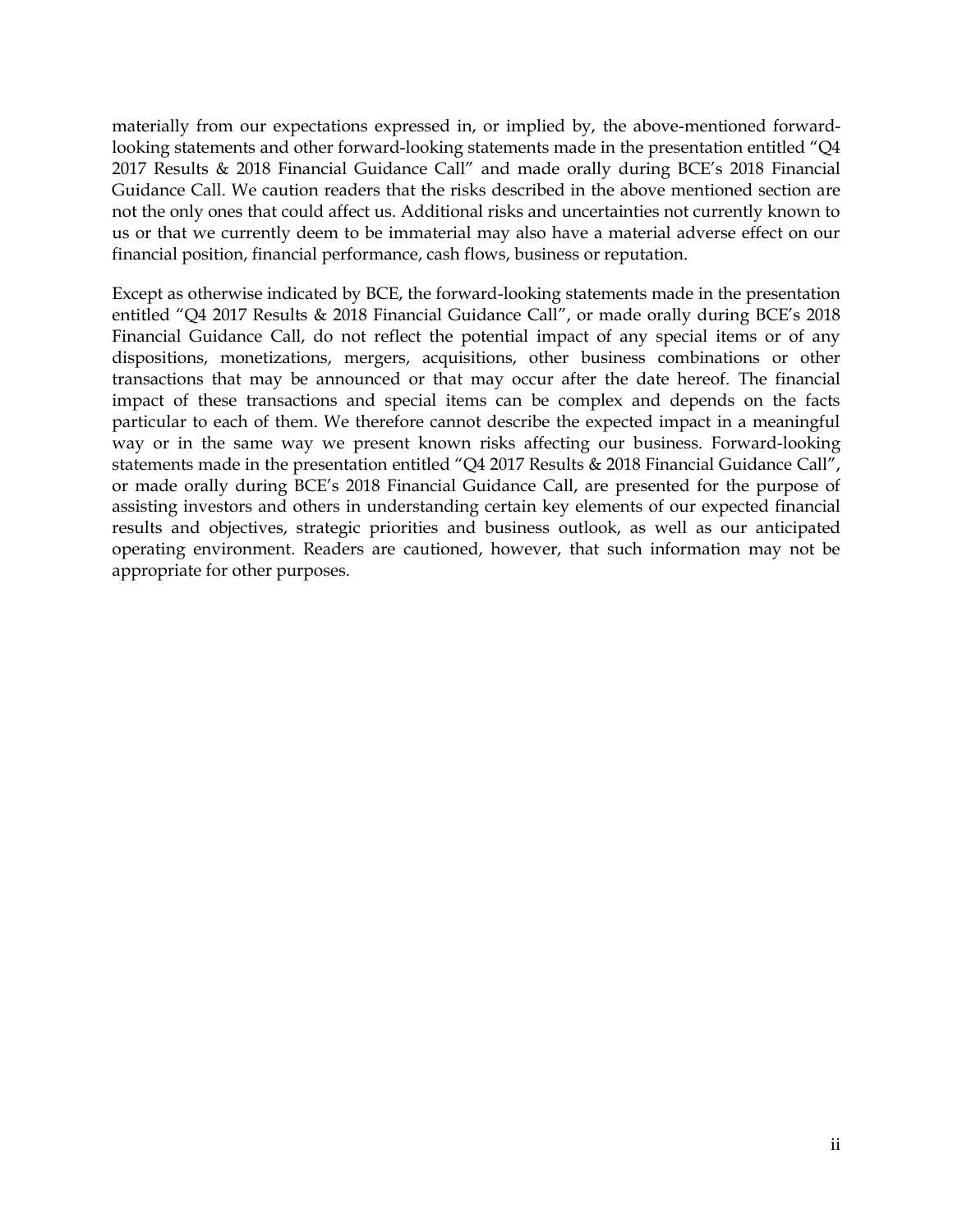#### **TABLE OF CONTENTS**

Sections A, B and C of this Safe Harbour Notice Concerning Forward-Looking Statements (Safe Harbour Notice) contain, respectively, a description of:

- the principal forward-looking statements relating to BCE's financial guidance contained in the presentation entitled "Q4 2017 Results & 2018 Financial Guidance Call"
- the principal assumptions made by BCE in developing its 2018 forward-looking statements set out in the presentation entitled "Q4 2017 Results & 2018 Financial Guidance Call", or made orally during BCE"s 2018 Financial Guidance Call
- the principal known risks that could cause our assumptions and estimates to be inaccurate and actual results or events to differ materially from our current expectations expressed in, or implied by, our principal forward-looking statements set out in the presentation entitled "Q4 2017 Results & 2018 Financial Guidance Call", or made orally during BCE"s 2018 Financial Guidance Call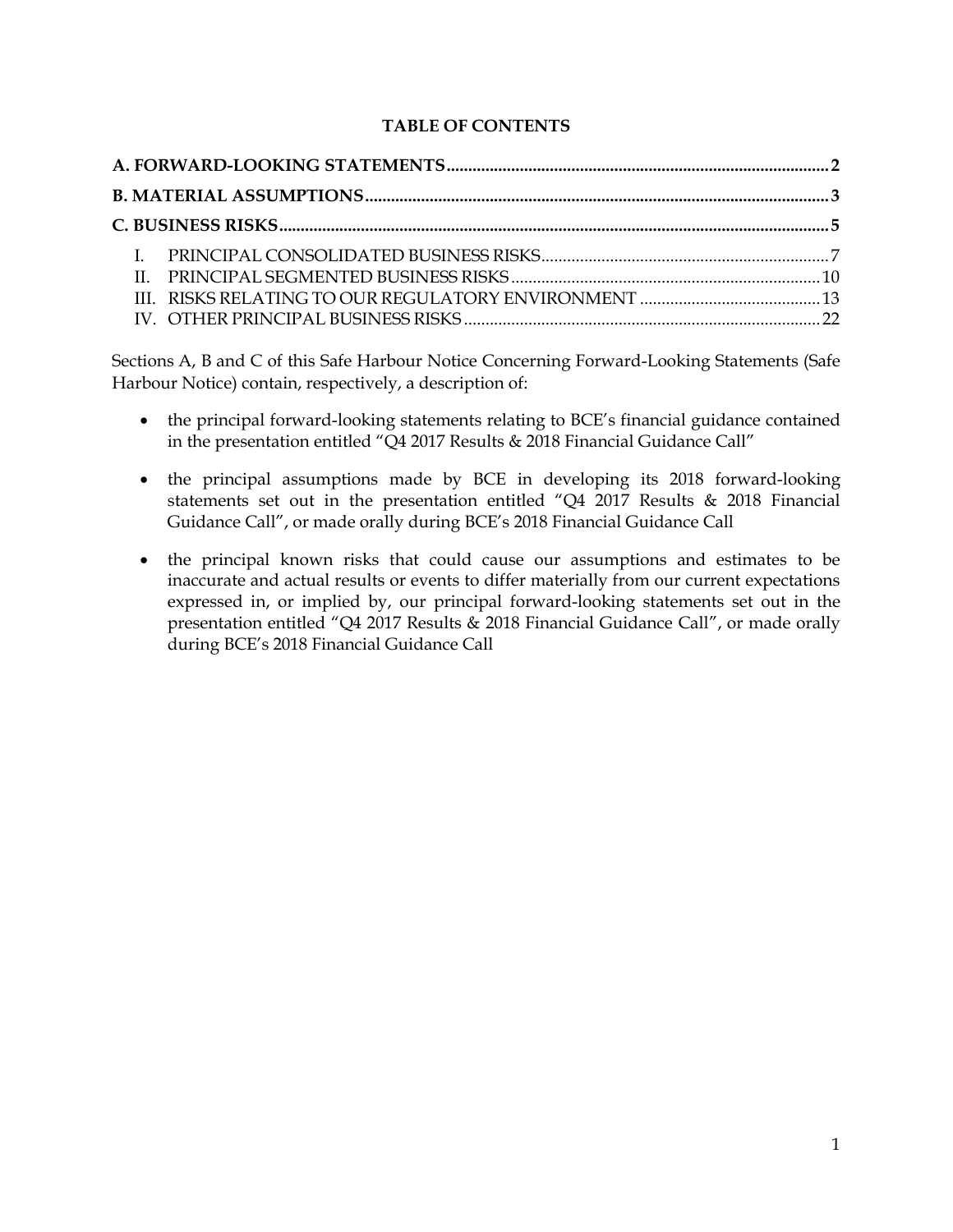#### **A. FORWARD-LOOKING STATEMENTS**

<span id="page-4-0"></span>This section outlines the principal elements of the financial guidance provided by BCE for 2018 presented in accordance with 2017 International Financial Reporting Standards (IFRS) and, therefore, does not reflect the financial impacts of applying IFRS 15 – Revenue from Contracts with Customers.

| <b>BCE</b>                                                         | <b>Guidance for 2018</b>          |
|--------------------------------------------------------------------|-----------------------------------|
| Revenue growth                                                     | $2\% - 4\%$                       |
| Adjusted EBITDA <sup>2</sup> growth                                | $2\% - 4\%$                       |
| Capital intensity <sup>3</sup>                                     | $~17\%$                           |
| Adjusted net earnings per common share (Adjusted EPS) <sup>4</sup> | $$3.42 - $3.52$                   |
| Adjusted EPS growth                                                | $~1\%$ - 4%                       |
| Free cash flow <sup>5</sup>                                        | \$3,525 million - \$3,650 million |
| Free cash flow growth                                              | $\sim$ 3% - 7%                    |
| Annualized common share dividend <sup>6</sup>                      | \$3.02 per share <sup>7</sup>     |
| Dividend payout policy <sup>5</sup>                                | $65\%$ - 75% of free cash flow    |

 $\overline{a}$ 

<sup>&</sup>lt;sup>2</sup> The term adjusted EBITDA does not have any standardized meaning under IFRS. Therefore, it is unlikely to be comparable to similar measures presented by other issuers. We define adjusted EBITDA as operating revenues less operating costs, as shown in BCE"s consolidated income statements. Adjusted EBITDA for BCE"s segments is the same as segment profit as reported in BCE"s consolidated financial statements. We use adjusted EBITDA to evaluate the performance of our businesses as it reflects their ongoing profitability. We believe that certain investors and analysts use adjusted EBITDA to measure a company"s ability to service debt and to meet other payment obligations or as a common measurement to value companies in the telecommunications industry. We believe that certain investors and analysts also use adjusted EBITDA to evaluate the performance of our businesses. Adjusted EBITDA is also one component in the determination of short-term incentive compensation for all management employees. Adjusted EBITDA has no directly comparable IFRS financial measure.

<sup>&</sup>lt;sup>3</sup> Capital intensity means capital expenditures divided by operating revenues.

<sup>&</sup>lt;sup>4</sup> The terms adjusted net earnings and adjusted EPS do not have any standardized meaning under IFRS. Therefore, they are unlikely to be comparable to similar measures presented by other issuers. We define adjusted net earnings as net earnings attributable to common shareholders before severance, acquisition and other costs, net (losses) gains on investments, impairment charges and early debt redemption costs. We define adjusted EPS as adjusted net earnings per BCE common share. We use adjusted net earnings and adjusted EPS, and we believe that certain investors and analysts use these measures, among other ones, to assess the performance of our businesses without the effects of severance, acquisition and other costs, net (losses) gains on investments, impairment charges and early debt redemption costs, net of tax and non-controlling interest (NCI). We exclude these items because they affect the comparability of our financial results and could potentially distort the analysis of trends in business performance. Excluding these items does not imply they are non-recurring. The most comparable IFRS financial measures are net earnings attributable to common shareholders and EPS.

<sup>&</sup>lt;sup>5</sup> The terms free cash flow and dividend payout ratio do not have any standardized meaning under IFRS. Therefore, they are unlikely to be comparable to similar measures presented by other issuers. We define free cash flow as cash flows from operating activities, excluding acquisition and other costs paid (which include significant litigation costs) and voluntary pension funding, less capital expenditures, preferred share dividends and dividends paid by subsidiaries to NCI. We exclude acquisition and other costs paid and voluntary pension funding because they affect the comparability of our financial results and could potentially distort the analysis of trends in business performance. Excluding these items does not imply they are non-recurring. We consider free cash flow to be an important indicator of the financial strength and performance of our businesses because it shows how much cash is available to pay dividends, repay debt and reinvest in our company. We believe that certain investors and analysts use free cash flow to value a business and its underlying assets and to evaluate the financial strength and performance of our businesses. The most comparable IFRS financial measure is cash flows from operating activities. We define dividend payout ratio as dividends paid on common shares divided by free cash flow. We consider dividend payout ratio to be an important indicator of the financial strength and performance of our businesses because it shows the sustainability of the company's dividend payments.

<sup>6</sup> Subject to dividends being declared by the board of directors of BCE.

<sup>7</sup> Consistent with BCE"s common share dividend payout policy.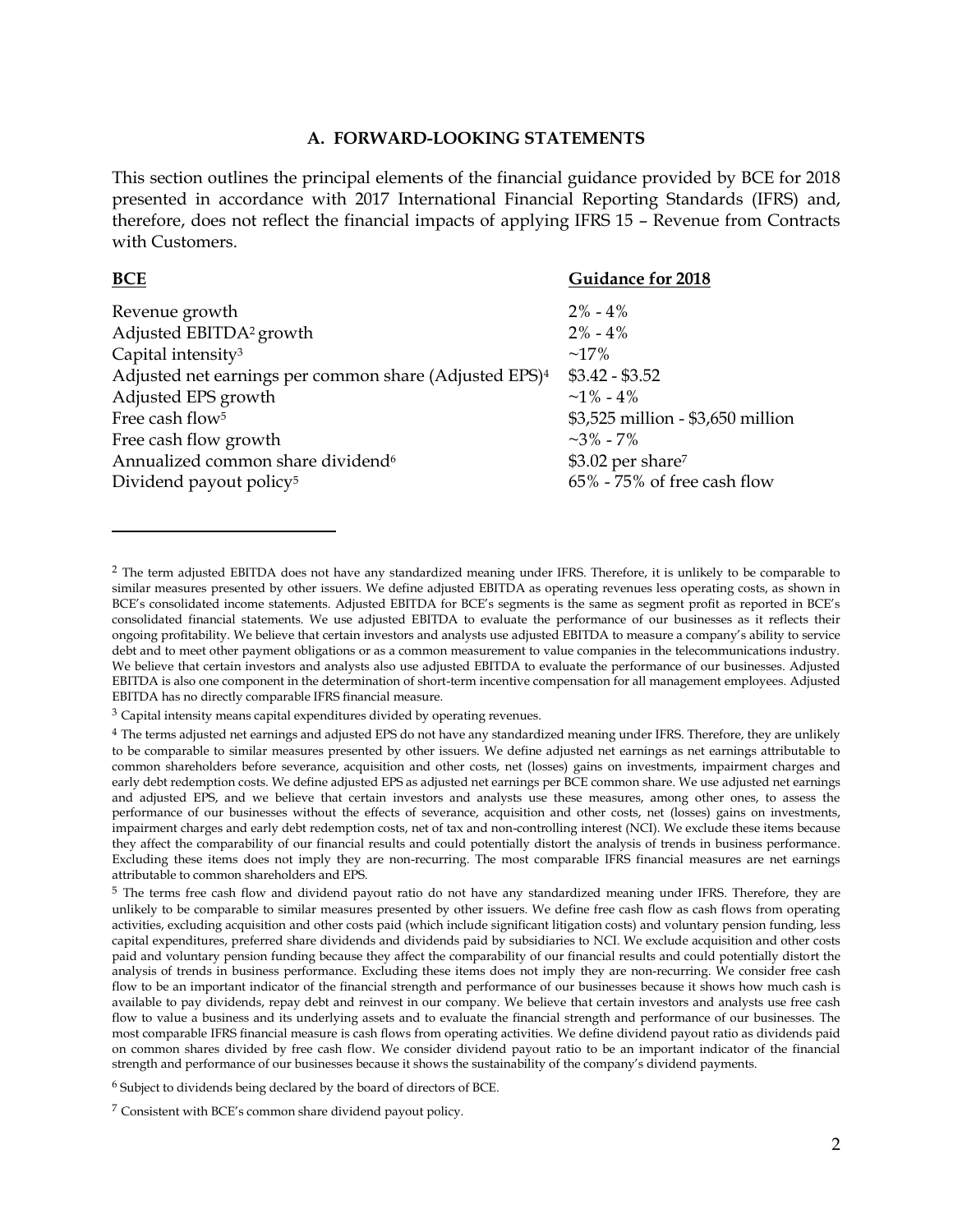#### **B. MATERIAL ASSUMPTIONS**

<span id="page-5-0"></span>A number of assumptions were made by BCE in preparing forward-looking statements for 2018, including the material assumptions outlined in this section. The reader should note that assumptions made in the preparation of forward-looking statements, although considered reasonable by BCE at the time of preparation of such forward-looking statements, may prove to be inaccurate. Accordingly, our actual results could differ materially from our expectations expressed in, or implied by, our forward-looking statements.

#### **Economic Assumptions**

Our 2018 forward-looking statements are based on certain assumptions concerning the Canadian economy. In particular, we have assumed:

- A gradual slowdown in economic growth, given the Bank of Canada"s most recent estimated growth in Canadian gross domestic product of 2.2% in 2018
- Employment gains expected to slow in 2018, as the overall level of business investment is expected to remain soft
- Interest rates expected to increase in 2018
- Canadian dollar expected to remain at or around near current levels. Further movements may be impacted by the degree of strength of the U.S. dollar, interest rates and changes in commodity prices

#### **Market Assumptions**

Our 2018 forward-looking statements also reflect various Canadian market assumptions. In particular, we have made the following market assumptions:

- A higher level of wireline and wireless competition in consumer, business and wholesale markets
- Higher, but slowing, wireless industry penetration and smartphone adoption
- A soft media advertising market expected, due to variable demand, and escalating costs to secure TV programming
- Ongoing linear TV subscriber erosion expected, due to growing cord cutter and cord never customer segments

#### **Operational and Financial Assumptions**

Our 2018 forward-looking statements are also based on various internal operational and financial assumptions.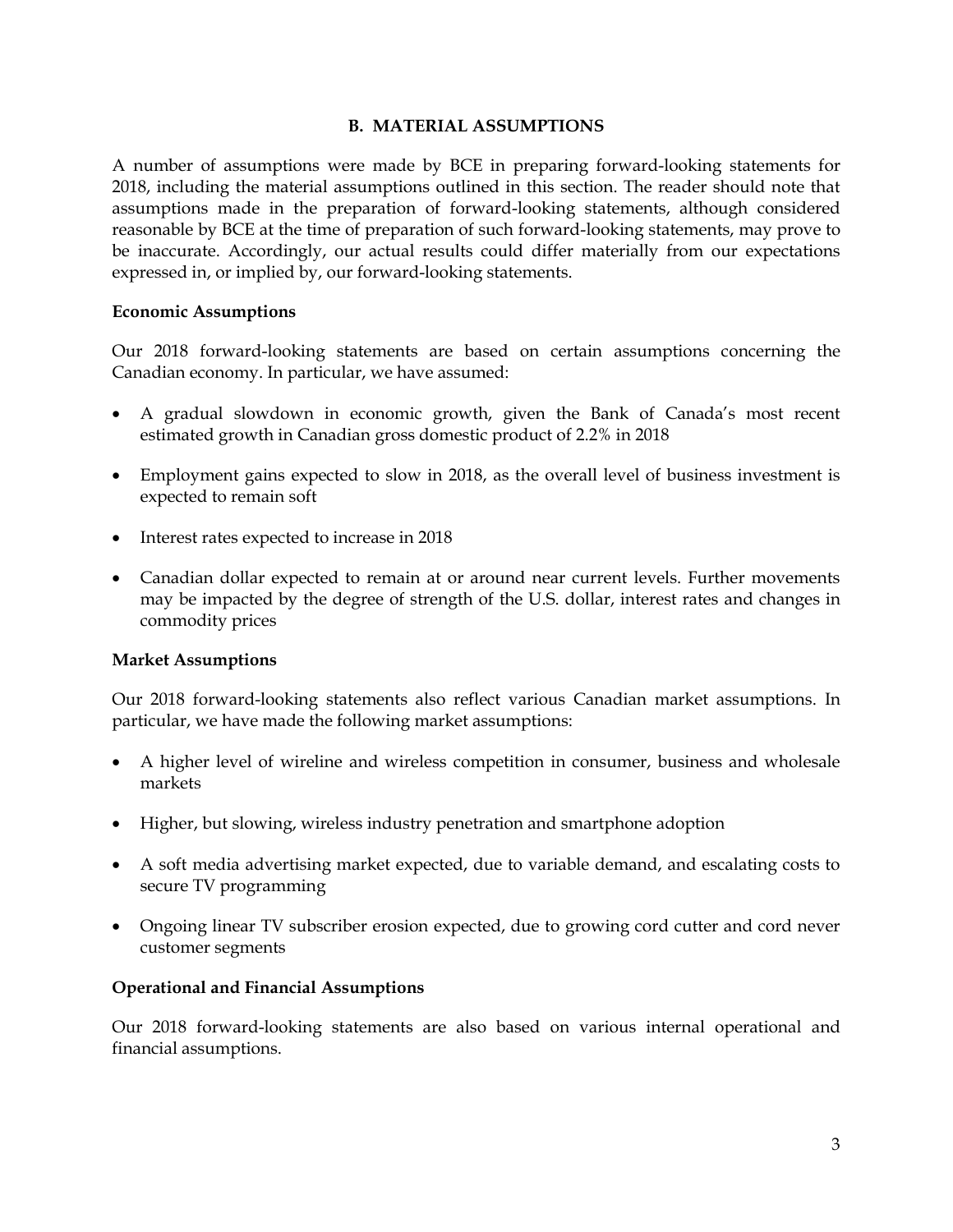#### **Operational Assumptions**

We have made the following internal operational assumptions with respect to our Bell Wireless, Bell Wireline and Bell Media segments for 2018:

#### *Bell Wireless*

- Maintain our market share of incumbent wireless postpaid net additions
- Continued adoption of smartphone devices, tablets and data applications, as well as the introduction of more fourth-generation (4G) long-term evolution (LTE) and LTE-Advanced (LTE-A) devices and new data services
- Higher subscriber acquisition and retention spending, driven by higher handset costs and more customer device upgrades, reflecting a higher number of off-contract subscribers due to earlier expiries under two-year contracts
- Higher blended average revenue per user (ARPU), driven by a higher postpaid smartphone mix, increased data consumption on 4G LTE and LTE-A networks, and higher access rates
- Expansion of the LTE-A network coverage to approximately 92% of the Canadian population
- Ability to monetize increasing data usage and customer subscriptions to new data services
- Ongoing technological improvements by handset manufacturers and from faster data network speeds that allow customers to optimize the use of our services
- No material financial, operational or competitive consequences of changes in regulations affecting our wireless business

#### *Bell Wireline*

- Positive full-year adjusted EBITDA growth
- Continued growth in residential Internet protocol TV (IPTV) and Internet subscribers
- Increasing wireless and Internet-based technological substitution
- Residential services household ARPU growth from increased penetration of multi-product households and price increases
- Aggressive residential service bundle offers from cable TV competitors in our local wireline areas
- Continued large business customer migration to Internet protocol (IP)-based systems
- Ongoing competitive repricing pressures in our business and wholesale markets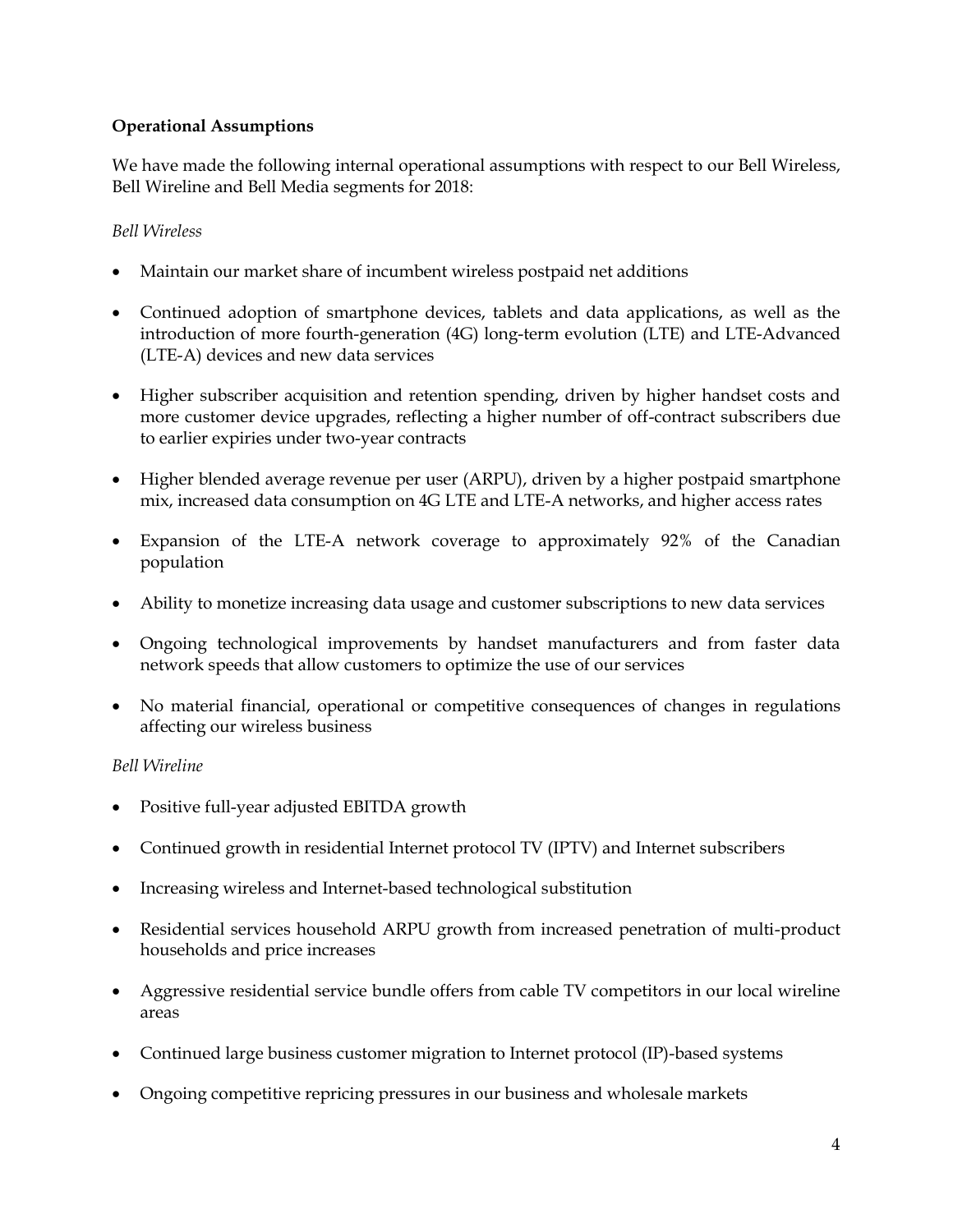- Continued competitive intensity in our small and mid-sized business markets as cable operators and other telecom competitors continue to intensify their focus on business customers
- Traditional high-margin product categories challenged by large global cloud and over-thetop (OTT) providers of business voice and data solutions expanding into Canada with ondemand services
- Ongoing deployment of direct fibre and growing consumption of OTT TV services and ondemand streaming video, as well as the proliferation of devices, such as tablets, that consume vast quantities of bandwidth, will require considerable ongoing capital investment
- Accelerating customer adoption of OTT services resulting in downsizing of TV packages
- Realization of cost savings related to management workforce attrition and retirements, lower contracted rates from our suppliers, reduction of traffic that is not on our network and operating synergies from the integration of Manitoba Telecom Services Inc.
- No material financial, operational or competitive consequences of changes in regulations affecting our wireline business

#### *Bell Media*

- <span id="page-7-0"></span> Revenue performance expected to reflect an improving TV advertising sales trajectory supported by our broadcast of 2018 FIFA World Cup, further CraveTV subscriber growth and continued growth in outdoor advertising
- Operating cost growth driven by higher TV programming and sports broadcast rights costs, as well as continued investment in CraveTV content
- Continued scaling of CraveTV
- Ability to successfully acquire and produce highly rated programming and differentiated content
- Building and maintaining strategic supply arrangements for content across all screens and platforms
- Increased revenue generation from monetization of content rights and Bell Media properties across all platforms
- TV unbundling and growth in OTT viewing expected to result in lower subscriber levels for many Bell Media TV properties
- No material financial, operational or competitive consequences of changes in regulations affecting our media business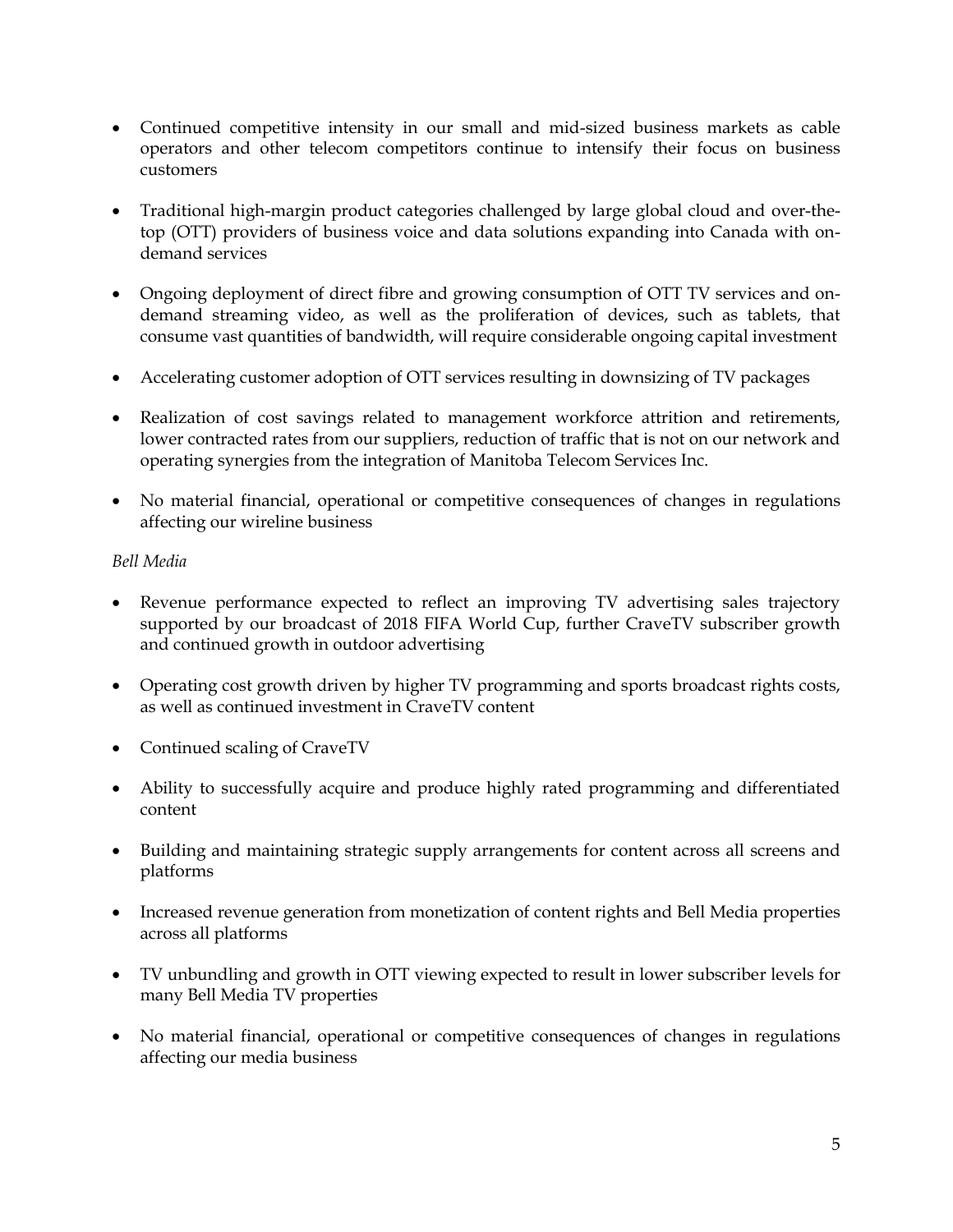#### **Financial Assumptions**

We have made the following internal financial assumptions with respect to BCE for 2018:

- Total post-employment benefit plans cost to be approximately \$335 million to \$355 million, based on an estimated accounting discount rate of 3.6%, comprised of an estimated above adjusted EBITDA post-employment benefit plans service cost of approximately \$270 million to \$280 million and an estimated below adjusted EBITDA net post-employment benefit plans financing cost of approximately \$65 million to \$75 million
- Depreciation and amortization expense of approximately \$4,000 million to \$4,050 million
- Net interest expense of approximately \$975 million to \$1,000 million
- An effective tax rate of approximately 25%
- NCI of approximately \$50 million
- Total pension plan cash funding of approximately \$400 million
- Cash taxes of approximately \$700 million to \$750 million
- Net interest payments of approximately \$950 million to \$975 million
- Other free cash flow items, which include working capital changes, severance and other costs paid, preferred share dividends and NCI paid, of approximately \$25 million
- Average BCE common shares outstanding of approximately 900 million
- Common share buybacks totalling \$175 million
- An annual common share dividend of \$3.02 per share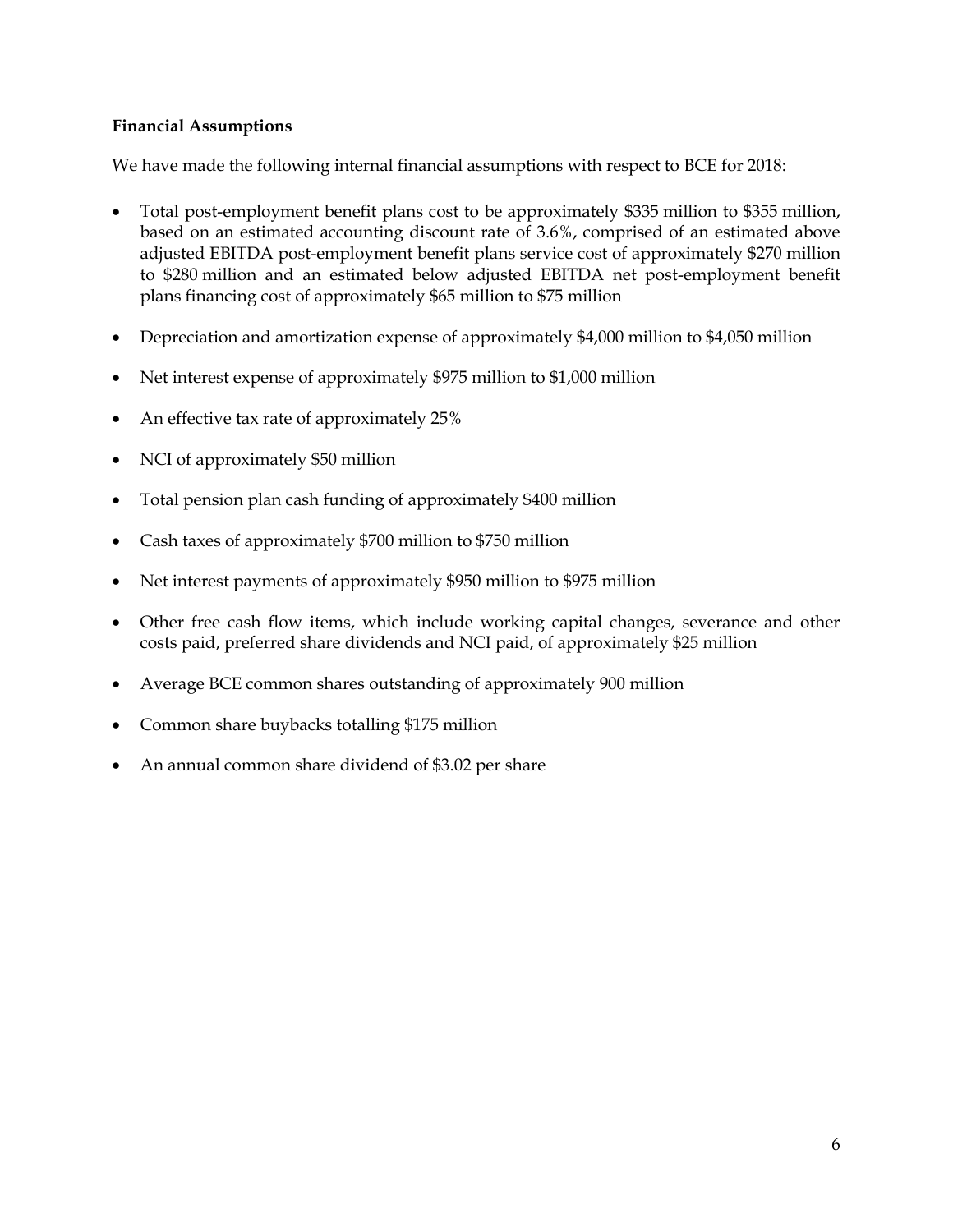#### **C. BUSINESS RISKS**

This section describes the principal known risks that could have a material adverse effect on our financial position, financial performance, cash flows, business or reputation. These risks could cause our assumptions and estimates to be inaccurate and cause actual results or events to differ materially from our expectations expressed in, or implied by, our forward-looking statements, including our financial guidance and business outlook disclosed on February 8, 2018 during BCE's 2018 Financial Guidance Call. Since the realization of our forward-looking statements, including our ability to meet our financial guidance, essentially depends on our business performance which, in turn, is subject to many risks including, without limitation, competitive, regulatory, technological, economic, financial and other risks, the reader is cautioned that all risks described in this Safe Harbour Notice could have a material adverse impact on our forward-looking statements.

A risk is the possibility that an event might happen in the future that could have a negative effect on our financial position, financial performance, cash flows, business or reputation. The actual effect of any event on our financial position, financial performance, cash flows, business or reputation could be materially different from what we currently anticipate. In addition, our description of risks does not include all possible risks. Additional risks and uncertainties not currently known to us or that we currently deem to be immaterial may also materially and adversely affect our financial position, financial performance, cash flows, business or reputation.

#### <span id="page-9-0"></span>**I. PRINCIPAL CONSOLIDATED BUSINESS RISKS**

Provided below is a summary description of certain of our principal business risks that could have a material adverse effect on all of our segments. Certain additional business segmentspecific risks are reported in Section [C. II,](#page-12-0) *Principal Segmented Business Risks*. For a detailed description of the principal risks relating to our regulatory environment and a description of the other principal business risks that could have a material adverse effect on our financial position, financial performance, cash flows, business or reputation, refer to Section [C. III,](#page-15-1) *Risks Relating to our Regulatory Environment* and Section [C. IV,](#page-25-0) *Other Principal Business Risks*, respectively, in this Safe Harbour Notice.

#### **1. Competitive Environment**

As the scope of our businesses increases and evolving technologies drive new services, delivery models and strategic partnerships, our competitive landscape expands to include new and emerging competitors, certain of which were historically our partners or suppliers, as well as other global scale competitors including, in particular, OTT TV service and voice over Internet protocol (VoIP) providers and other web-based and OTT players which are penetrating the telecommunications space. Pricing and investment decisions of market participants are based on many factors, such as strategy, market position, technology evolution, customer confidence and economic climate, and collectively these could adversely affect our market shares, service volumes and pricing strategies and, consequently, our financial results. Technology substitution, Internet Protocol (IP) networks and recent regulatory decisions, in particular, continue to reduce barriers to entry in our industry. This has allowed competitors to launch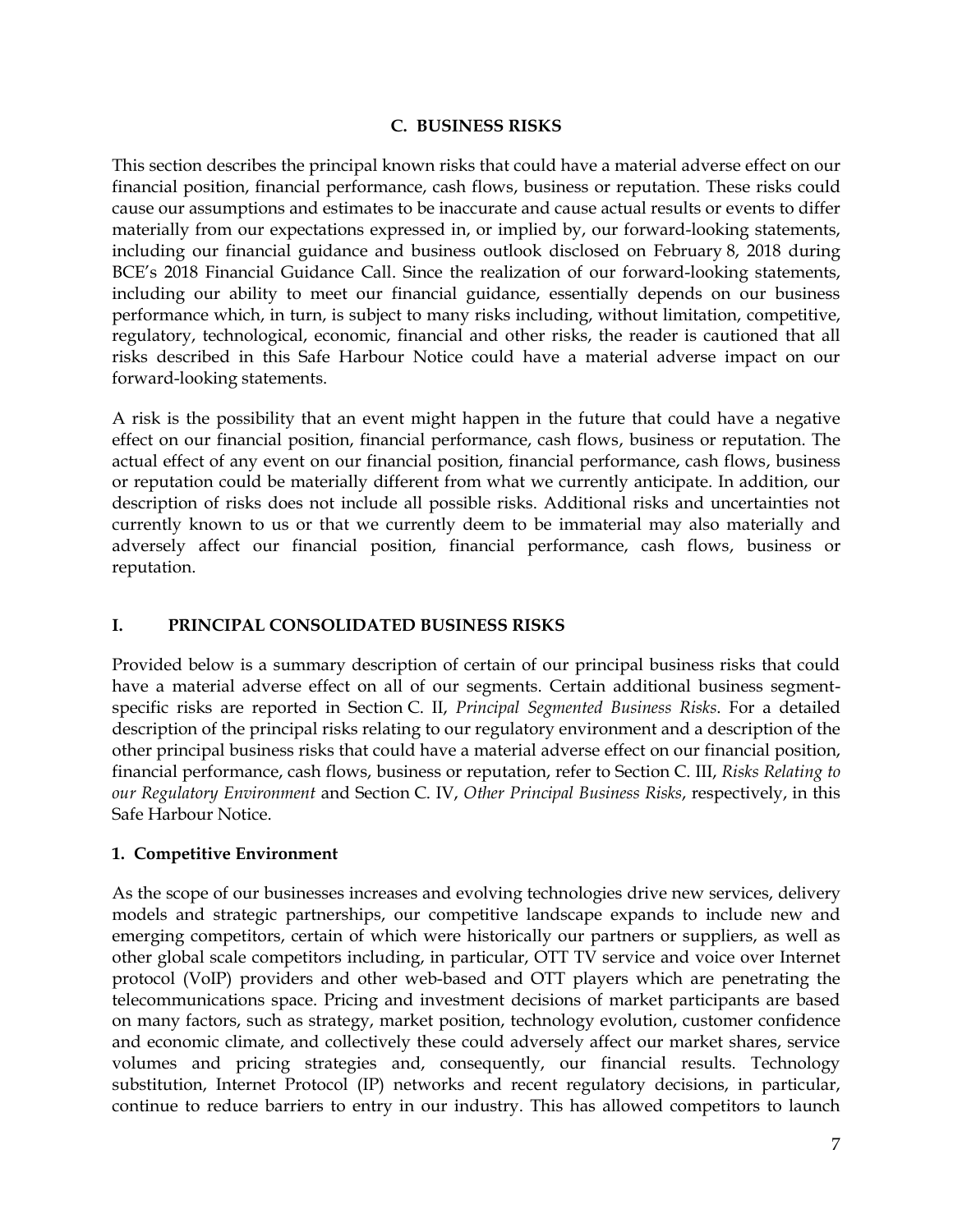new products and services and gain market share with far less investment in financial, marketing, human, technological and network resources than has historically been required. In particular, some competitors sell their services through the use of our networks, without the need to invest to build their own networks. Such lower necessary investment has enabled some competitors to be very disruptive in their pricing. Moreover, foreign OTT players such as Netflix are currently not subject to the same taxation obligations as those imposed on Canadian domestic digital suppliers, which provides them with a competitive advantage over us. We expect these trends to continue in the future and the increased competition we face as a result could negatively impact our business including, without limitation, in the following ways:

- Competitors' aggressive market offers could result in pricing pressures, lower margins and increased costs of customer acquisition and retention and our market shares and sales volumes could decrease if we do not match competitors' pricing levels or increase customer acquisition and retention costs
- Higher Canadian wireless penetration could slow opportunities for new customer acquisition
- Product substitutions and spending rationalization by business customers could result in an acceleration of network access service (NAS) erosion beyond our current expectations
- The continued OTT-based substitution and market expansion of VoIP service providers and traditional software players delivering low-cost voice line alternatives, which is changing our approach to service offers and pricing, could have an adverse effect on our business
- A fundamental separation of content and connectivity has emerged, allowing the expansion and market penetration of low-cost OTT TV providers and other alternative service providers, some of which may offer content as loss leaders to support their core business, which is changing our TV and media ecosystems, could lower our revenue streams and could affect our business negatively
- Competition with global competitors such as Netflix and Amazon, in addition to traditional Canadian competitors, for programming content could drive significant increases in content acquisition costs as these competitors, along with other global scale entities such as Google, disrupt local market dynamics as a result of innovative and flexible global market strategies
- Adverse economic conditions, such as economic downturns or recessions, adverse conditions in the financial markets, or a declining level of retail and commercial activity could have a negative impact on the demand for, and prices of, our wireline, wireless and media products and services, as well as drive an increase in bad debts as the creditworthiness of some customers declines
- Regulatory decisions regarding wholesale access to our wireless and fibre networks could bring new competitors, or strengthen the market position of current competitors
- An increasing number of off-contract customers could increase customer acquisition activity and churn in the Canadian wireless market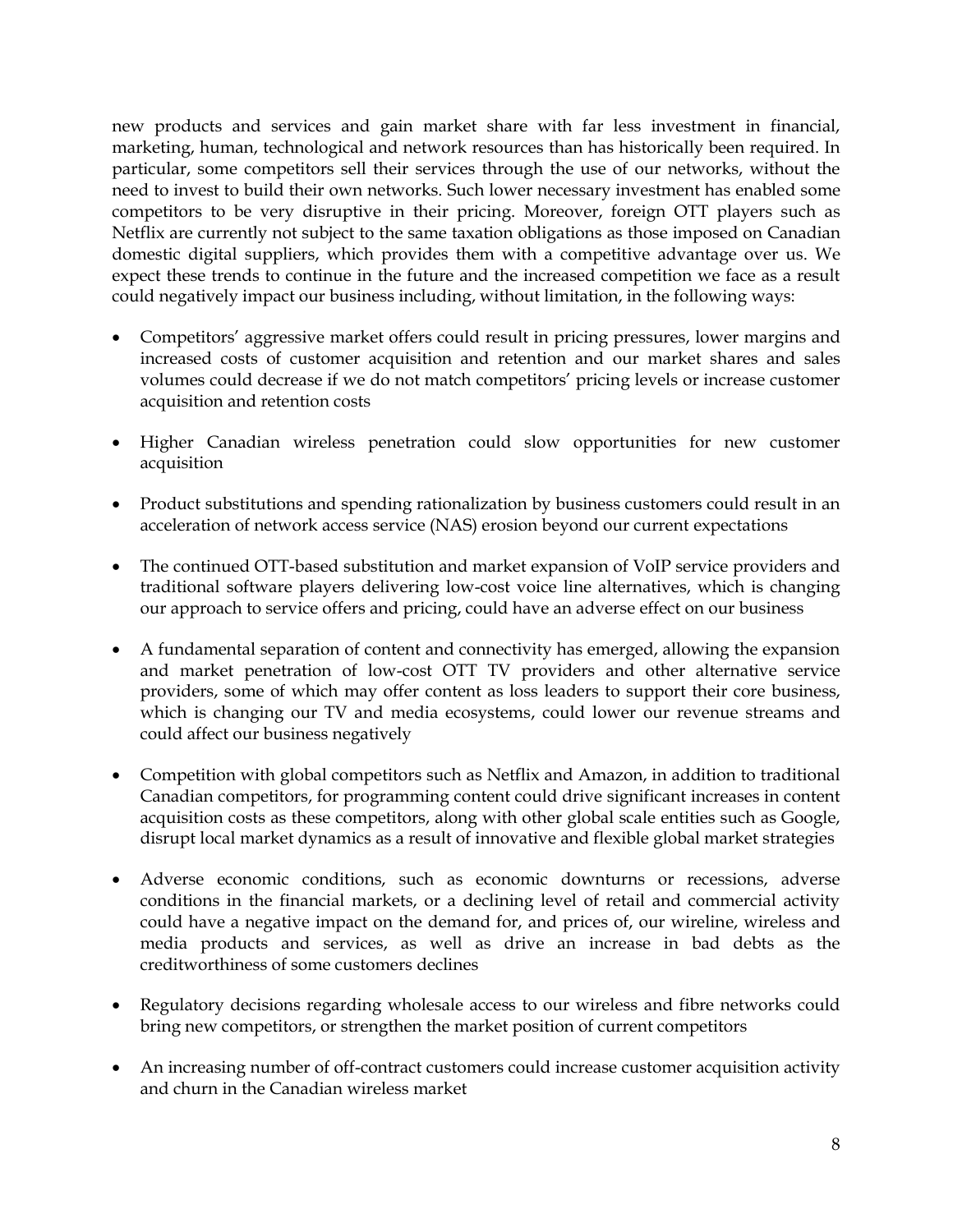Foreign competitors could enter the Canadian market and leverage their global scale advantage

#### **2. Regulatory Environment**

Although most of our retail services are not price-regulated, government agencies and departments such as the Canadian Radio-television and Telecommunications Commission (CRTC), Innovation, Science and Economic Development Canada (ISED, previously called Industry Canada), Canadian Heritage and the Competition Bureau continue to play a significant role in regulatory matters such as mandatory access to networks, net neutrality, spectrum auctions, approval of acquisitions, broadcast licensing and foreign ownership requirements. As with all regulated organizations, planned strategies are contingent upon regulatory decisions. Adverse decisions by regulatory agencies or increased regulation could have negative financial, operational, reputational or competitive consequences for our business. For a discussion of our regulatory environment and the principal risks related thereto, refer to Section [C. III,](#page-15-1) *Risks Relating to our Regulatory Environment.*

#### **3. Security Management**

Our operations, service performance and reputation depend on how well we protect our physical and non-physical assets, including networks, information technology (IT) systems, offices, corporate stores and sensitive information, from events and attacks such as those referred to in Section [C. IV.3.2,](#page-28-0) *Operational Performance - Our operations and business continuity depend on how well we protect, test, maintain and replace our networks, IT systems, equipment and other facilities*. The protection and effective organization of our systems, applications and information repositories are central to the secure and continuous operation of our networks and business as electronic and physical records of proprietary business and personal data, such as confidential customer and employee information, are all sensitive from a market and privacy perspective. In particular, cyber attacks are constantly evolving and becoming more frequent and our IT defences need to be constantly monitored and adapted to respond to them. Cyber attacks include, but are not limited to, hacking, computer viruses, denial of service attacks, industrial espionage, unauthorized access to confidential, proprietary or sensitive information, phishing or other attacks on network or IT security. We are also exposed to cyber threats as a result of actions that may be taken by our customers, suppliers, employees or independent third parties, whether malicious or not, including as a result of the use of social media, cloud-based solutions and IT consumerization. Vulnerabilities could harm our brand and reputation and adversely affect customer and investor confidence as well as our financial results given that they may lead to:

- Network operating failures and service disruptions, which could directly impact our customers" ability to maintain normal business operations and deliver critical services and/or the ability of third-party suppliers to deliver critical services to us
- The unauthorized access to proprietary or sensitive information about our business
- The theft, loss, leakage, destruction or corruption of data and confidential information, including personal information about our customers or employees, that could result in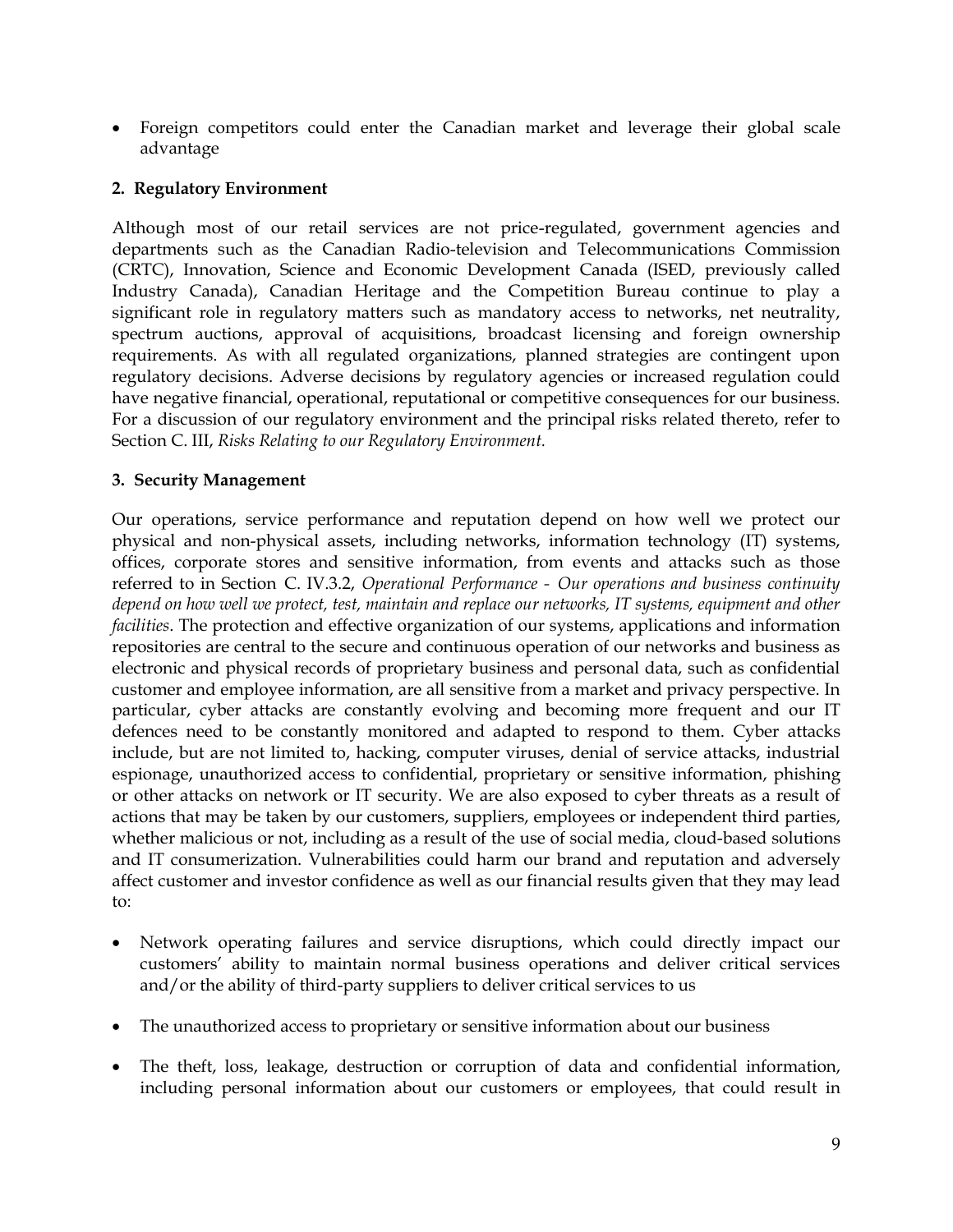financial loss, exposure to claims for damages by customers, employees and others, and difficulty in accessing materials to defend legal cases

- Physical damage to network assets impacting service continuity
- Litigation, fines and liability for failure to comply with privacy and information security laws
- Fines and sanctions from credit card providers for failing to comply with payment card industry data security standards for protection of cardholder data
- Regulatory investigations and increased audit and regulatory scrutiny that could divert resources from project delivery
- Increased fraud as criminals leverage stolen information against us, our employees or our customers
- The potential for loss of subscribers or impairment of our ability to attract new ones
- Lost revenues due to service disruptions and the incurrence of remediation costs
- Higher insurance premiums

In addition, cyber attacks and other security breaches affecting our suppliers or other business partners could also adversely affect our operations and financial results.

Although we evaluate and seek to adapt our security policies, procedures and controls that are designed to protect our assets, there can be no assurance that these will effectively mitigate the risk of cyber threats or other security risks. Furthermore, our insurance may not cover, or fully reimburse for, any costs, damages, liabilities or losses incurred as a result of cyber attacks or other security breaches.

#### <span id="page-12-0"></span>**II. PRINCIPAL SEGMENTED BUSINESS RISKS**

#### **1. Bell Wireless**

This section discusses certain principal business risks which specifically affect our Bell Wireless segment, in addition to the other risks described elsewhere in this Safe Harbour Notice.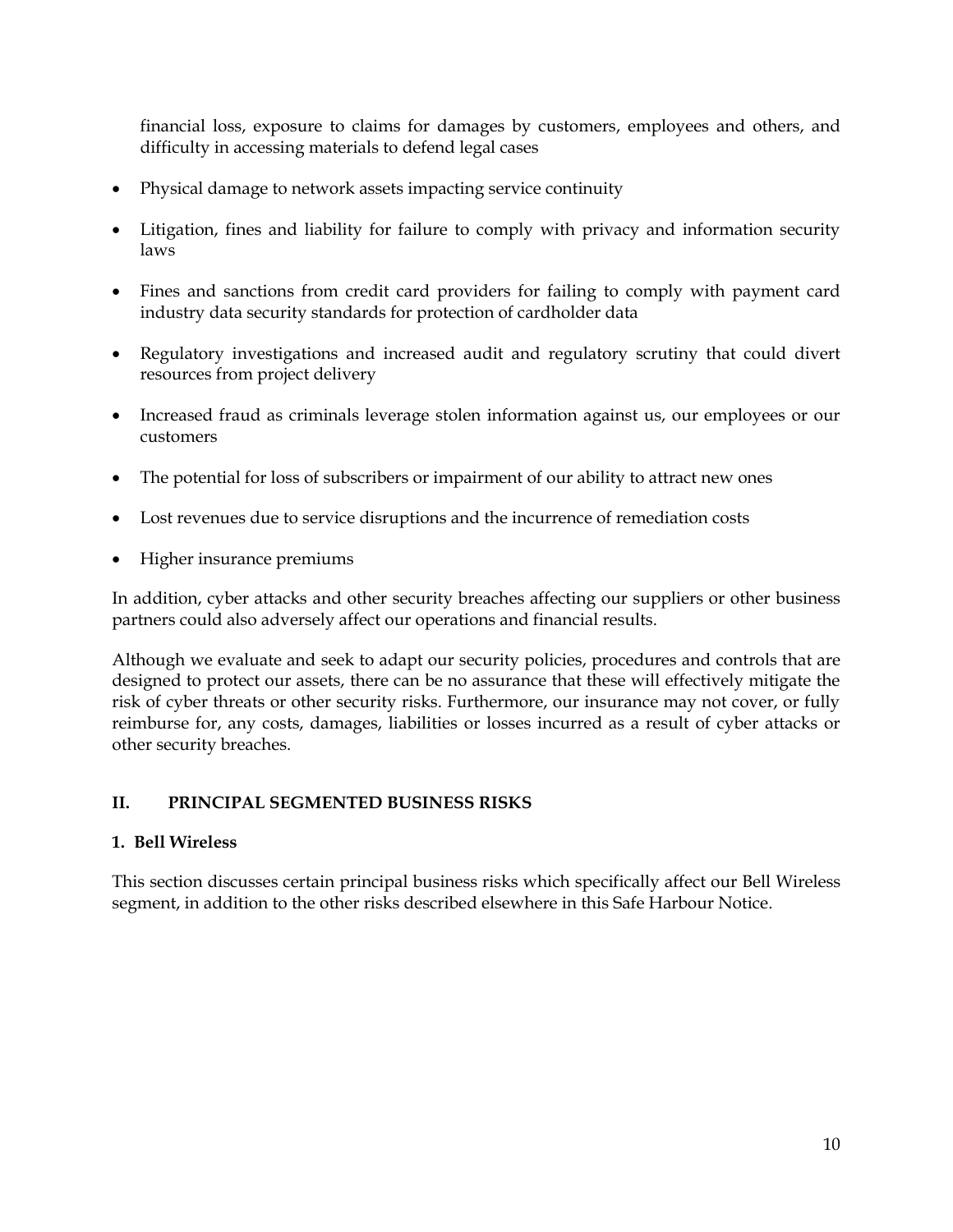*Risk*

The intensity of competitive activity from incumbent wireless operators, newer wireless entrants, nontraditional players and resellers

#### *Potential Impact*

Pressure on our adjusted EBITDA, ARPU, churn and cost of acquisition and retention would likely result if competitors aggressively increase discounts for handsets and price plans, offer shared plans based on sophisticated pricing requirements or offer other incentives, such as new data plans or unlimited data plans, instalment plans for smartphones or multi-product bundles, to attract new customers

*Risk*

Greater regulation of wireless services and pricing (e.g. the mandating of wholesale roaming rates by the CRTC that are materially different than those we have proposed, additional mandated access to wireless networks and limitations placed on future spectrum bidding)

#### *Potential Impact*

Greater regulation could limit our flexibility, influence the market structure, improve the business positions of our competitors and negatively impact the financial performance of our wireless business

#### **Aggressive Competition Regulatory Environment Market Maturity and Increased Device Costs**

*Risk*

Slower subscriber growth due to high Canadian smartphone penetration and increased device costs

### *Potential Impact*

A maturing wireless market and higher device costs could challenge subscriber growth and cost of acquisition and retention, putting pressure on the financial performance of our wireless business

### **2. Bell Wireline**

This section discusses certain principal business risks which specifically affect our Bell Wireline segment, in addition to the other risks described elsewhere in this Safe Harbour Notice.

*Risk*

The intensity of competitive activity coupled with new product launches (e.g. Internet of Things, connected home systems and devices, newer TV platforms, etc.) from incumbent operators, cable companies, nontraditional players and wholesalers

*Risk*

The CRTC mandates rates for the new disaggregated wholesale highspeed access service available on fibre-to-the-premise (FTTP) facilities that are materially different from the rates we proposed, and which do not sufficiently account for the investment required in these facilities

### **Aggressive Competition Regulatory Environment Changing Customer Behaviour**

*Risk*

The traditional TV viewing model (i.e., the subscription for bundled channels) is challenged by an increasing number of legal and illegal viewing options available in the market offered by traditional, non-traditional and global players, as well as developing cord cutting and cord shaving trends

Changing customer habits further contribute to the erosion of NAS lines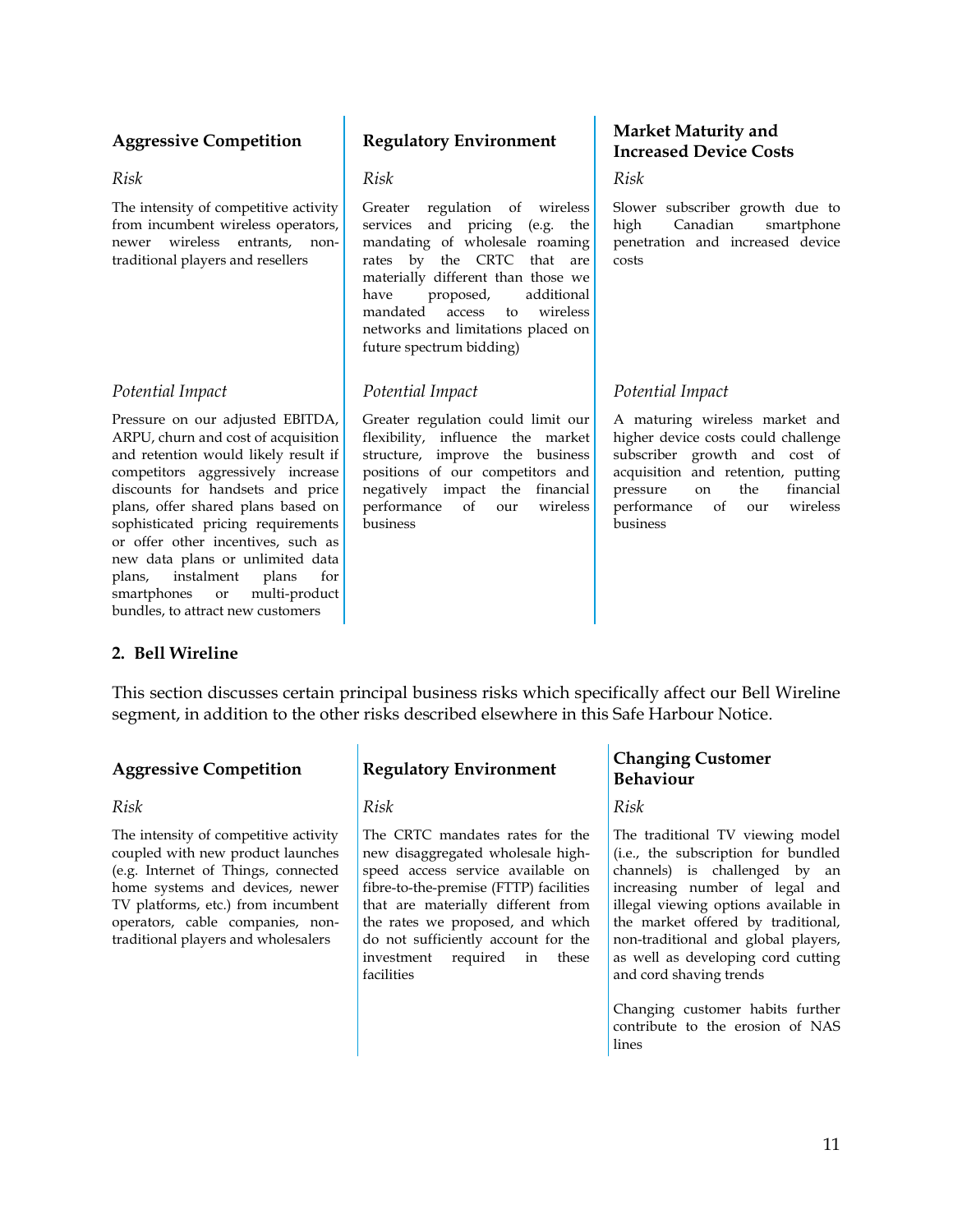#### *Potential Impact*

An increase in the intensity level of competitive activity could result in higher churn, increased acquisition and retention expenses and increased use of promotional competitive offers to acquire and keep customers, all of which would put pressure on Bell Wireline"s adjusted EBITDA

#### *Potential Impact*

The mandating of rates for the new disaggregated wholesale high-speed access service available on FTTP facilities that are materially different from the rates we proposed could improve the business position of our competitors and change our investment strategy, especially in relation to investment in nextgeneration wireline networks in smaller communities and rural areas

#### *Potential Impact*

Our market penetration and number of TV subscribers could decline as a result of broadcasting distribution undertakings' (BDUs) offerings and an increasing number of domestic and global unregulated OTT providers. The proliferation of IP-based products, including OTT content offerings directly to consumers, may accelerate the disconnection of TV services or the reduction of TV spending

The ongoing loss of NAS lines from technological substitution to wireless and Internet-based services<br>and large business customer business customer conversions to IP-based data services challenge our traditional voice revenues and compel us to develop other service offerings

#### **3. Bell Media**

This section discusses certain principal business risks which specifically affect our Bell Media segment, in addition to the other risks described elsewhere in this Safe Harbour Notice.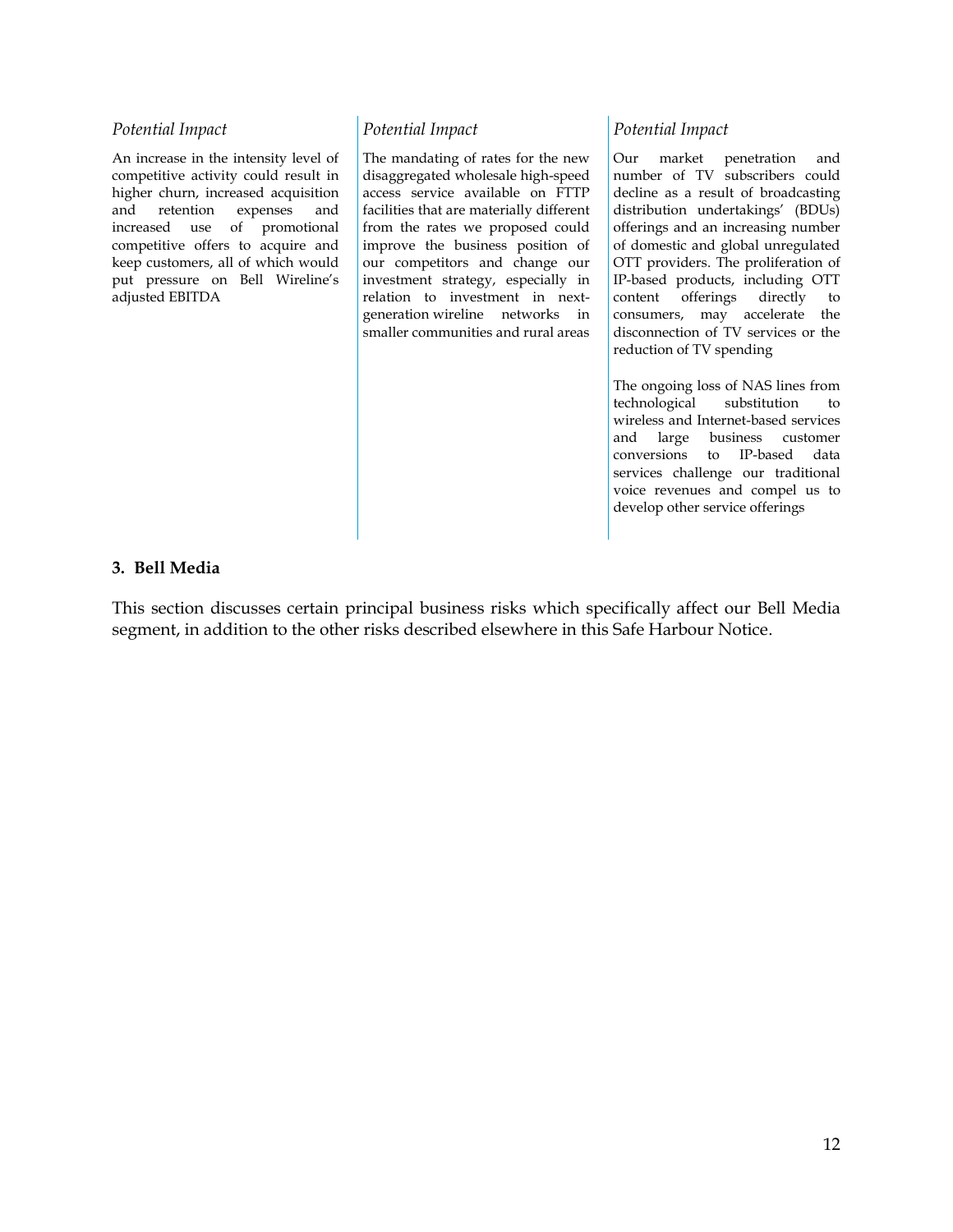#### **Aggressive Competition and Regulatory Changes**

#### *Risk*

The intensity of competitive activity from traditional TV services, as well as from new technologies and alternative distribution platforms such as unregulated OTT content offerings, video on demand, personal video platforms and video services over mobile devices and the Internet, in combination with regulations that require all BDUs to make TV services available à la carte

Acceleration in non-traditional global players developing more aggressive product and sales strategy in creating and distributing video

#### *Potential Impact*

Adverse impact on the level of subscriptions and/or viewership for Bell Media"s TV services and on Bell Media"s revenue streams

#### **Advertising and Subscription Revenue Uncertainty**

*Risk*

Advertising is heavily dependent on economic conditions and viewership, as well as on our ability to grow alternative advertising media such as digital and out-ofhome platforms, in the context of a changing and fragmented advertising market. Conventional media is under increasing pressure for advertising spend against nontraditional/global technology companies

Bell Media has contracts with a variety of BDUs, under which monthly subscription fees for specialty and pay TV services are earned. Agreements with several of these BDUs are expiring in 2018

#### *Potential Impact*

Economic uncertainty could reduce advertisers" spending. Our failure to increase or maintain viewership or capture our share of the changing and fragmented advertising market could result in the loss of advertising revenue

If we are not successful in renegotiating expiring BDU agreements on favourable terms, it could result in the loss of subscription revenue

#### **Rising Content Costs and Ability to Secure Key Content**

*Risk*

Rising content costs, as an increasing number of domestic and global competitors seek to acquire the same content, and the ability to secure key content to drive revenues and subscriber growth

#### *Potential Impact*

Rising programming costs could require us to incur unplanned expenses which could result in negative pressure on adjusted EBITDA

Our inability to acquire popular programming content could adversely affect Bell Media"s viewership and subscription levels and, consequently, advertising and subscription revenues

### <span id="page-15-1"></span><span id="page-15-0"></span>**III. RISKS RELATING TO OUR REGULATORY ENVIRONMENT**

#### **1. Introduction**

This section describes certain legislation that governs our business and provides highlights of recent regulatory initiatives and proceedings, government consultations and government positions that affect us, influence our business and may continue to affect our flexibility to compete in the marketplace. Bell Canada and several of its direct and indirect subsidiaries, including Bell Mobility Inc. (Bell Mobility), Bell ExpressVu Limited Partnership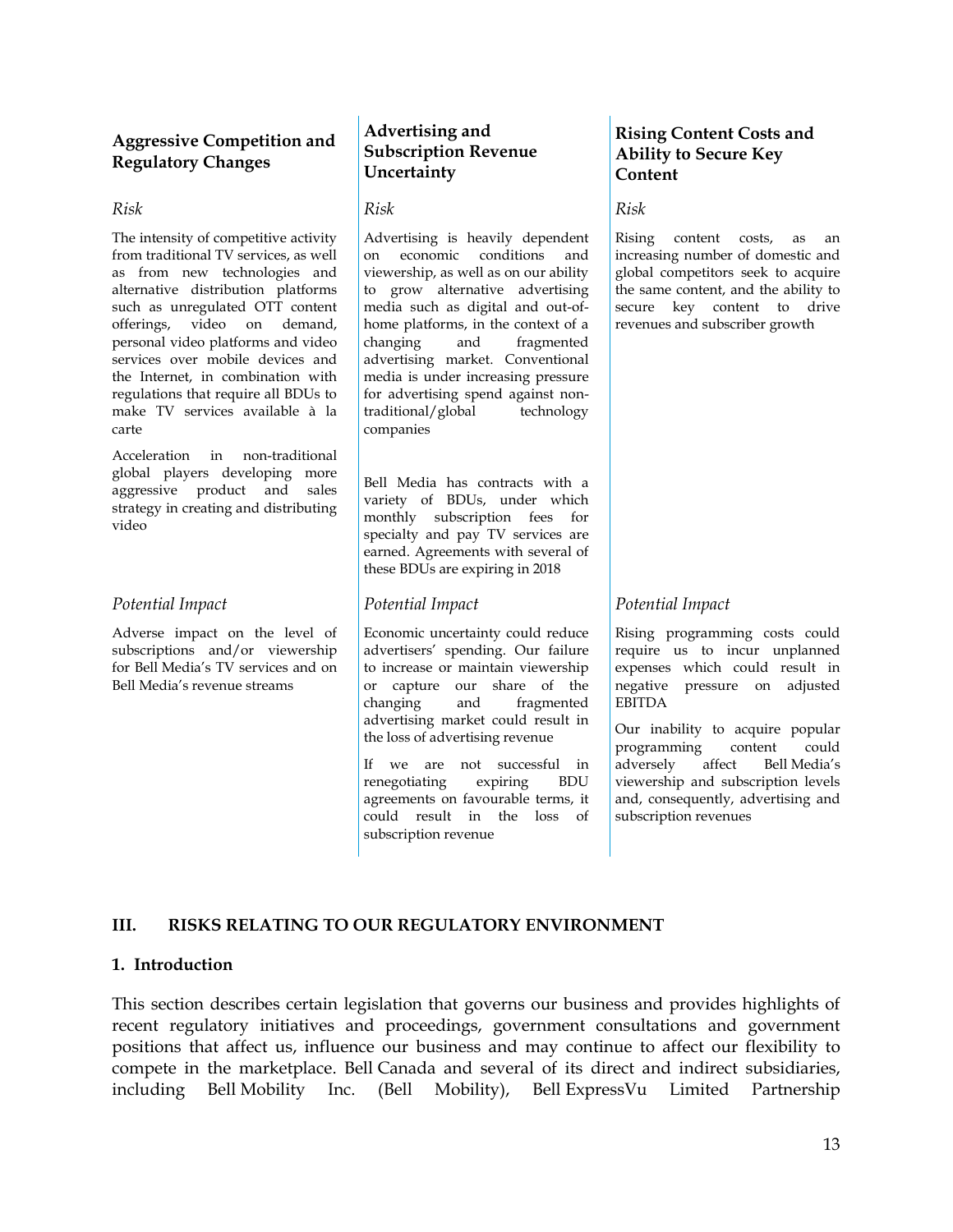(Bell ExpressVu), Bell Media, NorthernTel, Limited Partnership (NorthernTel), Télébec, Limited Partnership (Télébec) and Northwestel Inc. (Northwestel), are governed by the *Telecommunications Act*, the *Broadcasting Act*, the *Radiocommunication Act* and/or the *Bell Canada Act*. Our business is affected by regulations, policies and decisions made by various regulatory agencies, including the CRTC, a quasi-judicial agency of the Government of Canada responsible for regulating Canada"s telecommunications and broadcasting industries, and other federal government departments, in particular ISED.

The CRTC regulates the prices we can charge for telecommunications services in areas where it determines there is not enough competition to protect the interests of consumers. The CRTC has determined that competition was sufficient to grant forbearance from retail price regulation under the *Telecommunications Act* for the vast majority of our wireline residential and business telephone services, as well as for our wireless services (except our domestic wholesale wireless roaming service and certain restrictions for retail wireless services set out in the Wireless Code of Conduct) and Internet services (except in certain parts of Northwestel"s territory, where the CRTC re-regulated Internet services in 2013). Our TV distribution and our TV and radio broadcasting businesses are subject to the *Broadcasting Act* and are, for the most part, not subject to retail price regulation.

Although most of our retail services are not price-regulated, government agencies and departments such as the CRTC, ISED, Canadian Heritage and the Competition Bureau continue to play a significant role in regulatory matters such as mandatory access to networks, net neutrality, spectrum auctions, approval of acquisitions, broadcast licensing and foreign ownership requirements. Adverse decisions by regulatory agencies or increasing regulation could have negative financial, operational, reputational or competitive consequences for our business.

### **2. Telecommunications Act**

The *Telecommunications Act* governs telecommunications in Canada. It defines the broad objectives of Canada"s telecommunications policy and provides the Government of Canada with the power to give general direction to the CRTC on any of its policy objectives. It applies to several of the BCE group of companies and partnerships, including Bell Canada, Bell Mobility, NorthernTel, Télébec and Northwestel.

Under the *Telecommunications Act*, all facilities-based telecommunications service providers in Canada, known as telecommunications common carriers (TCCs), must seek regulatory approval for all telecommunications services, unless the services are exempt from regulation or forborne from regulation. The CRTC may exempt an entire class of carriers from regulation under the *Telecommunications Act* if the exemption meets the objectives of Canada"s telecommunications policy. In addition, a few large TCCs, including the BCE group TCCs, must also meet certain Canadian ownership requirements. BCE monitors and periodically reports on the level of non-Canadian ownership of its common shares.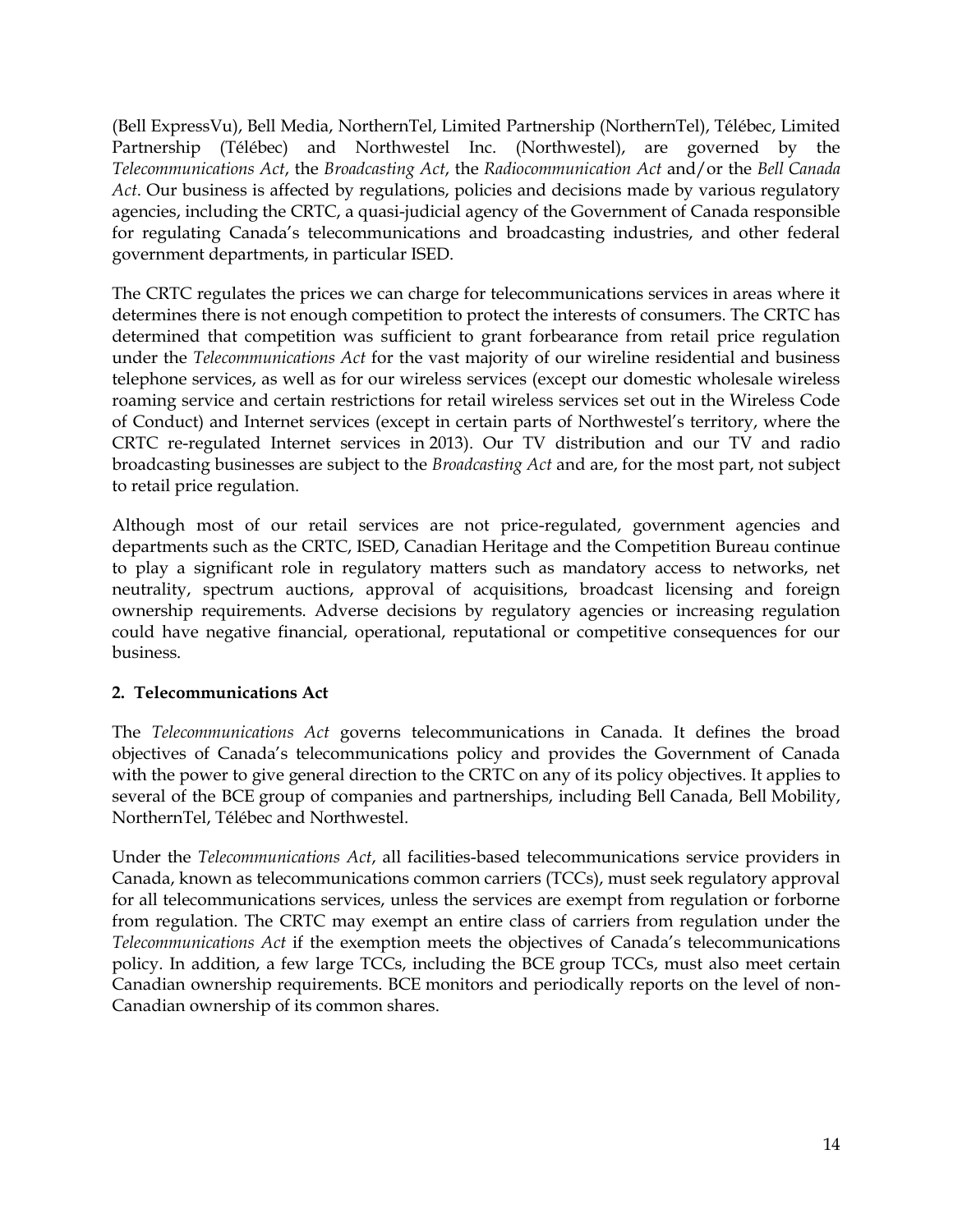#### *2.1 Review of Basic Telecommunications Services*

On December 21, 2016, the CRTC issued Telecom Regulatory Policy CRTC 2016-496, in which it determined broadband Internet to be a basic service and created a new fund designed to complement government investments in expanding access to broadband Internet across Canada. The new fund will collect and distribute \$750 million over a five-year period to support an aspirational goal of bringing broadband Internet with speeds of 50 megabits per second (Mbps) to 90% of Canadian households by the end of 2021. The contributions to the new fund will be collected from telecommunications service providers, like those of the BCE group, and distributed through a competitive bidding process to support broadband deployment initiatives. The fund is to start at \$100 million in its first year and grow by \$25 million each year until it caps out at \$200 million in the fifth year. While we will be required to contribute to the new broadband fund based on our percentage of industry revenues for voice, data and Internet services, the extent of the impact of this new fund on our business is not yet known, as funds contributed may be offset by any funds received should we seek and be awarded funds to deploy broadband services as part of the CRTC"s program. The CRTC has launched a proceeding to determine the details of the competitive bidding process and we anticipate that the fund will likely be operational in 2019.

#### *2.2 National Wireless Services Consumer Code*

On June 3, 2013, the CRTC issued Telecom Regulatory Policy CRTC 2013-271, which established the Wireless Code. The Wireless Code applies to all wireless services provided to individual and small business consumers (i.e. businesses that on average spend less than \$2,500 per month on telecom services) in all provinces and territories.

The Wireless Code regulates certain aspects of the provision of wireless services. Most notably, the Wireless Code prevents wireless service providers from charging an early cancellation fee after a customer has been under contract for 24 months and requires providers to recover any handset subsidies in two years or less. These requirements have effectively removed contracts with terms greater than two years from the marketplace.

On June 17, 2017, the CRTC issued Telecom Regulatory Policy CRTC 2017-200 making targeted changes to the Wireless Code, effective December 1, 2017, and clarifying existing rules. The revisions to the Wireless Code prevent service providers from selling locked devices, increase voice, text and data usage allowances for customers to try out their services during the mandatory 15-day buyer"s trial period for purchased devices, and establish additional controls related to data overage and data roaming charges, among other things. These changes are expected to have an adverse effect on our wireless business.

#### *2.3 Proceedings Regarding Wholesale Domestic Wireless Services*

In Telecom Regulatory Policy CRTC 2015-177, the CRTC mandated Bell Mobility, Rogers Communications Partnership (now Rogers Communications Canada Inc.) and Telus Communications Company to issue tariffs to introduce new domestic wholesale roaming services for purchase by non-national wireless service providers (NNWPs). The terms of our tariff were approved by the CRTC in Telecom Decision CRTC 2017-56 (Decision 2017-56). Approval for the rates that we have proposed remains pending. If the CRTC mandates rates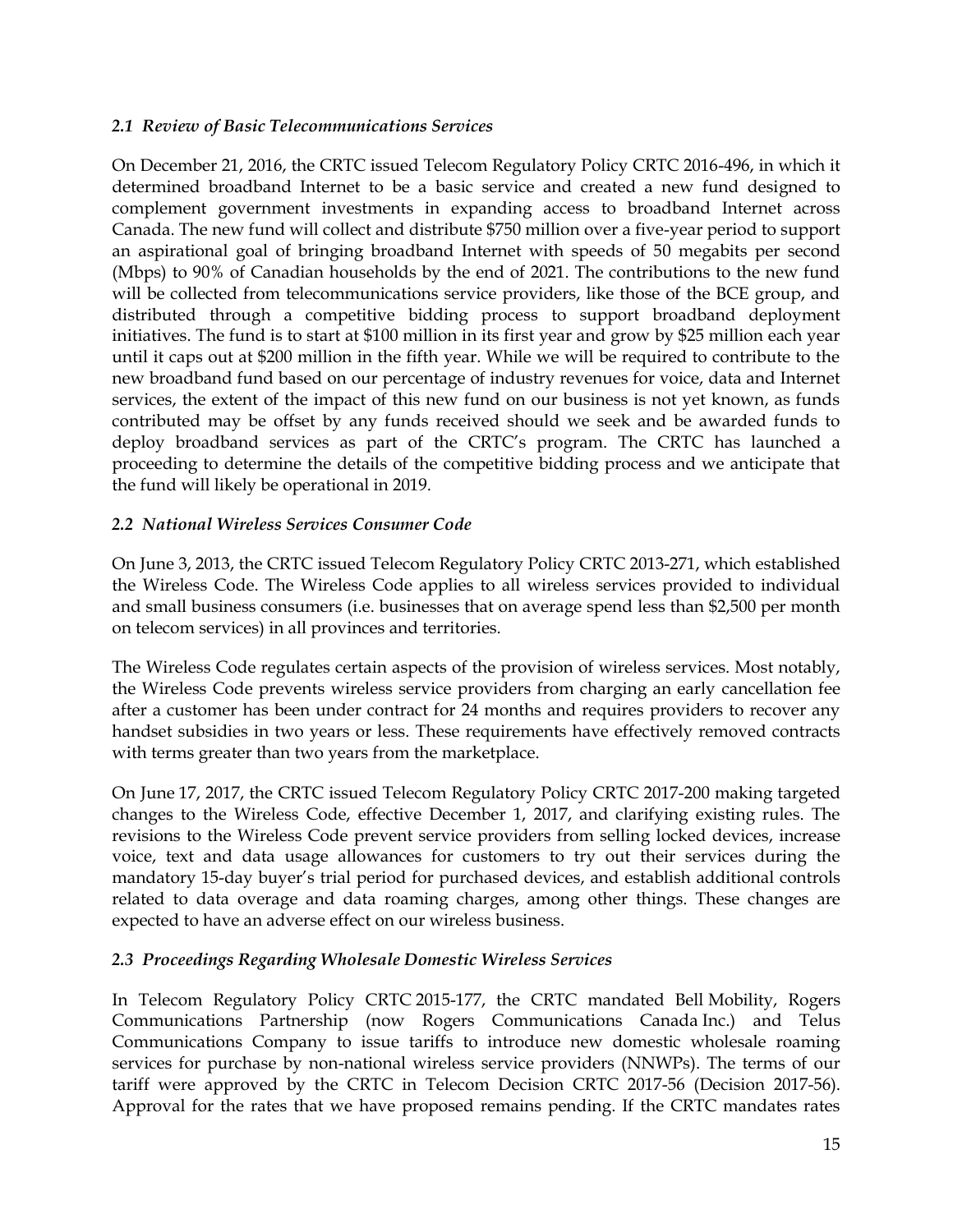that are materially different from the rates we have proposed, this could improve the business position of our competitors and have a negative impact on our wireless business.

On June 1, 2017, the Federal Cabinet issued an Order to the CRTC directing it to reconsider certain determinations made in Decision 2017-56. In Decision 2017-56, the CRTC determined that Bell Mobility, Rogers Communications Canada Inc. and Telus Communications Company were required to provide "incidental" access to their networks and not "permanent" access as part of the mandated roaming service. The CRTC also determined that the use of generally available public WiFi does not form part of a NNWP"s home network for the purpose of establishing what constitutes incidental roaming access, since public WiFi facilities represent infrastructure that is not necessarily owned, operated or controlled by a NNWP. As a result, NNWPs may not rely on the use of public WiFi facilities to be eligible to purchase incidental roaming services. Among other things, the Federal Cabinet has asked the CRTC to consider whether allowing an end-user's connectivity to public WiFi to count as connectivity to a NNWP"s home network would make Canadian wireless services more affordable, and whether any affordability gains associated with such a changed rule would outweigh any disincentives for the national carriers to continue to invest in their networks. The Federal Cabinet"s Order requires the CRTC to report back to Cabinet by March 31, 2018. It is unclear what, if any, new rules the CRTC may adopt in reconsidering Decision 2017-56. Moreover, it is unclear what, if any, impact such new rules may have on Bell"s wireless business.

#### *2.4 Mandated Wholesale Access to FTTP Networks*

On July 22, 2015, the CRTC mandated the introduction of a new disaggregated wholesale highspeed access service, including over FTTP facilities, which had previously been exempt from mandated wholesale high-speed access. While this new service is mandated for all major incumbent telephone companies and cable carriers, the first stage of its implementation is to take place only in Ontario and Québec, our two largest markets. This adverse regulatory decision may impact the specific nature, magnitude, location and timing of our future FTTP investment decisions. In particular, the introduction by the CRTC of mandated wholesale services over FTTP will undermine the incentives for facilities-based digital infrastructure providers to invest in next-generation wireline networks, particularly in smaller communities and rural areas.

On September 20, 2016, the CRTC issued Telecom Decision CRTC 2016-379, in which it largely adopted our proposals concerning the technical design of our future disaggregated wholesale high-speed access service. On August 29, 2017, in Telecom Order CRTC 2017-312, the CRTC set interim rates for these services. The interim rates determined by the CRTC are essentially similar to those we proposed; however, the final rates remain to be determined. The mandating of final rates that are materially different from the rates we proposed could improve the business position of our competitors and further impact our investment strategy.

#### *2.5 Proposed Expansion of Aggregated Wholesale Access Regime to FTTP Networks*

On March 30, 2017, the Canadian Network Operators Consortium Inc. (CNOC) applied to the CRTC for an expansion of the aggregated wholesale high-speed access regime, which mandates aggregated access to FTTN facilities, to also include aggregated access to FTTP facilities. CNOC argued that aggregated access to FTTP facilities was necessary in order for competitors to offer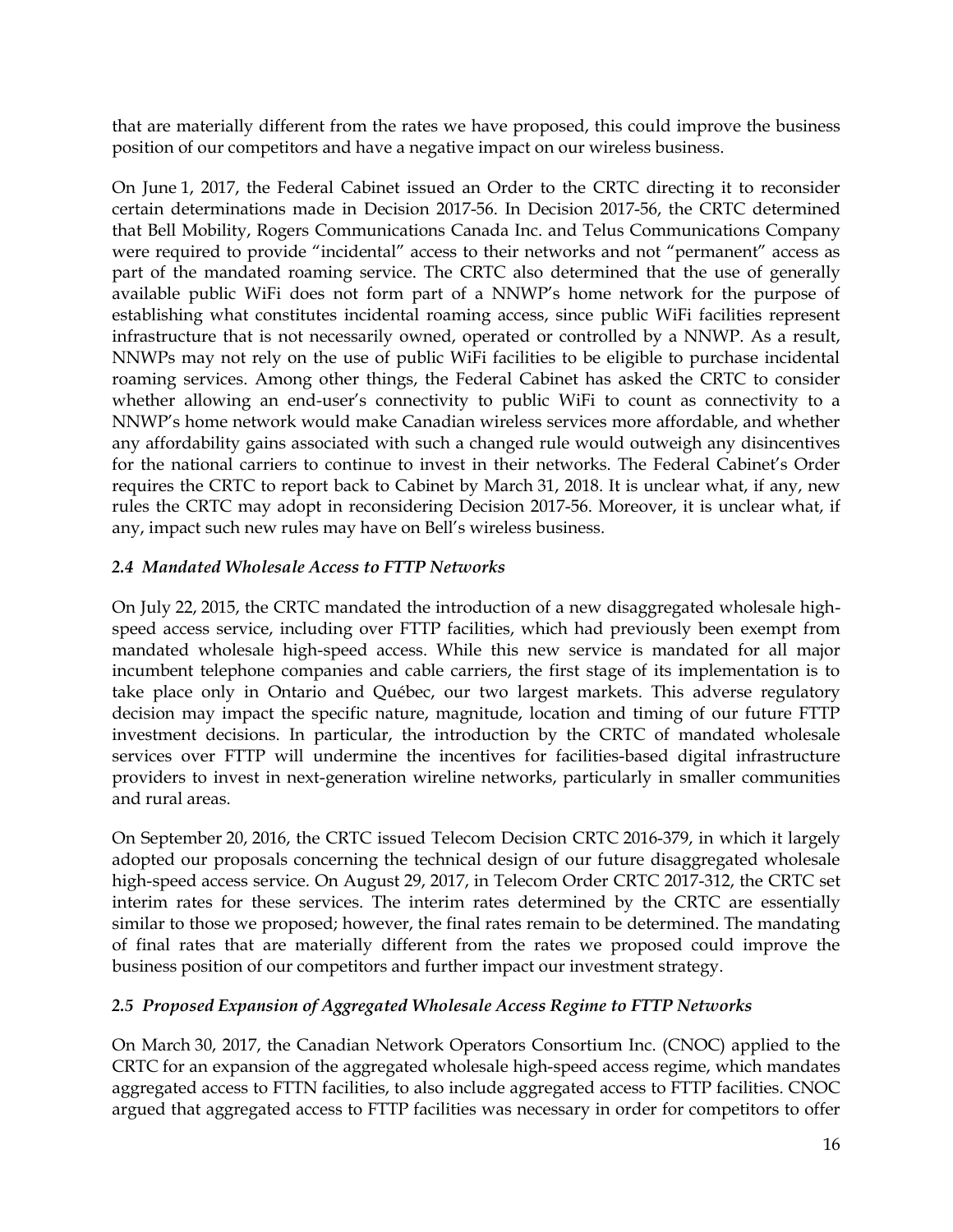high-speed services in areas where aggregated FTTN service is not available and only FTTP facilities are present to support the delivery of high-speed services. On February 2, 2018, the CRTC issued Telecom Decision CRTC 2018-4, in which it rejected CNOC"s application. The CRTC found that the exemption of FTTP facilities from aggregated access has limited impacts on competitors" ability to compete in the retail market, and that the adoption of CNOC's proposal would undermine the CRTC's desired transition to a disaggregated access regime.

#### *2.6 Review of Wholesale FTTN High-Speed Access Service Rates*

As part of its ongoing review of wholesale Internet rates, on October 6, 2016 the CRTC significantly reduced, on an interim basis, some of the wholesale rates that Bell Canada and other major providers charge for access by Internet service providers to FTTN or cable networks, as applicable. Should such substantially lowered wholesale rates remain in place in the long-term and, in addition, should the interim rates be made retroactive, the business position of some of our competitors could improve, adversely affecting our financial performance, and our investment strategy could change, especially in relation to investment in next-generation wireline networks, particularly in smaller communities and rural areas.

#### *2.7 Canada's Telecommunications Foreign Ownership Rules*

Under the *Telecommunications Act*, there are no foreign investment restrictions applicable to TCCs that have less than a 10% share of the total Canadian telecommunications market as measured by annual revenues. However, foreign investment in telecommunications companies can still be refused by the government under the *Investment Canada Act*. The absence of foreign ownership restrictions on such small or new entrant TCCs could result in more foreign companies entering the Canadian market, including by acquiring spectrum licences or Canadian TCCs.

#### **3. Broadcasting Act**

The *Broadcasting Act* outlines the broad objectives of Canada"s broadcasting policy and assigns the regulation and supervision of the broadcasting system to the CRTC. Key policy objectives of the *Broadcasting Act* are to protect and strengthen the cultural, political, social and economic fabric of Canada and to encourage the development of Canadian expression.

Most broadcasting activities require a programming or broadcasting distribution licence from the CRTC. The CRTC may exempt broadcasting undertakings from complying with certain licensing and regulatory requirements if it is satisfied that non-compliance will not materially affect the implementation of Canadian broadcasting policy. A corporation must also meet certain Canadian ownership and control requirements to obtain a broadcasting or broadcasting distribution licence and corporations must have the CRTC's approval before they can transfer effective control of a broadcasting licensee.

Our TV distribution operations and our TV and radio broadcasting operations are subject to the requirements of the *Broadcasting Act*, the policies and decisions of the CRTC and their respective broadcasting licences. Any changes in the *Broadcasting Act*, amendments to regulations or the adoption of new ones, or amendments to licences could negatively affect our competitive position or the cost of providing services.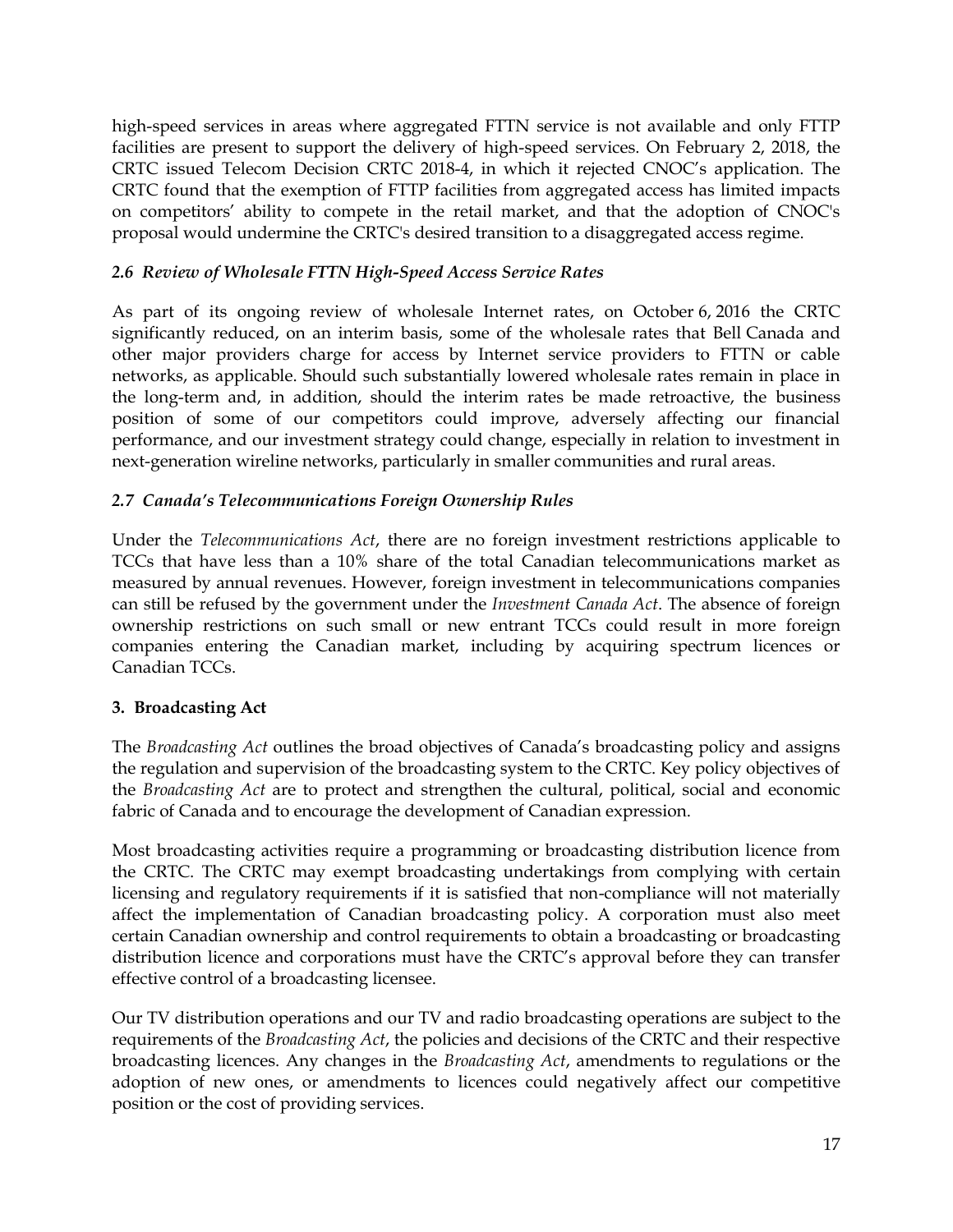#### *3.1 The Television Service Provider Code*

On January 7, 2016, the CRTC issued Broadcasting Regulatory Policy CRTC 2016-1 (BRP 2016- 1), which established the Television Service Provider Code (the TV Code). The TV Code came into force on September 1, 2017 and requires all regulated television service providers, as well exempt television service providers that are affiliated with a regulated service provider, to observe certain rules concerning their consumer agreements for television services. The TV Code does not apply to other exempt providers, such as over-the-top providers not affiliated with a regulated service provider.

The TV Code specifically imposes requirements relating to the clarity of offers, the content of contracts, trial periods for persons with disabilities, how consumers can change their programming options, and when services may be disconnected, among other things.

As part of BRP 2016-1, the CRTC also expanded the mandate of the Commissioner for Complaints for Telecommunications Services, now the Commission for Complaints for Telecom-Television Services (CCTS), to include the administration of the TV Code and to enable the CCTS to accept consumer complaints about television services.

#### *3.2 Changes to Simultaneous Substitution*

In Broadcasting Regulatory Policy 2015-25, the CRTC announced that it would eliminate simultaneous substitution for the Super Bowl starting in 2017. This decision was implemented in Broadcasting Order CRTC 2016-335 (the Order).

Bell Canada and Bell Media appealed the application of the Order to the Federal Court of Appeal, as did the National Football League (NFL). Bell Canada and Bell Media argued that the CRTC does not have jurisdiction under the *Broadcasting Act* to ban simultaneous substitution for the Super Bowl and that doing so constitutes unauthorized retrospective regulation and interference with Bell Media"s vested economic rights. In a decision rendered December 18, 2017, the Federal Court of Appeal denied the applications of Bell Media and Bell Canada, and that of the NFL, deferring to the CRTC"s discretion as to how competing broadcasting policy objectives should be balanced. On January 3, 2018, Bell Canada and Bell Media filed for leave to appeal the Federal Court of Appeal"s decision to the Supreme Court of Canada on an expedited basis. Bell Canada and Bell Media additionally sought a stay of the Order. On January 24, 2018, the Supreme Court of Canada denied the request for a stay of the Order, but agreed to hear our application for leave, and our appeal should leave be granted, on an expedited basis. We expect a decision on our leave application in the coming months.

On August 1, 2017, BCE filed an application with the CRTC requesting that it rescind the Order arguing that there have been significant negative economic and cultural impacts resulting from the Order. The application is supported by the NFL along with national union Unifor, the Alliance of Canadian Cinema, Television and Radio Artists, the Association of Canadian Advertisers and the Canadian Media Directors' Council.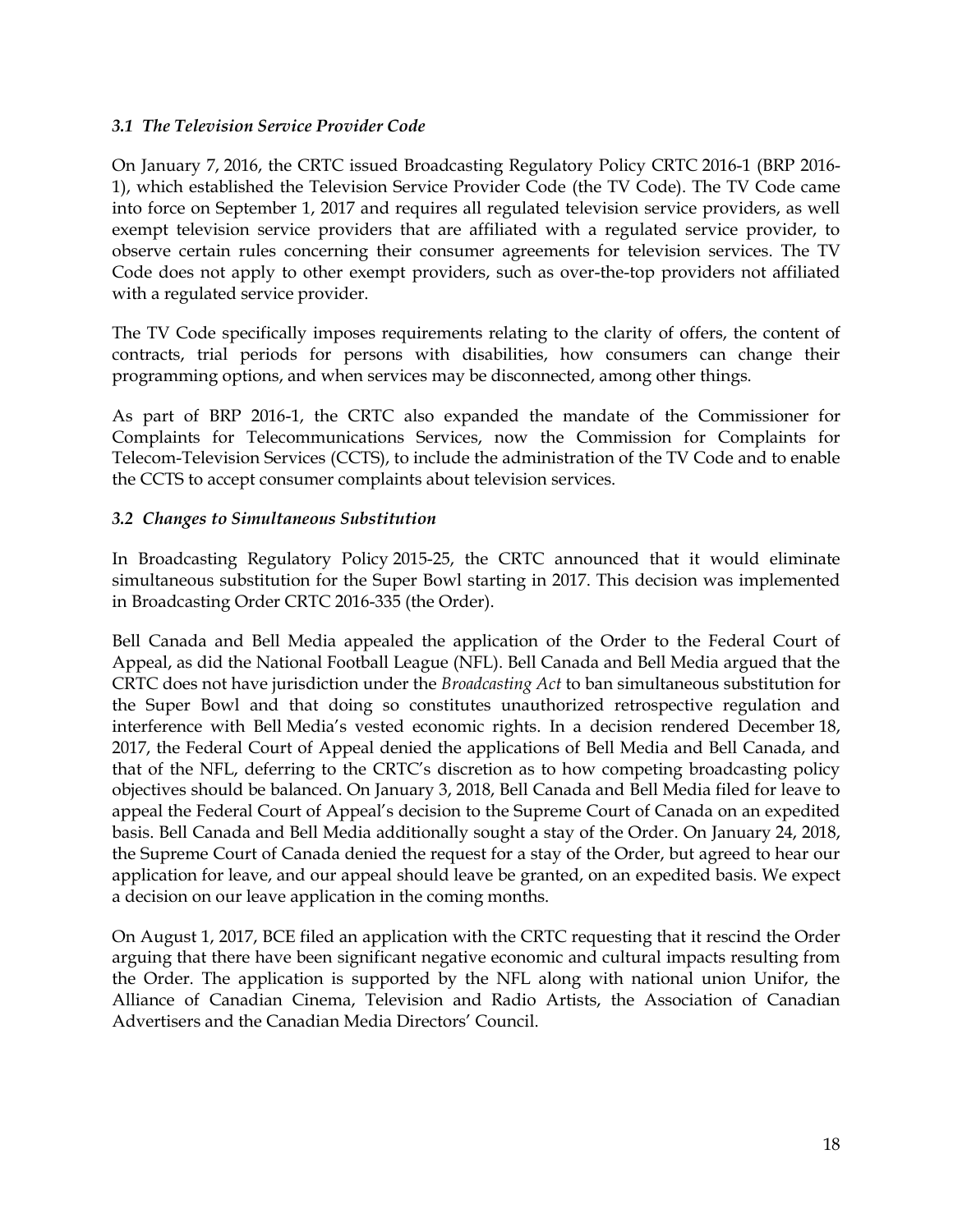The CRTC"s decision to eliminate simultaneous substitution for the Super Bowl has had an adverse impact on Bell Media"s conventional TV business and financial results, as a result of a reduction in viewership and advertising revenues. Such impacts will continue through the duration of our contract term with the NFL unless the CRTC"s Order is rescinded.

#### *3.3 Wholesale Code*

In Broadcasting Regulatory Policy 2015-438, the CRTC announced it would implement a new Wholesale Code to govern the commercial arrangements between BDUs, programming services and digital media services, including imposing additional restrictions on the sale of TV channels at wholesale and the carriage of TV channels by BDUs. Bell Canada and Bell Media have appealed the decision to the Federal Court of Appeal, arguing that the CRTC's implementation of the Wholesale Code conflicts with the *Copyright Act* and is outside the CRTC"s jurisdiction under the *Broadcasting Act*. The appeal was heard on November 14, 2017, and a decision is expected this year.

#### *3.4 Licence Renewals*

On May 15, 2017, the CRTC issued decisions in which it renewed the TV licences held by the large English-language and French-language ownership groups, including those owned by Bell Media. The CRTC"s decisions were generally positive for Bell Media as no adverse conditions of licence were imposed that could have negatively affected our business and financial performance.

In its renewals for the large English-language ownership groups (Broadcasting Decisions CRTC 2017-148 to 2017-151), the CRTC set symmetrical spending requirements across each licensing group for both Canadian programming (minimum 30% of revenues) and certain categories of programs of national interest (minimum 5% of revenues). Given that the new symmetrical requirements for spending on programs of national interest were lower than the pre-existing requirements for certain ownership groups (including Bell Media), several of the associations that represent creative groups are concerned about what they perceive will be a reduction in spending on this category of programming. Consequently, they filed petitions pursuant to section 28(1) of the *Broadcasting Act*, requesting that the Federal Cabinet set aside or refer the decisions back to the CRTC for reconsideration.

In its renewals for the large French-language ownership groups (Broadcasting Decisions CRTC 2017-143 to 2017-147), the CRTC set minimum spending requirements for each group on a caseby-case basis, in accordance with recent historical levels. However, the Government of Québec and several of the associations that represent creative groups are concerned that the CRTC did not also set a specific minimum spending requirement relating to original French-language production. Consequently, they also filed petitions pursuant to section 28(1) of the *Broadcasting Act*, requesting that the Federal Cabinet refer the decisions back to the CRTC for reconsideration.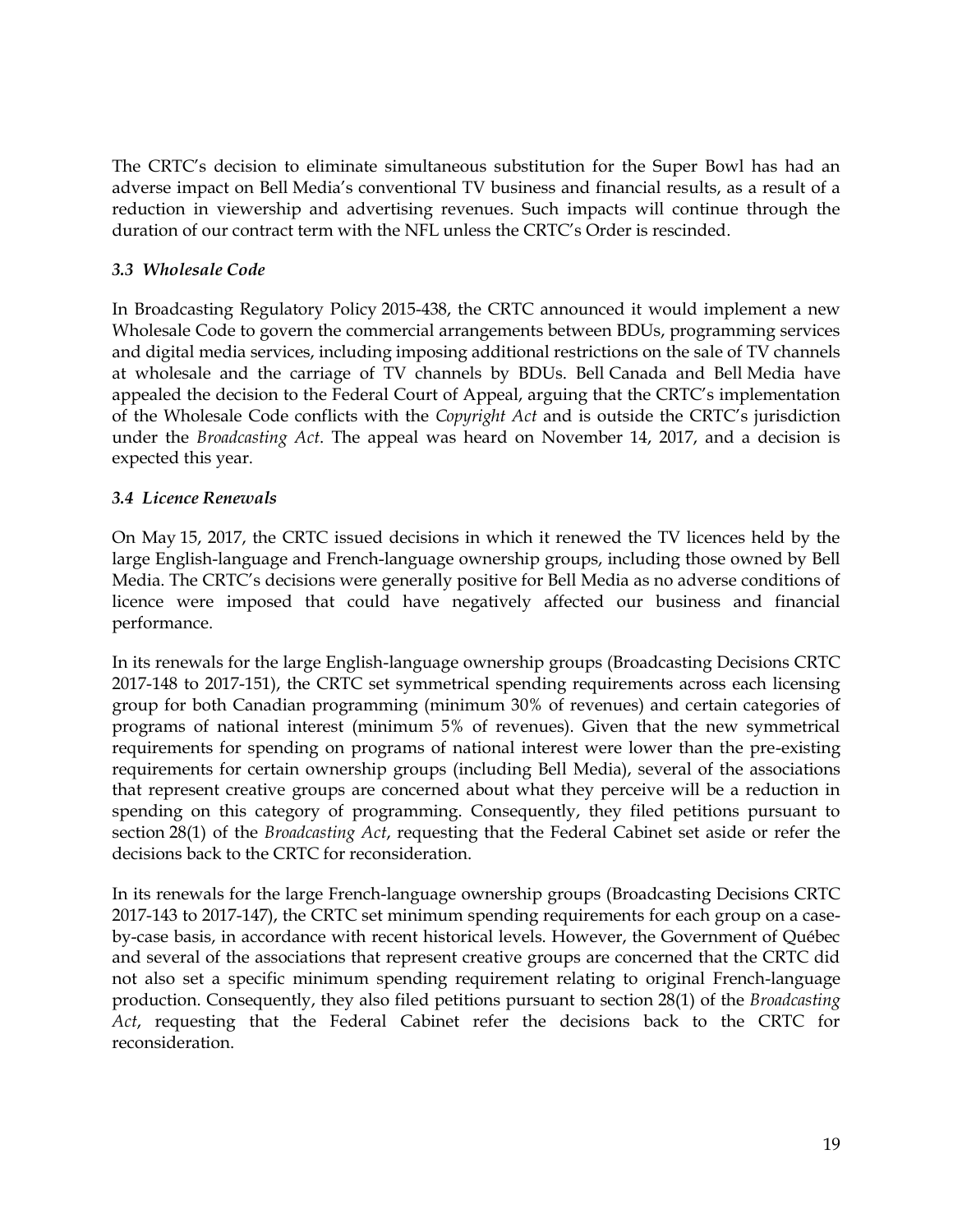On August 14, 2017, the Federal Cabinet referred the English-language and French-language renewal decisions back to the CRTC for reconsideration to ensure that appropriate contributions are made to the creation and presentation of programs of national interest, original Frenchlanguage programming and music programming, as well as short films and documentaries. The decisions remain in effect while the CRTC conducts its reconsideration process. Should the CRTC alter the current conditions of licence in an adverse manner, it could have a negative effect on Bell Media"s business and financial performance going forward.

#### *3.5 CRTC Report on Future Programming Distribution Models*

On September 27, 2017, the Governor in Council, at the recommendation of the Minister of Canadian Heritage, issued a direction to the CRTC asking it to examine the distribution model or models of programming that are likely to exist in the future, how Canadians would access that programming, and the extent to which those models will ensure a vibrant domestic market that is capable of supporting the continued creation, production and distribution of Canadian programming, including original entertainment and information programming. The CRTC launched its public consultation on October 12, 2017, and is required to provide its report no later than June 1, 2018. The Minister of Canadian Heritage indicated that the CRTC"s report will be used to inform a future review of the *Broadcasting Act* and the *Telecommunications Act*. At this time, it is unclear how the CRTC"s report, or future legislative reviews, may impact our business.

#### **4. Radiocommunication Act**

ISED regulates the use of radio spectrum under the *Radiocommunication Act* to ensure that radiocommunication in Canada is developed and operated efficiently. All companies wishing to operate a wireless system in Canada must hold a spectrum licence to do so. Under the *Radiocommunication Regulations*, companies that are eligible for radio licences, such as Bell Canada and Bell Mobility, must meet the same ownership requirements that apply to companies under the *Telecommunications Act*.

### *4.1 600 megahertz (MHz) Spectrum Consultation*

ISED is currently in the process of repurposing the 600 MHz band, which is currently being used primarily by over-the-air TV broadcasters for TV transmission, for mobile use. As part of the transition, TV broadcasters must be moved off the 600 MHz spectrum. In April 2017, ISED released its new digital television allotment plan, developed jointly with the United States. The transition of broadcasters off 600 MHz spectrum will have an impact on Bell Media TV broadcasting stations; however, the extent of such impact is not yet known.

On August 4, 2017, ISED released a consultation paper seeking input regarding a technical, policy and licensing framework to govern the auction of spectrum licences in the 600 MHz band for mobile use. The consultation paper indicates that ISED is proposing to auction 70 MHz of spectrum (30 MHz of which would be set aside for set-aside eligible entities) using an auction format similar to that used in the 700 MHz and 2500 MHz spectrum auctions. The set-aside spectrum can only be transferred to set-aside-eligible entities for the first five years. ISED proposes that the auctioned licences will have a 20-year term and be subject to certain deployment requirements requiring licensees to provide network coverage to a certain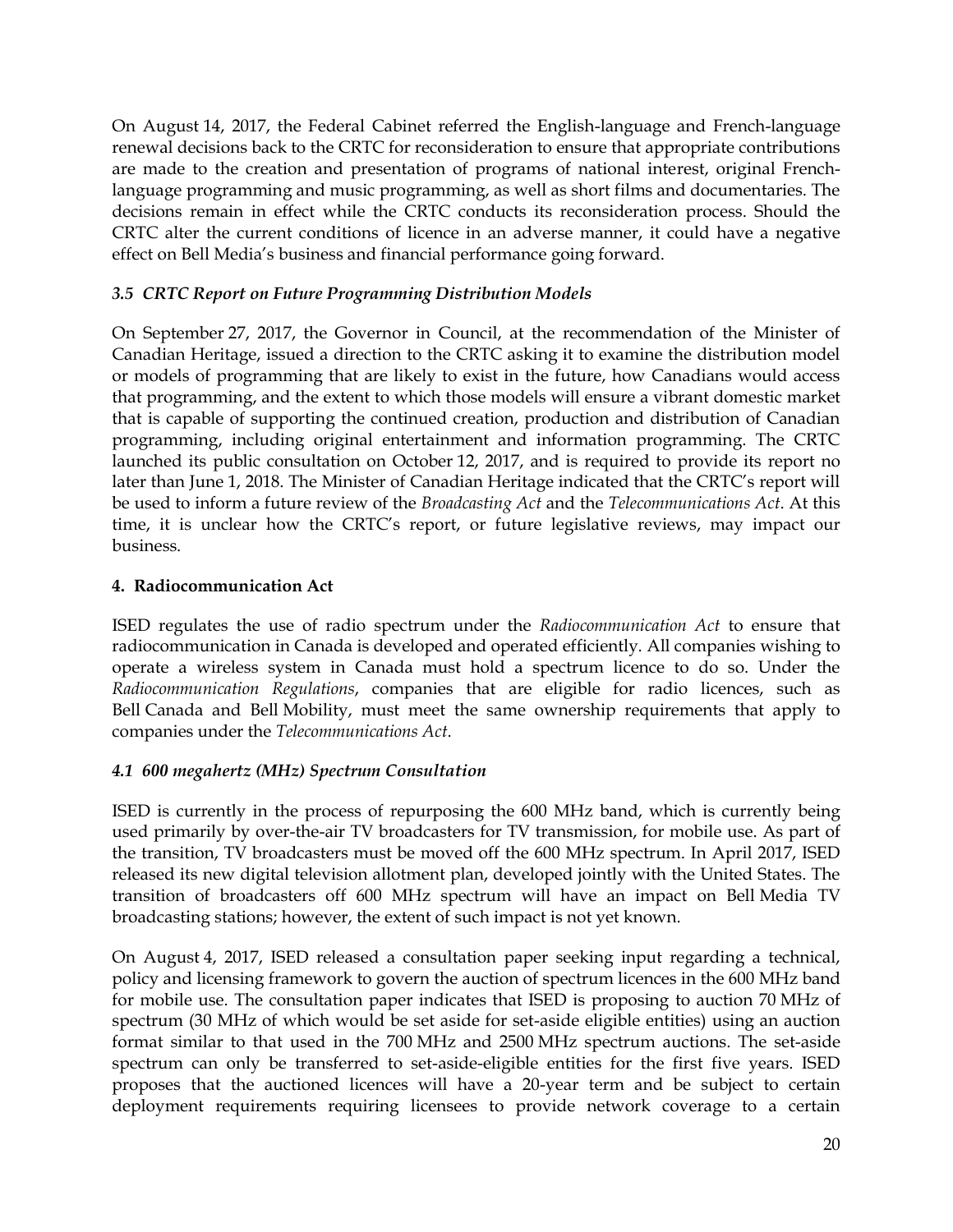percentage of the population in each licence area at 5, 10 and 20 years following licence issuance. ISED has not yet indicated when the auction will take place.

While the potential overall impact of the proposed auction framework is not known at the present time, the adoption of the set-aside provisions outlined in the consultation paper would limit the amount of spectrum that Bell Mobility can bid on. A decision on the consultation remains pending.

#### *4.2 Consultation on Releasing Millimetre Wave Spectrum to Support Fifth Generation (5G)*

On June 5, 2017, ISED launched a consultation entitled "Consultation on Releasing Millimetre Wave Spectrum to Support 5G". The consultation addresses the use of three key frequency bands, namely 28 gigahertz (GHz), 37-40 GHz and 64-71 GHz for possible 5G deployment. ISED has sought comments on a number of key technical and licensing policy considerations for the use of the above noted spectrum. As 5G is expected to be the next major advancement in mobile telecommunications standards, access to the millimetre spectrum will be important in order to facilitate development and the adoption of 5G technology. A decision on the consultation remains pending.

#### *4.3 Renewal of Advanced Wireless Services (AWS-1) and Personal Communications Services (PCS) G Block and I Block Spectrum Licences*

On June 15, 2017, ISED announced a consultation on the licence renewal process for AWS-1 spectrum, as well as for the PCS G Block and the I Block spectrum. These spectrum licences were auctioned in 2008 and the licences will begin to expire in December 2018. As part of the consultation, ISED sought comments on the proposal that AWS-1 and PCS G Block licences be renewed for 20 years and I Block licences be renewed for 10 years if the existing conditions of licence have been satisfied. In addition, ISED sought comments on the proposal to impose deployment conditions with respect to population coverage based on smaller geographic licensing areas. A decision on the consultation remains pending.

#### *4.4 Auction of Residual Spectrum Licences*

On December 19, 2017, ISED released a decision entitled "Licensing Framework for Residual Spectrum Licences in the 700 MHz, 2500 MHz, 2300 MHz and PCS G Bands". For residual licences in the 700 MHz and 2500 Mhz bands, ISED will impose the same aggregation limits that were in place for the primary auctions that took place for these bands in 2014 and 2015, respectively. The licensing framework has set a sealed-bid auction with bids due on May 15, 2018.

#### *4.5 Consultation on the Spectrum Outlook 2018 to 2022*

On October 6, 2017, ISED initiated a consultation entitled "Consultation on the Spectrum Outlook 2018 to 2022". The outcome of the consultation is intended to provide a roadmap for ISED to follow in making spectrum available over the next five years. As part of this consultation, ISED is seeking views on how it should change its licensing regime, how much spectrum will be required in the future, and how technology is evolving, among other things. It is unclear what, if any, impacts the results of this consultation could have on our business.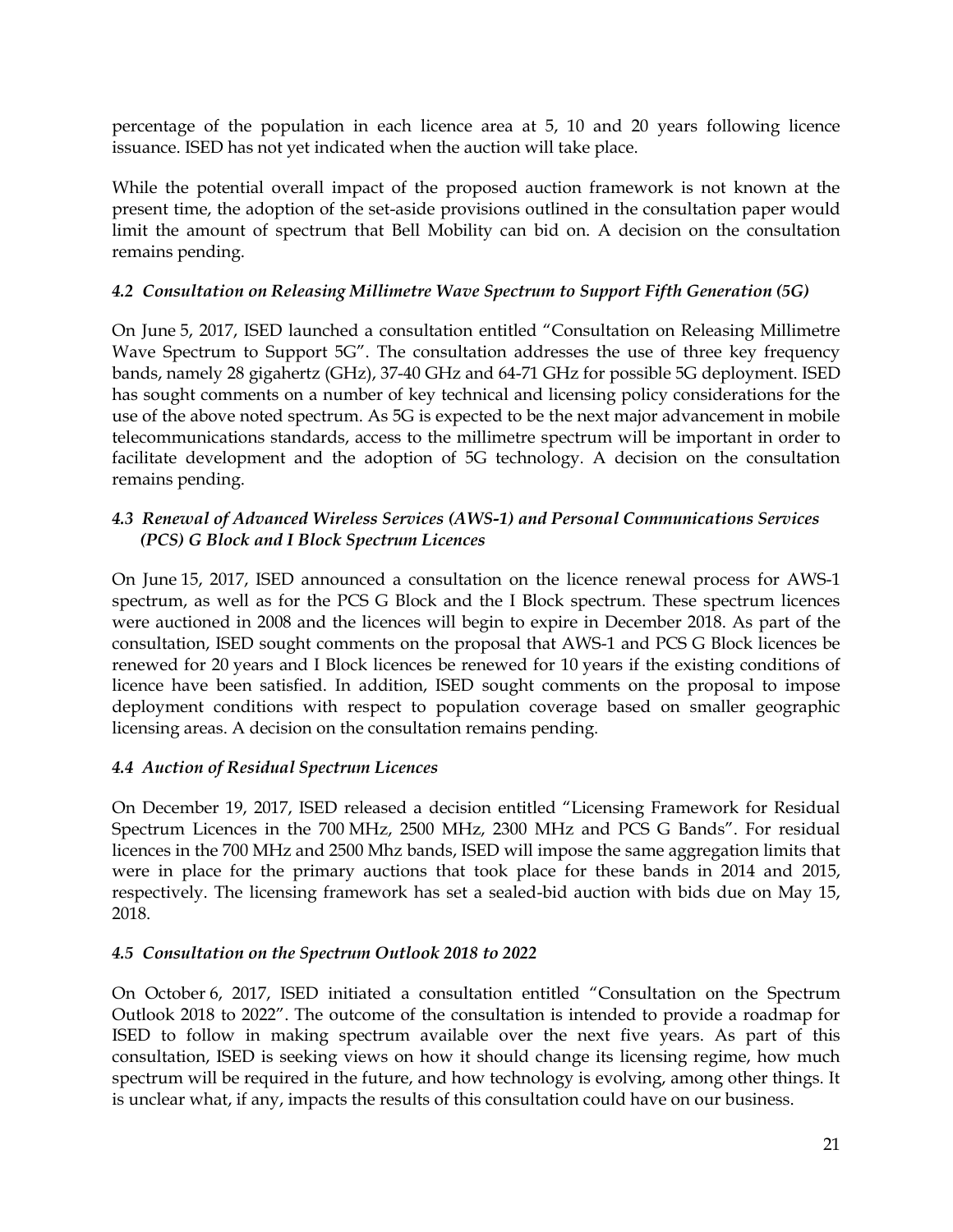#### **5. Bell Canada Act**

Among other things, the *Bell Canada Act* limits how Bell Canada voting shares and Bell Canada facilities may be sold or transferred. Specifically, under the *Bell Canada Act*, the CRTC must approve any sale or other disposal of Bell Canada voting shares that are held by BCE, unless the sale or disposal would result in BCE retaining at least 80% of all of the issued and outstanding voting shares of Bell Canada. Except in the ordinary course of business, the sale or other disposal of facilities integral to Bell Canada"s telecommunications activities must also receive CRTC approval.

#### **6. Other Key Legislation**

#### *6.1 Personal Information Protection and Electronic Documents Act*

On June 18, 2015, the *Personal Information Protection and Electronic Documents Act* was amended to include mandatory notification requirements that must be followed in relation to the loss or unauthorized disclosure of personal information held by an organization resulting from a breach of the organization"s security safeguards. Failure to comply with these notification requirements, or to log security breaches, may result in a fine of up to \$100,000 per occurrence. These provisions dealing with notification requirements will come into force when related regulations are brought into force.

On September 28, 2017, the Office of the Privacy Commissioner of Canada (OPC) issued its Notice of Consultation and Call for Comments on Draft Consent Guidance Documents. The specific guidance documents at issue in this consultation are entitled "Draft Guidelines: Obtaining Meaningful Online Consent" and "Draft Guidelines: Inappropriate Data Practices – Interpretation and Application of Subsection 5(3)". The OPC is expected to issue final guidelines later this year. The OPC"s guidelines could have significant impacts concerning how personal information may be collected, used and disclosed for analytics and marketing purposes.

### *6.2 Canada's Anti-Spam Legislation*

<span id="page-24-0"></span>Federal legislation referred to as Canada"s anti-spam legislation (CASL) came into force on July 1, 2014. Pursuant to CASL, commercial electronic messages can be sent only if the recipient has provided prior consent and the message complies with certain formalities, including the ability to unsubscribe easily from subsequent messages. As of January 15, 2015, CASL also requires that an organization have prior informed consent before downloading software to an end-user"s computer. Penalties for non-compliance include administrative monetary penalties of up to \$10 million.

While CASL is also intended to provide individual Canadians with a private right of action to commence proceedings for statutory damages in relation to instances of non-compliance, these provisions were deferred indefinitely from coming into force by the Federal Cabinet on June 2, 2017.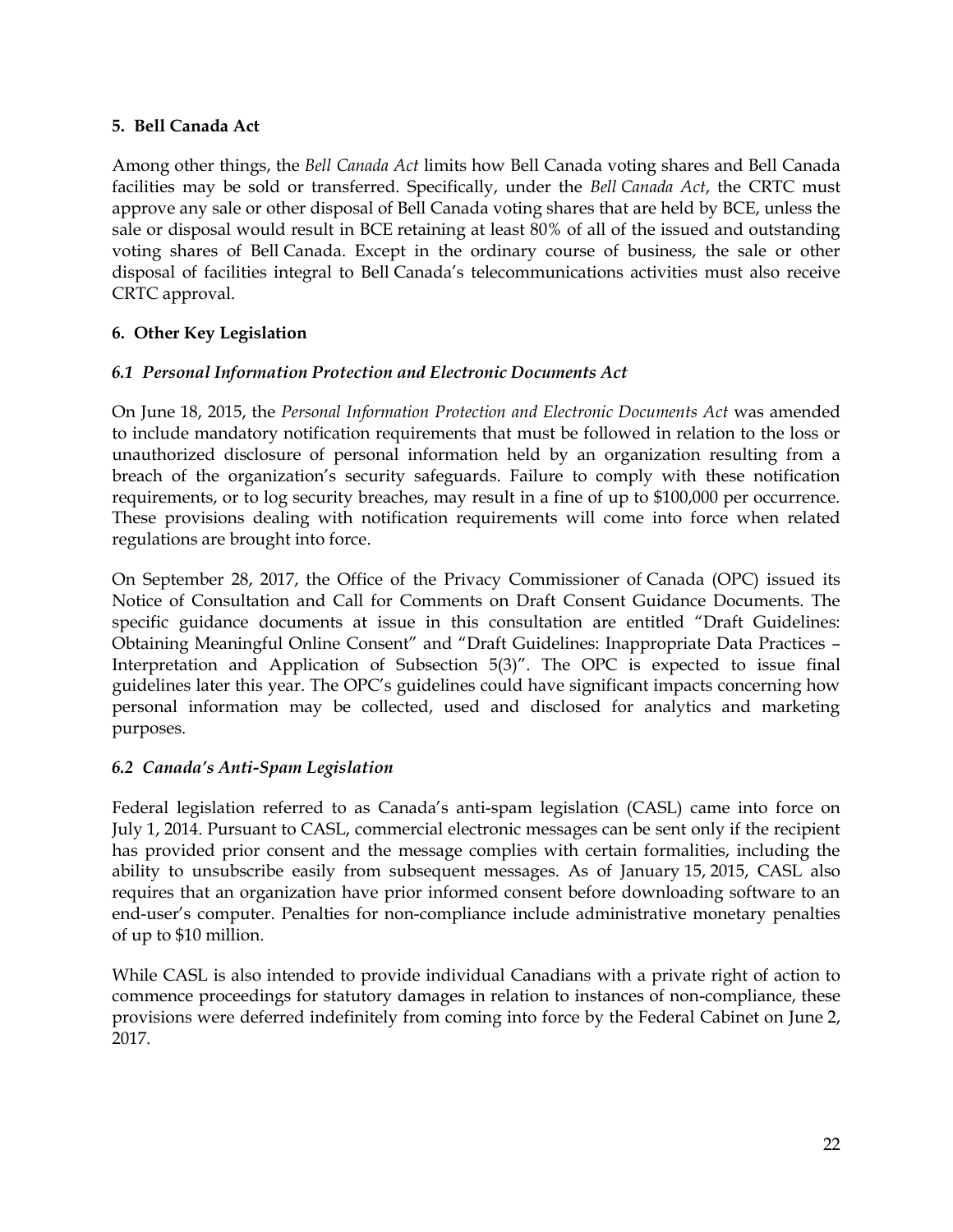#### *6.3 Copyright Act Review*

On December 13, 2017, the Federal Government passed a motion in Parliament to formally launch the review of the *Copyright Act*. This review is mandated by the *Copyright Act* itself which requires that the legislation be examined every five years. The Standing Committee on Industry, Science and Technology, working in collaboration with the Standing Committee on Canadian Heritage, will lead the process, beginning in early 2018. At this time, the impact of any potential amendments on our business is unknown.

#### <span id="page-25-0"></span>**IV. OTHER PRINCIPAL BUSINESS RISKS**

The following sections describe the other principal business risks that could also have a material adverse effect on our financial position, financial performance, cash flows, business or reputation in addition to those previously discussed in this document under Section [C. I,](#page-9-0) *Principal Consolidated Business Risks*, Section [C. II,](#page-12-0) *Principal Segmented Business Risks* and Section [C. III,](#page-15-1) *Risks Relating to our Regulatory Environment*.

- 1. Technology/Infrastructure Transformation
- 2. Customer Experience
- 3. Operational Performance
- 4. People
- 5. Financial Management
- 6. Dependence on Third-Party Suppliers
- 7. Litigation and Legal Obligations
- 8. Health and Environmental Concerns

#### **1. Technology/Infrastructure Transformation**

#### *The failure to optimize network and IT deployment and upgrading timelines, accurately assess the potential of new technologies, and invest and evolve in the appropriate direction, could have an adverse impact on our business and financial results*

Globalization, increased competition and ongoing technological advances are driving customer expectations of faster market responses, enhanced user experiences and cost-effective delivery. Meeting these expectations requires the deployment of new service and product technologies that are network-neutral and based on a more collaborative and integrated development environment. Change can be difficult and may present unforeseen obstacles which might impact successful execution, and this transition is made more challenging by the complexity of our multi-product environment, combined with the complexity of our network and IT structures. In addition, new technologies may quickly become obsolete or their launch may be delayed. The failure to optimize network and IT deployment and upgrading timelines, considering customer demand and competitor activities, to accurately assess the potential of new technologies and to invest and evolve in the appropriate direction in an environment of changing business models could have an adverse impact on our business and financial results.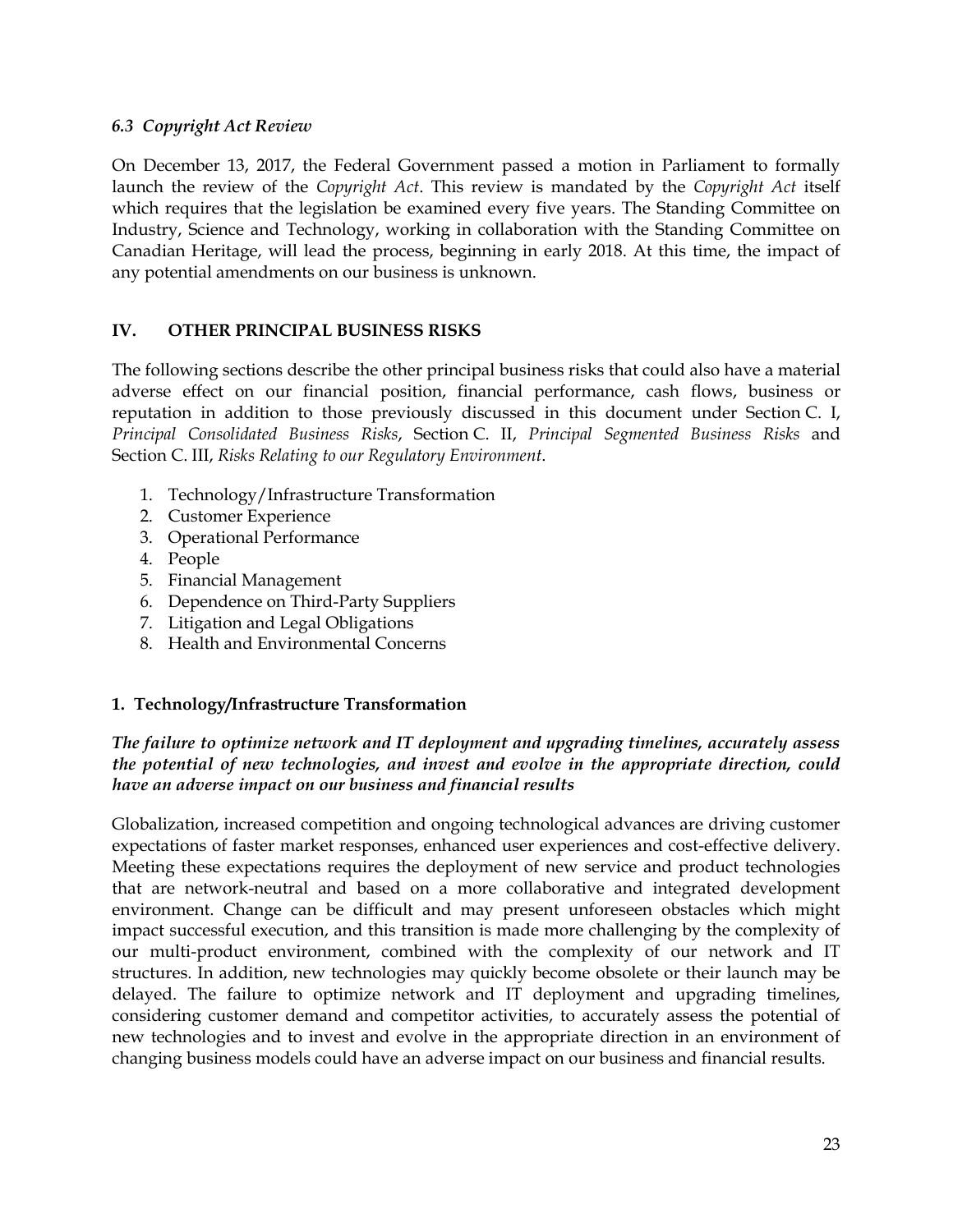In particular, our network and IT evolution activities seek to leverage new as well as evolving and developing technologies, including network functions virtualization, software-defined networks and cloud technologies, as well as transform our network and systems to achieve our objectives of becoming more agile in our service delivery and operations as well as providing self-serve and instant-on capabilities for our customers, ensuring best quality and customer experience, and developing a new network infrastructure that enables a competitive cost structure with rapidly growing capacity needs. These evolution activities require an operational and cultural shift. Alignment across technology, product development and operations is increasingly critical to ensure appropriate trade-offs and optimization of capital allocation.

If this cannot be achieved in accordance with our deployment schedules while maintaining network availability and performance through the migration process, we may lose customers as a result of poor service performance, which could adversely affect our ability to achieve our operational and financial objectives. Failure to leverage IP across all facets of our network and product and service portfolio could inhibit a fully customer-centric approach, limiting or preventing comprehensive self-serve convenience, real-time provisioning, cost savings and flexibility in delivery and consumption, leading to negative business and financial outcomes.

Parallel to our focus on next-generation investment, adverse regulatory decisions may impact the specific nature, magnitude, location and timing of investment decisions. In particular, the introduction by the CRTC of mandated wholesale services over FTTP or wireless networks will undermine the incentives for facilities-based digital infrastructure providers to invest in nextgeneration wireline and wireless networks, particularly in smaller communities and rural areas. Failure to continue investment in a disciplined and strategic manner in next-generation capabilities, including real-time information-based customer service strategies, could limit our ability to compete effectively and achieve desired business and financial results.

Other examples of risks to achieving our desired technology/infrastructure transformation include:

- Network construction and deployment on municipal or private property requires the issuance of municipal and property owner consents, respectively, for the installation of network equipment, which could cause delays to FTTP rollout
- The increasing dependence on apps for content delivery, sales, customer engagement and service experience drives the need for new and scarce capabilities (sourced internally or externally), which may not be available, as well as the need for associated operating processes integrated into ongoing operations
- New products, services or apps could reduce demand for our existing more profitable service offerings or cause prices for those services to decline, and could result in shorter estimated useful lives for existing technologies, which could increase depreciation and amortization expense
- As consumption habits evolve and TV viewing alternatives expand, our ability to develop alternative delivery vehicles, which may require significant software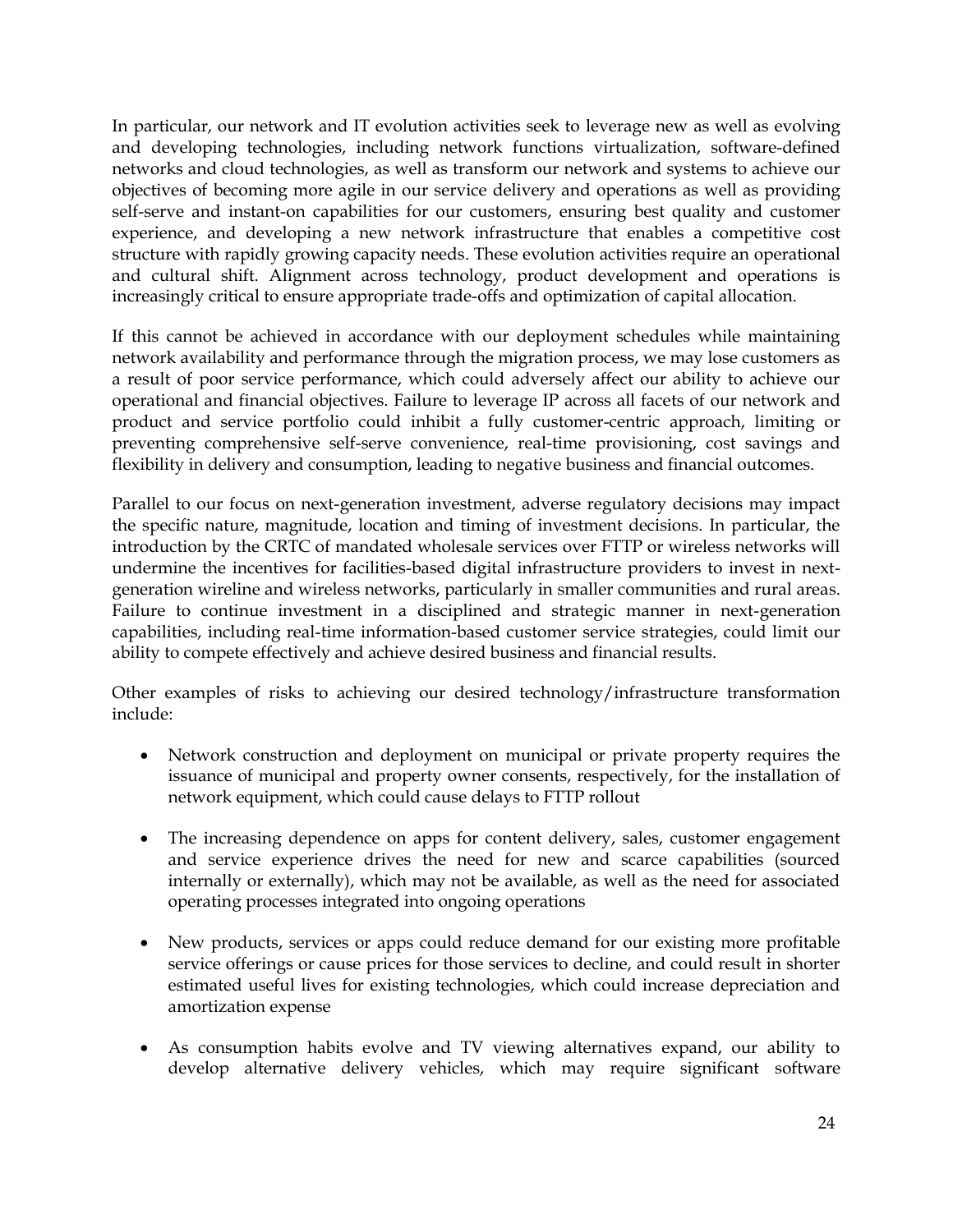development and network investment, in order to compete in new markets is essential to maintaining customer engagement and revenue streams

 We must be able to leverage new opportunities, such as those introduced by "Big Data", which is subject to many challenges, including evolving customer perceptions as well as legal and regulatory developments in order to meet our business objectives. If we cannot build market-leading competencies in this field across sales, service and operational platforms that respect societal values and legal and regulatory requirements, we may miss important opportunities to grow our business through enhanced market intelligence and a more proactive customer service model.

#### **2. Customer Experience**

#### *Driving a positive customer experience in all aspects of our engagement with customers by embracing new approaches and challenging operational limitations is important to avoid adverse impacts on our business and financial performance*

As the bar continues to be raised based on customers' evolving expectations of service and value, failure to get ahead of such expectations and build a more robust service experience could hinder products and services differentiation and customer loyalty. With the proliferation of connectivity services, apps and devices, customers are accustomed to doing things when, how and where they want through websites, self-serve options, web chat, call centres, Facebook, Twitter and other social media forums. Failure to embrace these new media in a positive way, incorporate them into multiple elements of our service delivery and ensure that we understand their potential impact on customer perceptions could adversely affect our reputation and brand value. As the foundation of effective customer service stems from our ability to deliver simple solutions to customers in an expeditious manner, on mutually agreeable terms, complexity in our operations resulting from multiple technology platforms, billing systems, marketing databases and a myriad of rate plans, promotions and product offerings may limit our ability to respond quickly to market changes and reduce costs, and may lead to customer confusion or billing errors, which could adversely affect customer satisfaction, acquisition and retention. While speed of service evolution is critical to a competitive differentiation, it must not be achieved at the expense of the quality of our service offerings or of our brand.

#### **3. Operational Performance**

#### *3.1 Our networks, IT systems and data centre assets are the foundation of high-quality consistent services which are critical to meeting service expectations*

Our ability to provide consistent wireless, wireline, media broadcasting, satellite and data centre services to customers in a complex and constantly changing operating environment is crucial for sustained success. In particular, network capacity demands for TV and other bandwidth-intensive applications on our Internet and wireless networks have been growing at unprecedented rates. Unexpected capacity pressures on our networks may negatively affect our network performance and our ability to provide services. Issues relating to network availability,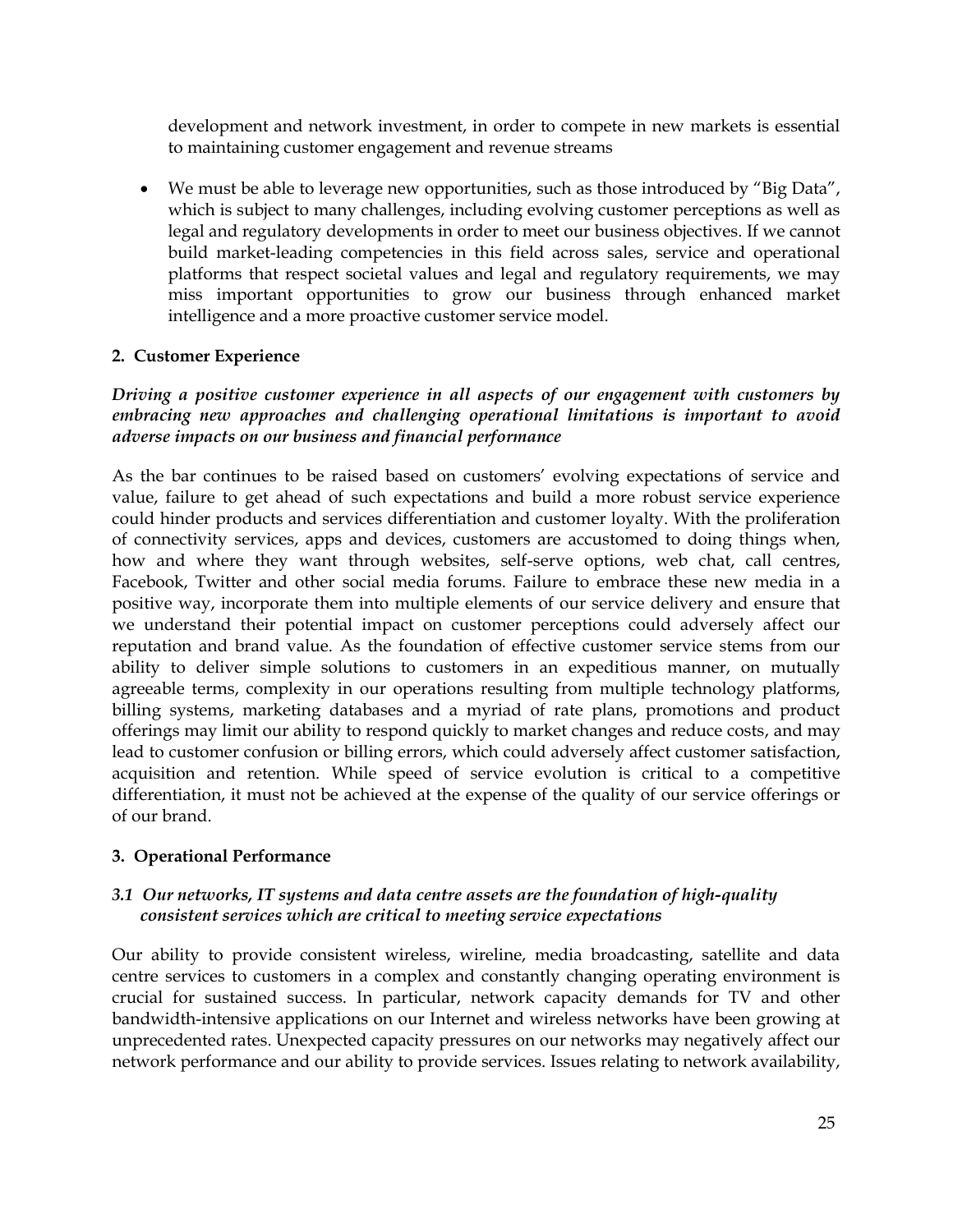speed, consistency and traffic management on our more current as well as aging networks could have an adverse impact on our business and financial performance.

In addition, we currently use a very large number of interconnected operational and business support systems including for provisioning, networking, distribution, broadcast management, billing and accounting, which may restrain our operational efficiency. If we fail to implement or maintain highly effective customer-facing IT systems supported by an effective governance and operating framework, this may lead to inconsistent performance and dissatisfied customers, which over time could result in higher churn.

Further examples of risks to operational performance that could impact our reputation, business operations and financial performance include the following:

- We may need to incur significant capital expenditures beyond those already anticipated by our capital intensity target in order to provide additional capacity and reduce network congestion on our wireline and wireless networks, and we may not be able to generate sufficient cash flows or raise the capital we need to fund such capital expenditures, which may result in service degradation
- Corporate restructurings, system replacements and upgrades, process redesigns and the integration of business acquisitions may not deliver the benefits contemplated and could adversely impact our ongoing operations
- If we fail to streamline our significant IT legacy system portfolio and proactively improve operating performance, this could adversely affect our business and financial outcomes
- There may be a lack of competent and cost-effective resources to perform the life-cycle management and upgrades necessary to maintain operational status of legacy networks

#### <span id="page-28-0"></span>*3.2 Our operations and business continuity depend on how well we protect, test, maintain and replace our networks, IT systems, equipment and other facilities*

Our operations depend on how well we and our contracted service providers protect our networks and IT systems, as well as other infrastructure and facilities, against damage from fire, natural disaster (including, without limitation, seismic and severe weather-related events such as ice, snow and wind storms, flooding, hurricanes, tornados and tsunamis), power loss, building cooling loss, unauthorized access or entry, cyber threats, disabling devices, acts of war or terrorism, sabotage, vandalism, actions of neighbours and other events. Establishing response strategies and business continuity protocols to maintain service consistency if any disruptive event materializes is critical to the achievement of effective customer service. Any of the above-mentioned events, as well as the failure to complete planned and sufficient testing, maintenance or replacement of our networks, equipment and other facilities, could disrupt our operations (including through disruptions such as network failures, billing errors or delays in customer service), require significant resources and result in significant remediation costs, which in turn could have an adverse effect on our business and financial performance, or impair our ability to keep existing subscribers or attract new ones.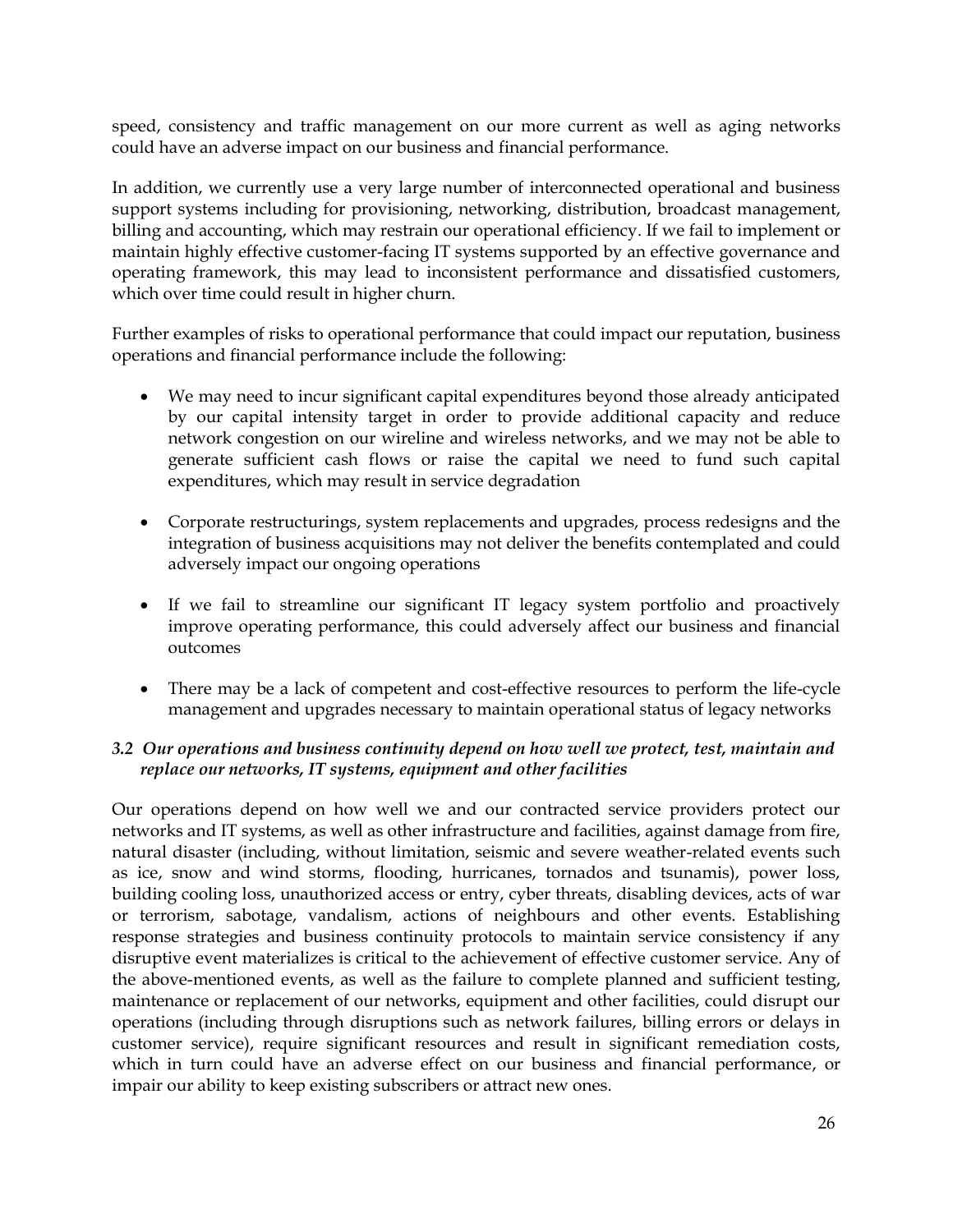#### *3.3 Satellites used to provide our satellite TV services are subject to significant operational risks that could have an adverse effect on our business and financial performance*

Pursuant to a set of commercial arrangements between Bell ExpressVu and Telesat Canada (Telesat), we currently have two satellites under contract with Telesat. Telesat operates or directs the operation of these satellites, which utilize highly complex technology and operate in the harsh environment of space and are therefore subject to significant operational risks while in orbit. These risks include in-orbit equipment failures, malfunctions and other problems, commonly referred to as anomalies, that could reduce the commercial usefulness of a satellite used to provide our satellite TV services. Acts of war or terrorism, magnetic, electrostatic or solar storms, and space debris or meteoroids could also damage such satellites. Any loss, failure, manufacturing defect, damage or destruction of these satellites, of our terrestrial broadcasting infrastructure or of Telesat's tracking, telemetry and control facilities to operate the satellites could have an adverse effect on our business and financial performance and could result in customers terminating their subscriptions to our direct-to-home satellite TV service.

#### **4. People**

#### *Our employees and contractors are key resources and there is a broad and complex range of risks which must be managed effectively to drive a winning corporate culture and outstanding performance*

Our business depends on the efforts, engagement and expertise of our management and nonmanagement employees and contractors, who must be able to operate safely and securely based on the tasks they are completing and the environment in which they are functioning. If we fail to achieve this basic expectation, this could adversely affect our organizational culture, reputation and financial results as well as our ability to attract high-performing team members. Competition for highly skilled team members is intense, which makes the development of approaches to identify and secure high-performing candidates for a broad range of job functions, roles and responsibilities essential. Failure to appropriately train, motivate, remunerate or deploy employees on initiatives that further our strategic imperatives, or to efficiently replace retiring employees, could have an adverse impact on our ability to attract and retain talent and drive performance across the organization. The positive engagement of members of our team represented by unions is contingent on negotiating collective agreements which deliver competitive labour conditions and uninterrupted service, both of which are critical to achieving our business objectives. In addition, if the skill sets, diversity and size of the workforce do not match the operational requirements of the business and foster a winning culture, we will likely not be able to sustain our performance.

Other examples of people-related risks include the following:

 The increasing technical and operational complexity of our businesses and the high demand in the market for skilled technical resources create a challenging environment for hiring, retaining and developing such skilled technical resources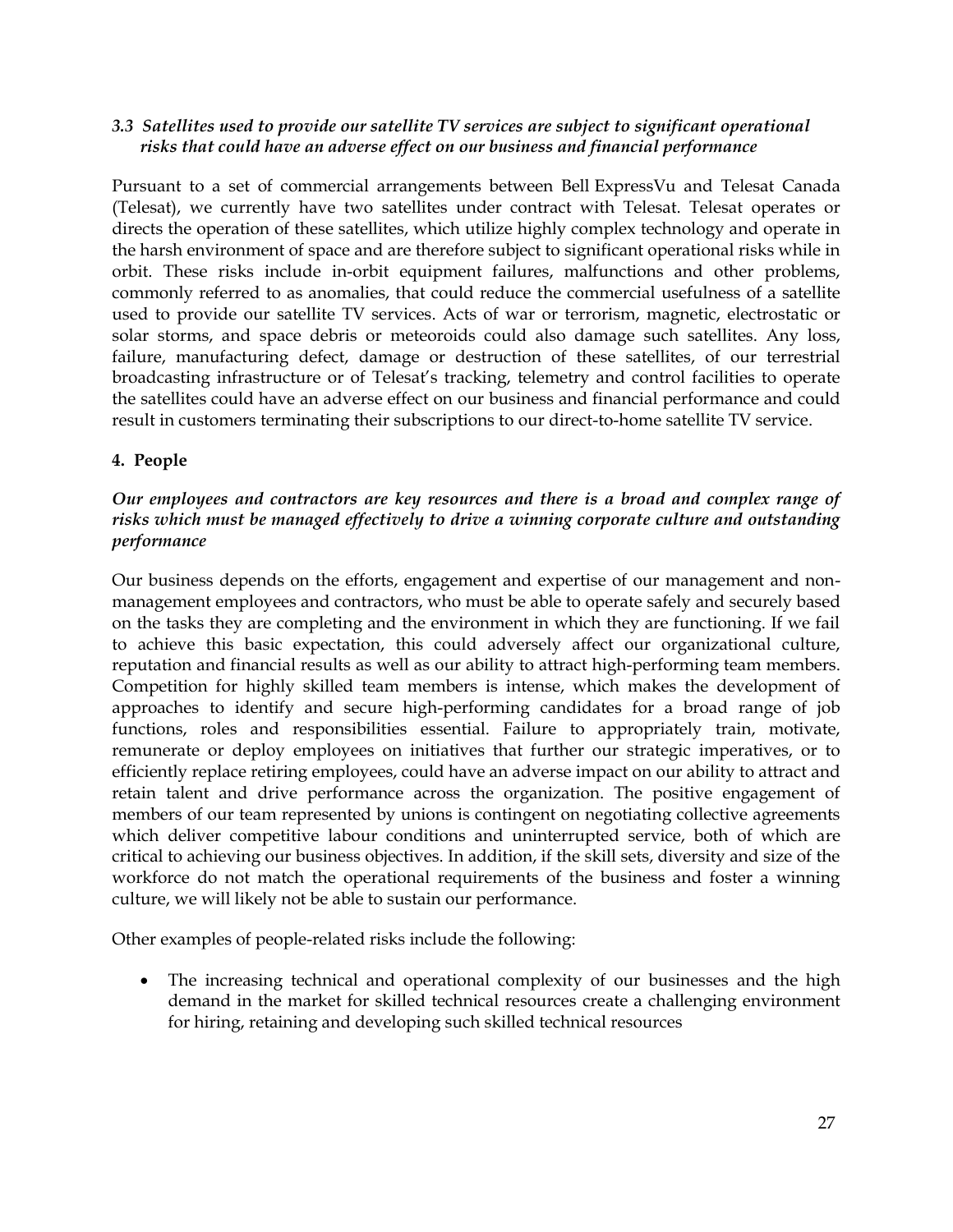- Failure to establish a complete and effective succession plan, including preparation of internal talent and identification of potential external candidates where relevant for key roles, could impair our business until qualified replacements are found
- Approximately 45% of our employees are represented by unions and are covered by collective bargaining agreements. Renegotiating collective bargaining agreements could result in higher labour costs, project delays and work disruptions, including work stoppages or work slowdowns, which could adversely affect service to our customers and, in turn, our customer relationships and financial performance
- Ensuring the safety and security of our workforce operating in different environments, including, manholes, telephone poles, cell towers, vehicles, foreign news bureaus and war zones, requires focus, effective processes and flexibility to avoid injury, service interruption, fines and reputational impact
- Deterioration in employee morale and engagement resulting from staff reductions, ongoing cost reductions or reorganizations could adversely affect our business and financial results

#### **5. Financial Management**

#### *5.1 If we are unable to raise the capital we need or generate sufficient cash flows from operations, we may need to limit our capital expenditures or our investments in new businesses, or try to raise capital by disposing of assets*

Our ability to meet our cash requirements, fund capital expenditures and provide for planned growth depends on having access to adequate sources of capital and on our ability to generate cash flows from operations, which is subject to various risks, including those described in this Safe Harbour Notice.

Our ability to raise financing depends on our ability to access the public equity, debt capital and money markets, as well as the bank credit market. Our ability to access such markets and the cost and amount of funding available depend largely on prevailing market conditions and the outlook for our business and credit ratings at the time capital is raised. Risk factors such as capital market disruptions, political, economic and financial market instability in Canada or abroad, government policies, central bank monetary policies, changes to bank capitalization or other regulations, reduced bank lending in general or fewer banks as a result of reduced activity or consolidation could reduce capital available or increase the cost of such capital. In addition, an increased level of debt borrowings could result in lower credit ratings, increased borrowing costs and a reduction in the amount of funding available to us, including through equity offerings. Business acquisitions could also adversely affect our outlook and credit ratings and have similar adverse consequences. In addition, participants in the public capital and bank credit markets have internal policies limiting their ability to invest in, or extend credit to, any single entity or entity group or a particular industry.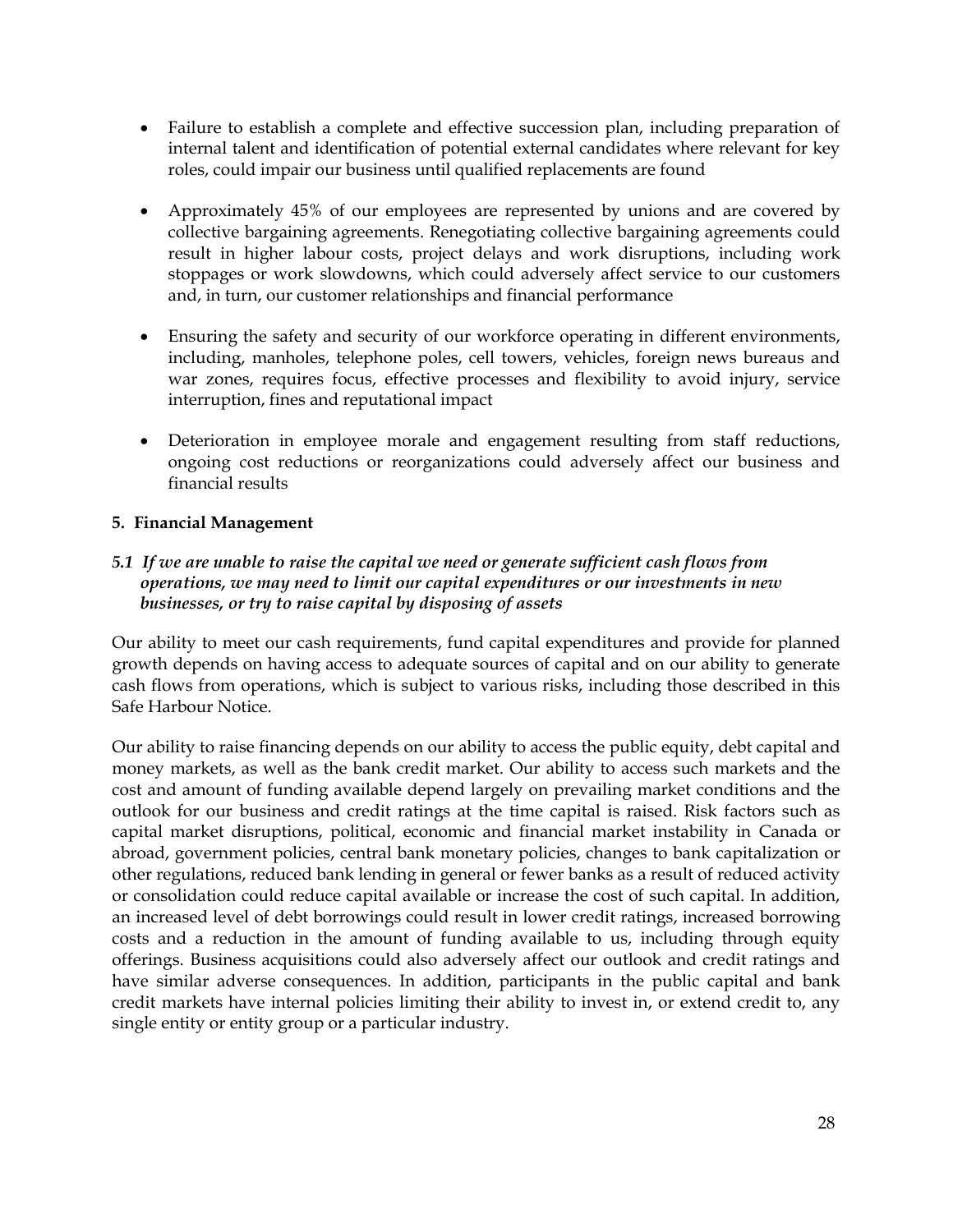Our bank credit facilities, including credit facilities supporting our commercial paper program, are provided by various financial institutions. While it is our intention to renew certain of such credit facilities from time to time, there are no assurances that these facilities will be renewed on favourable terms or in similar amounts.

Differences between BCE"s actual or anticipated financial results and the published expectations of financial analysts, as well as events affecting our business or operating environment, may contribute to volatility in BCE"s securities. A major decline in the capital markets in general, or an adjustment in the market price or trading volumes of BCE"s securities, may negatively affect our ability to raise debt or equity capital, retain senior executives and other key employees, make strategic acquisitions or enter into joint arrangements.

If we cannot access the capital we need or generate cash flows to implement our business plan or meet our financial obligations on acceptable terms, we may have to limit our ongoing capital expenditures and our investment in new businesses or try to raise additional capital by selling or otherwise disposing of assets. Any of these could have an adverse effect on our cash flows from operations and on our growth prospects.

#### *5.2 We cannot guarantee that BCE's dividend policy will be maintained or that dividends will be declared*

The BCE Board of Directors (Board) reviews from time to time the adequacy of BCE"s dividend policy with the objective of allowing sufficient financial flexibility to continue investing in our business while growing returns to shareholders. Under the current dividend policy, increases in the common share dividend are directly linked to growth in BCE"s free cash flow. BCE"s dividend policy and the declaration of dividends on any of its outstanding shares are subject to the discretion of the BCE Board and, consequently, there can be no guarantee that BCE"s dividend policy will be maintained or that dividends will be declared. The declaration of dividends by the BCE Board is ultimately dependent on BCE"s operations and financial results which are, in turn, subject to various assumptions and risks, including those set out in this Safe Harbour Notice.

#### *5.3 We are exposed to various credit, liquidity and market risks*

Our exposure to credit, liquidity and market risks, including equity price, interest rate and currency fluctuations, is discussed in section 6.6, *Financial risk management* in the BCE 2016 Annual MD&A and in Note 24 to BCE"s 2016 consolidated financial statements, as updated in BCE"s First Quarter (Q1) 2017 MD&A, Second Quarter (Q2) 2017 MD&A and Third Quarter (Q3) 2017 MD&A, and BCE"s Q1, Q2 and Q3 2017 consolidated financial statements.

Our failure to identify and manage our exposure to changes in interest rates, foreign exchange rates (especially a weakening Canadian dollar), BCE"s share price and other market conditions could lead to missed opportunities, reduced profit margins**,** cash flow shortages, inability to complete planned capital expenditures, reputational damage, equity and debt securities devaluations and challenges in raising capital on market-competitive terms.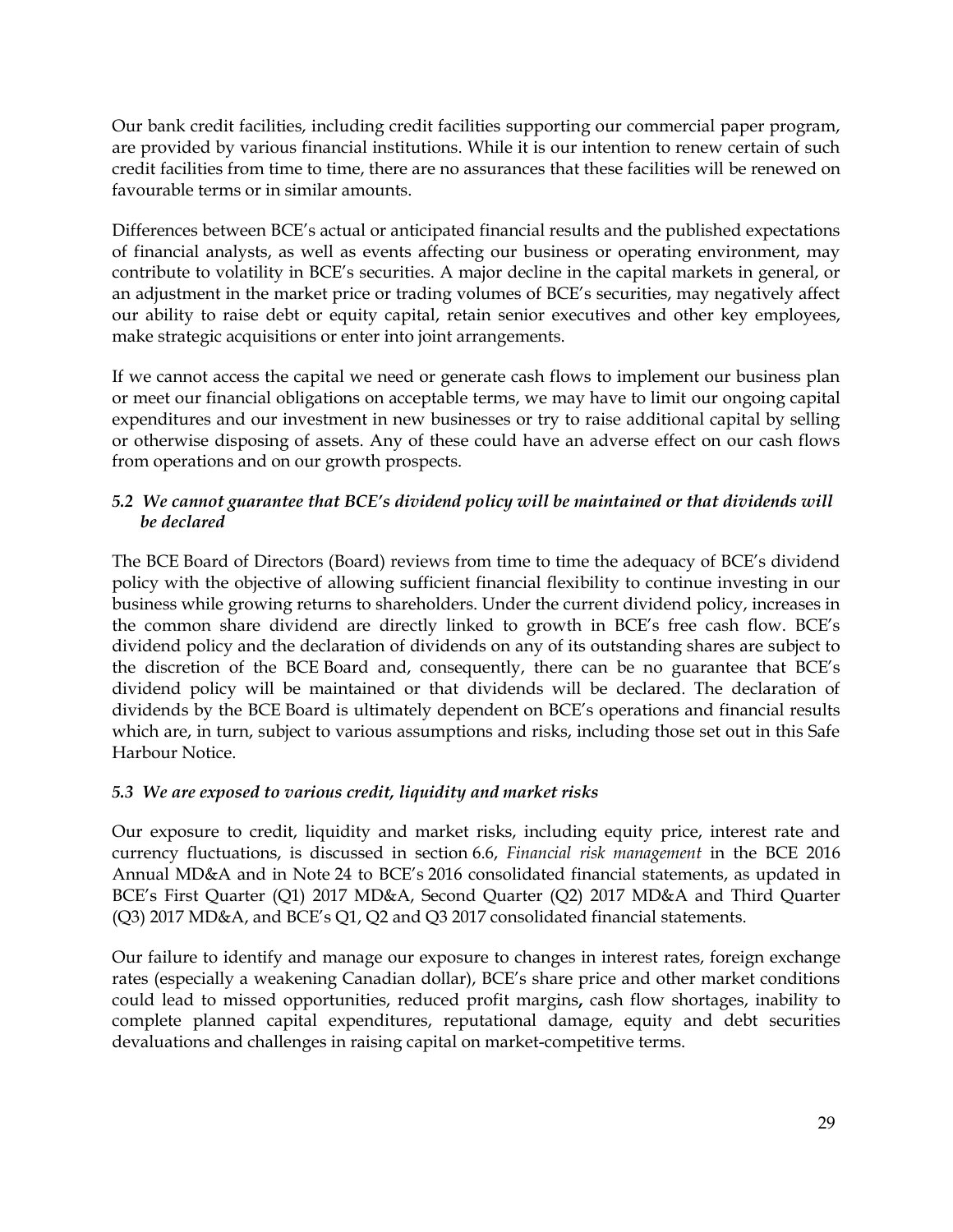#### *5.4 The economic environment, pension rules or ineffective governance could have an adverse effect on our pension obligations, liquidity and financial performance, and we may be required to increase contributions to our post-employment benefit plans in the future*

With a large pension plan membership and defined benefit pension plans that are subject to the pressures of the global economic environment and changing regulatory and reporting requirements, our pension obligations are exposed to potential volatility. Failure to recognize and manage economic exposure and pension rule changes or to ensure that effective governance is in place for management and funding of pension plan assets and obligations could have an adverse impact on our liquidity and financial performance.

The funding requirements of our post-employment benefit plans, based on valuations of plan assets and obligations, depend on a number of factors, including actual returns on postemployment benefit plan assets, long-term interest rates, plan demographics, and applicable regulations and actuarial standards. Changes in these factors could cause future contributions to significantly differ from our current estimates and could require us to increase contributions to our post-employment benefit plans in the future and, therefore, could have a negative effect on our liquidity and financial performance.

There is no assurance that the assets of our post-employment benefit plans will earn their assumed rate of return. A substantial portion of our post-employment benefit plans' assets is invested in public equity and debt securities. As a result, the ability of our post-employment benefit plans' assets to earn the rate of return that we have assumed significantly depends on the performance of capital markets. Market conditions also impact the discount rate used to calculate our solvency obligations and could therefore also significantly affect our cash funding requirements.

Our expected funding for 2018 is in accordance with the latest post-employment benefit plan valuations as of December 31, 2016, filed in June 2017, and takes into account voluntary contributions of \$100 million in 2017.

#### *5.5 Income and commodity tax amounts may materially differ from the expected amounts*

Our complex business operations are subject to various tax laws and the adoption of new tax laws, or regulations or rules thereunder, or changes thereto or in the interpretation thereof, could result in higher tax rates, new taxes or other adverse tax implications. In addition, while we believe that we have adequately provided for all income and commodity taxes based on all of the information that is currently available, the calculation of income taxes and the applicability of commodity taxes in many cases require significant judgment in interpreting tax rules and regulations. Our tax filings are subject to government audits that could result in material changes to the amount of current and deferred income tax assets and liabilities and other liabilities and could, in certain circumstances, result in an assessment of interest and penalties.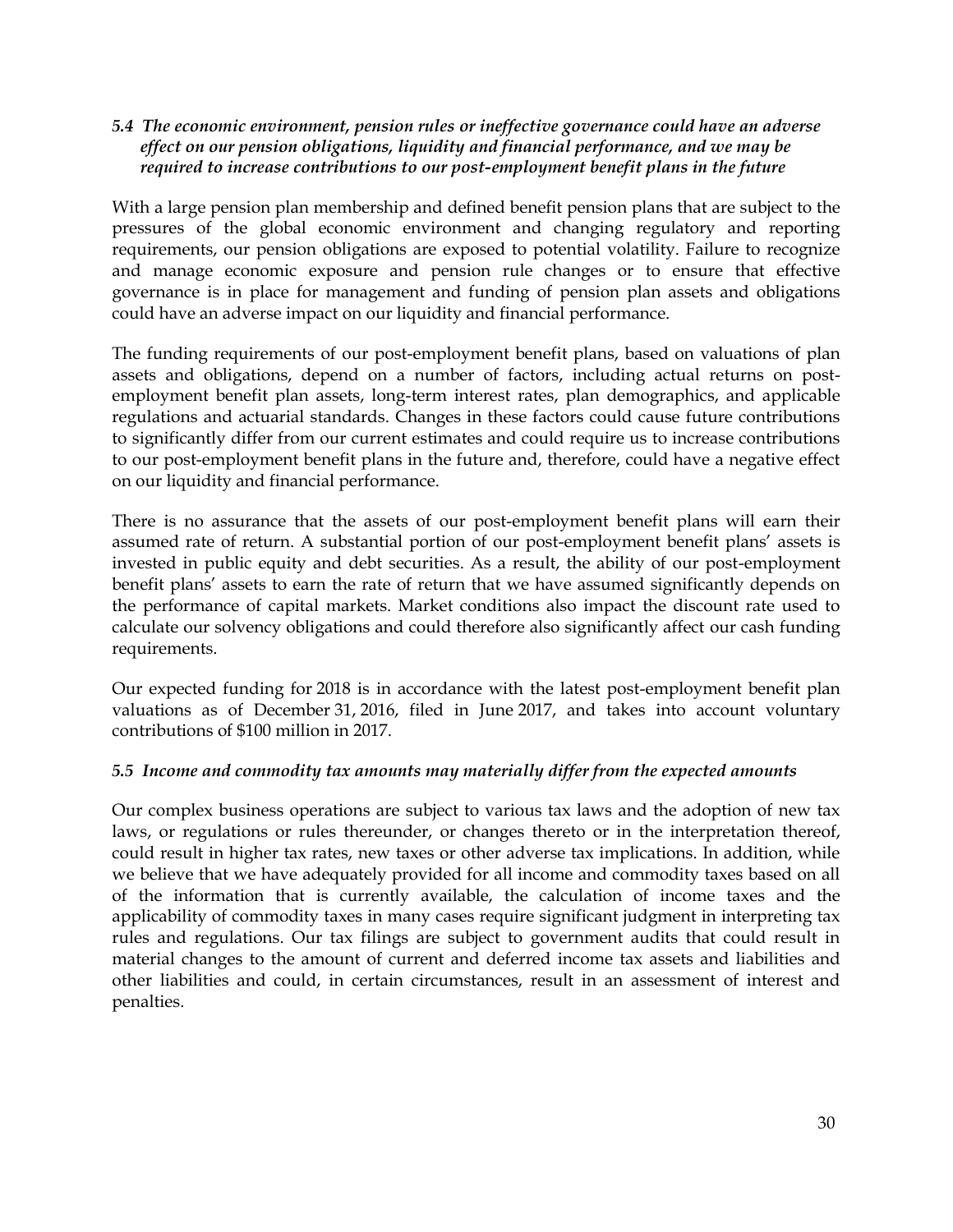#### *5.6 The failure to reduce costs as well as unexpected increases in costs could adversely affect our ability to achieve our strategic imperatives and our financial results*

Our objectives for targeted cost reductions continue to be aggressive but there is no assurance that we will be successful in reducing costs, especially since incremental cost savings are more difficult to achieve on an ongoing basis. Our cost reduction objectives require aggressive negotiations with our suppliers and there can be no assurance that such negotiations will be successful or that replacement products or services provided will not lead to operational issues.

Examples of risks to our ability to reduce costs or of potential cost increases include:

- Achieving timely cost reductions while moving to an IP-based network is dependent on disciplined network decommissioning, which can be delayed by customer contractual commitments, regulatory considerations and other unforeseen obstacles
- Fluctuations in energy prices are partly influenced by government policies to address climate change which, combined with growing data demand that increases our energy requirements, could increase our energy costs beyond our current expectations
- Failure to successfully deliver on our contractual commitments, whether due to security events, operational challenges or other reasons, may result in financial penalties and loss of revenues

### *5.7 The failure to evolve practices to effectively monitor and control fraudulent activities could result in financial loss and brand degradation*

As a public company with a range of desirable and valuable products and services and approximately 51,500 employees, fraud requires a disciplined program covering governance, exposure identification and assessment, prevention, detection and reporting that considers corruption, misappropriation of assets and intentional manipulation of financial statements by employees and/or external parties. Fraud events can result in financial loss and brand degradation.

Specific examples relevant to us include:

- Subscription fraud on accounts established with a false identity or paid with a stolen credit card
- Network usage fraud such as call/sell operations using our wireline or wireless networks
- Copyright theft and other forms of unauthorized use that undermine the exclusivity of Bell Media"s content offerings and could potentially divert users to unlicensed or otherwise illegitimate platforms, thus impacting our ability to derive distribution and advertising revenues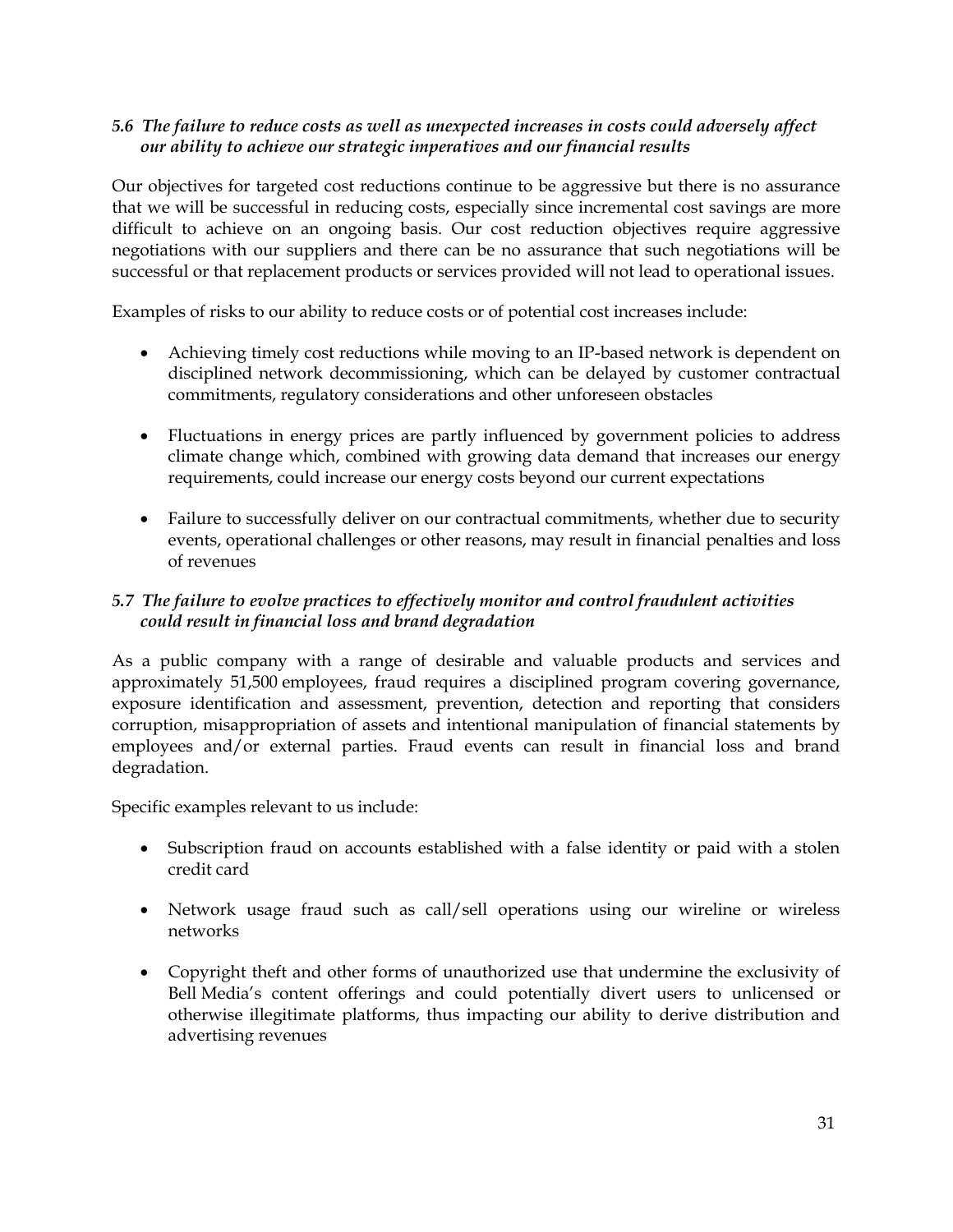TV distributors including Bell Canada and Bell ExpressVu are subject to ongoing efforts to steal their services through compromise or circumvention of signal security systems, causing revenue loss

#### **6. Dependence on Third-Party Suppliers**

#### *We depend on third-party suppliers, outsourcers and consultants, some of which are critical, to provide an uninterrupted supply of the products and services we need to operate our business and to comply with various obligations*

We depend on key third-party suppliers and outsourcers, over which we have no operational or financial control, for products and services, some of which are critical to our operations. If there are gaps in our supplier governance and oversight models established to ensure full risk transparency at point of purchase and throughout the relationship, including any contract renegotiations, there is the potential for a breakdown in supply, which could impact our ability to make sales, service customers and achieve our business and financial objectives. Some of our third-party suppliers and outsourcers are located in foreign countries, which increases the potential for a breakdown in supply due to the risks of operating in foreign jurisdictions with different laws, geo-political environments, cultures and the potential for localized natural disasters. The outsourcing of services generally involves transfer of risk, and we must take appropriate steps to ensure that the outsourcers' approach to risk management is aligned with our own standards in order to maintain continuity of supply and brand strength. Further, as cloud-based supplier models continue to evolve, our procurement and vendor management practices must also continue to evolve to fully address associated risk exposures.

In addition, certain company initiatives rely heavily upon professional consulting services provided by third-parties where a failure of such third-parties may not be reasonably evident until their work is delivered or delayed. Depending on the size, complexity and level of thirdparty dependence, remedial strategies may be difficult to implement in respect of any professional consulting services provided by third-parties that are not performed in a proper or timely fashion. Any such difficulty when implementing remedial strategies could result in an adverse effect on our ability to comply with various obligations including applicable legal and accounting requirements.

Other examples of risks associated with our dependence on third-party suppliers include the following:

 Demand for products and services available from only a limited number of suppliers, some of which dominate their global market, may lead to decreased availability, increased costs or delays in the delivery of such products and services since suppliers may choose to favour global competitors that are larger than we are and, accordingly, purchase a larger volume of products and services. In addition, production issues affecting any such suppliers, or other suppliers, could result in decreased quantities, or a total lack of supply of products or services. Any of these events could adversely impact our ability to meet customer commitments and demand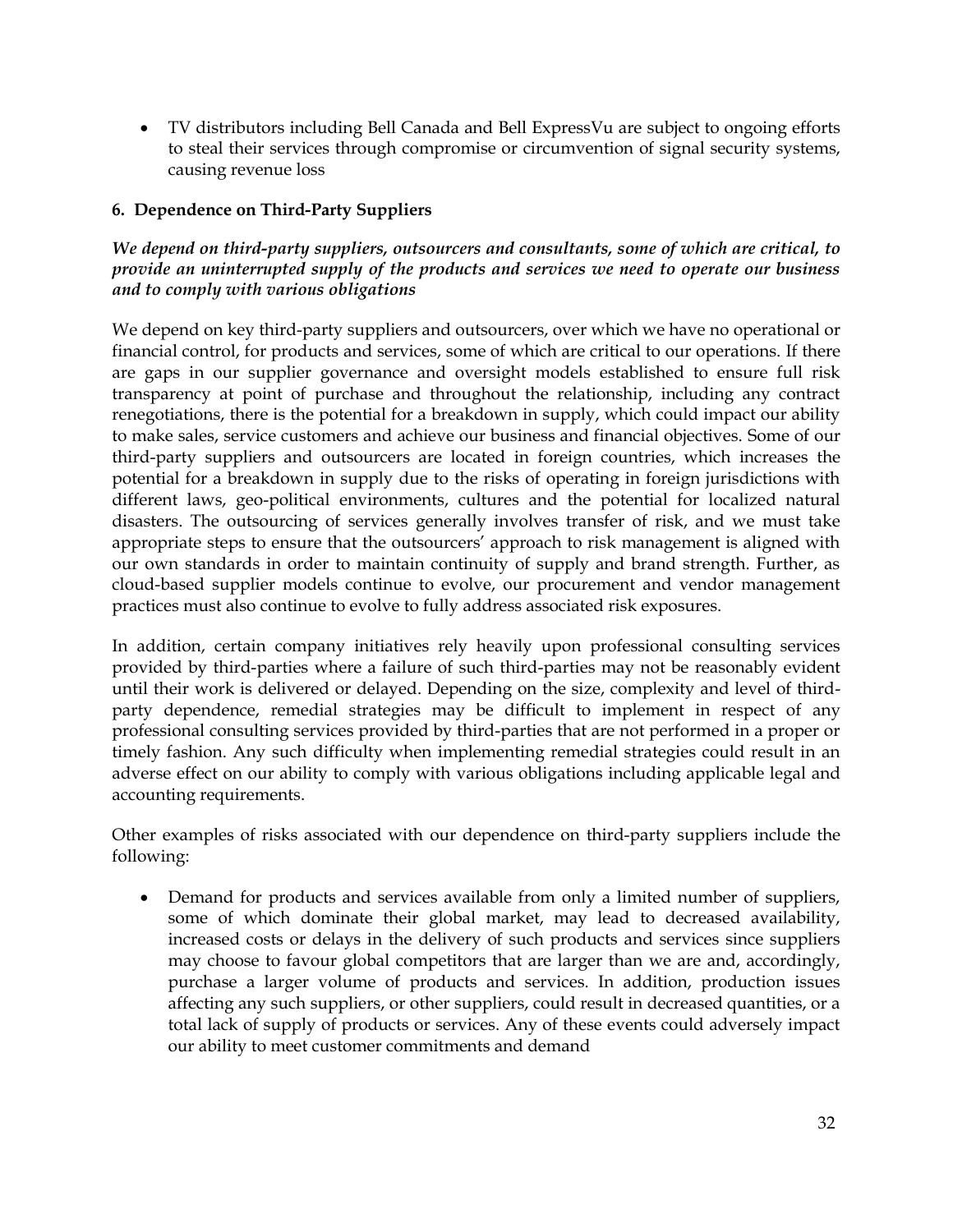- Cloud-based solutions may increase the risk of security and data leakage exposure if security control protocols affecting our suppliers are bypassed
- Failure to maintain strong discipline around vendor administration (especially around initial account setup) may mask potential financial or operational risks and complicate future problem resolution
- If products and services important to our operations have manufacturing defects or do not comply with applicable government regulations and standards (including product safety practices), our ability to sell products and provide services on a timely basis may be negatively impacted. We work with our suppliers to identify serious product defects (including safety incidents) and develop appropriate remedial strategies. Remedial strategies may include a recall of products. To the extent that a supplier does not actively participate in, and/or bear primary financial responsibility for, a recall of its products, our ability to perform such recall program at a reasonable cost and/or in a timely fashion may be negatively impacted. Any of the events referred to above could have an adverse effect on our operations and financial results
- Products, services, software and other elements of our business supplied to us or used in our business operations may contain security issues including, but not limited to, latent security issues that would not be apparent upon an inspection. When any such security issue is discovered, we seek to identify and develop remedial strategies both internally and with our suppliers. Should we or a supplier fail to correct a security issue in a timely fashion, there could be an adverse effect on our business and financial performance
- Temporary or permanent operational failures or service interruptions of the networks of other telecommunications carriers and suppliers on which we rely to deliver services could adversely affect our ability to provide services using such carriers' and suppliers' networks and could, consequently, have an adverse effect on our business and financial performance
- BCE depends on call centre and technical support services provided by a number of external suppliers and outsourcers, some of which are located in foreign countries. These vendors have access to customer and internal BCE information necessary for the support services that they provide. Information access and service delivery issues that are not managed appropriately may have an adverse impact on our reputation, the quality and speed of services provided to customers, and our ability to address technical issues

### **7. Litigation and Legal Obligations**

*Legal proceedings, changes in applicable laws and the failure to proactively address our legal and regulatory obligations could have an adverse effect on our business and financial performance*

We become involved in various claims and legal proceedings as part of our business. Plaintiffs within Canada are able to launch and obtain certification of class actions on behalf of a large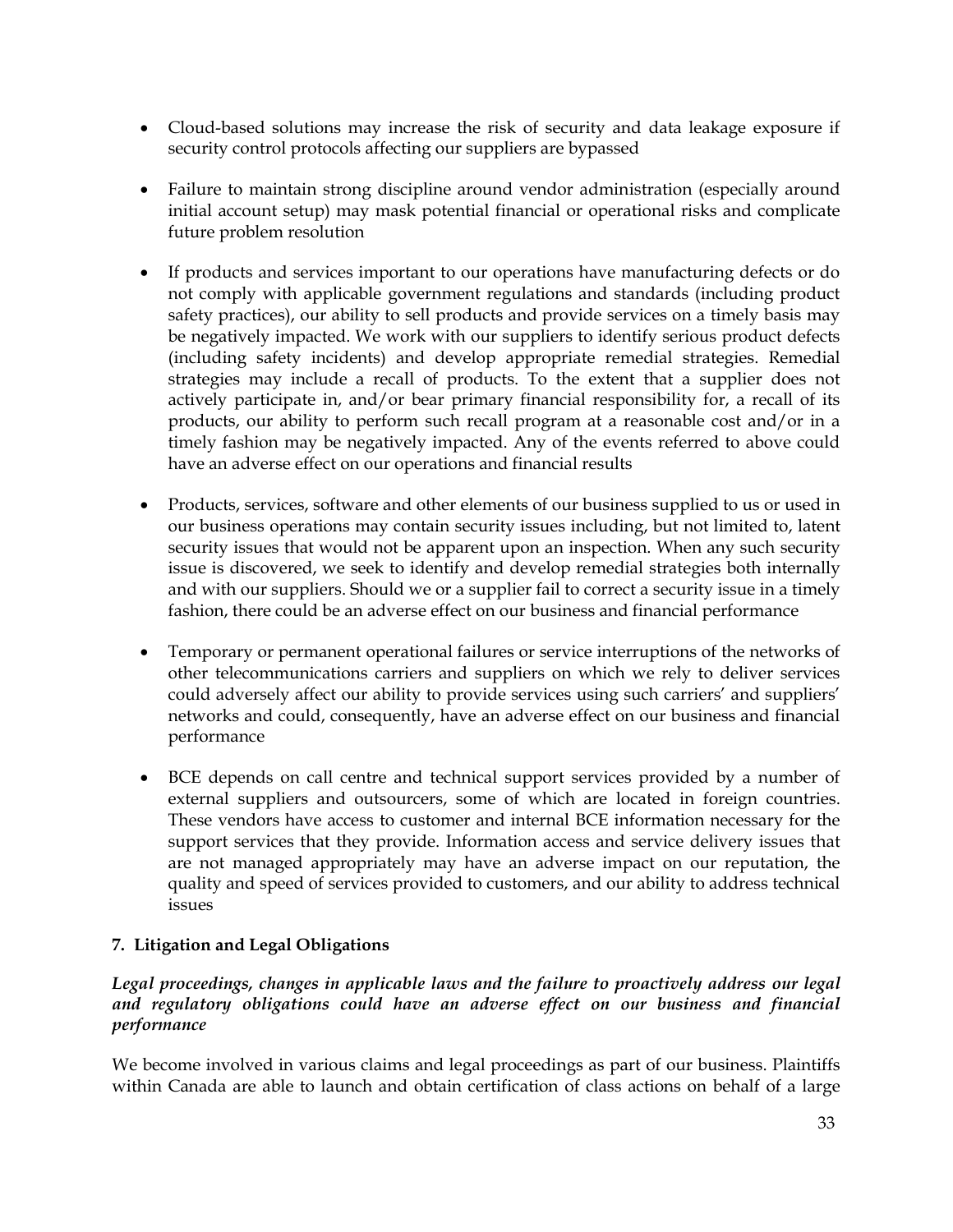group of people with increasing ease, and Canadian provincial securities laws facilitate the introduction in Canada of class action lawsuits by secondary market investors against public companies for alleged misrepresentations in public disclosure documents and oral statements. Changes in laws or regulations, or in how they are interpreted, and the adoption of new laws or regulations, as well as pending or future litigation, including an increase in certified class actions which, by their nature, could result in sizeable damage awards and costs relating to litigation, could have an adverse effect on our business and financial performance.

Examples of legal and regulatory obligations that we must comply with include those resulting from:

- As discussed in more detail in Section [C. III,](#page-15-1) *Risks relating to our regulatory environment*, decisions, policies and other initiatives of the CRTC, ISED, the Competition Bureau and other governmental agencies, as well as laws of a regulatory nature
- Consumer protection and privacy legislation
- Tax legislation
- Corporate and securities legislation
- IFRS requirements
- Environmental protection and health and safety laws
- Payment card industry standards for the protection against customer credit card infractions

The failure to comply with any of the above or other legal or regulatory obligations could expose us to litigation, including pursuant to class actions, and significant fines and penalties, as well as result in reputational harm.

For a description of the principal legal proceedings involving us, please see the section entitled *Legal Proceedings* contained in the BCE 2016 annual information form, as updated in BCE"s Q1 and Q2 2017 MD&As.

In addition, on January 16, 2018, a statement of claim was filed in the Ontario Superior Court against Bell Canada, Bell Mobility Inc., Bell Media Inc. and Expertech Network Installation Inc. alleging that the indexation rate under the Bell Canada Pension Plan was not properly calculated for the year 2017. The action seeks to certify a class action consisting of all persons, wherever resident, who are or were members of the Bell Canada Pension Plan, or otherwise entitled to benefits thereunder, and were entitled to receive indexed pension payments as of January 1, 2017, together with the spouses, estates, heirs, beneficiaries, and representatives of those who died. The class action seeks damages in the amount of \$150 million or any greater amount determined by the Court, for breach of contract under the Bell Canada Pension Plan, as well as for breach of fiduciary and trust duties under the *Pension Benefits Standards Act of 1985*.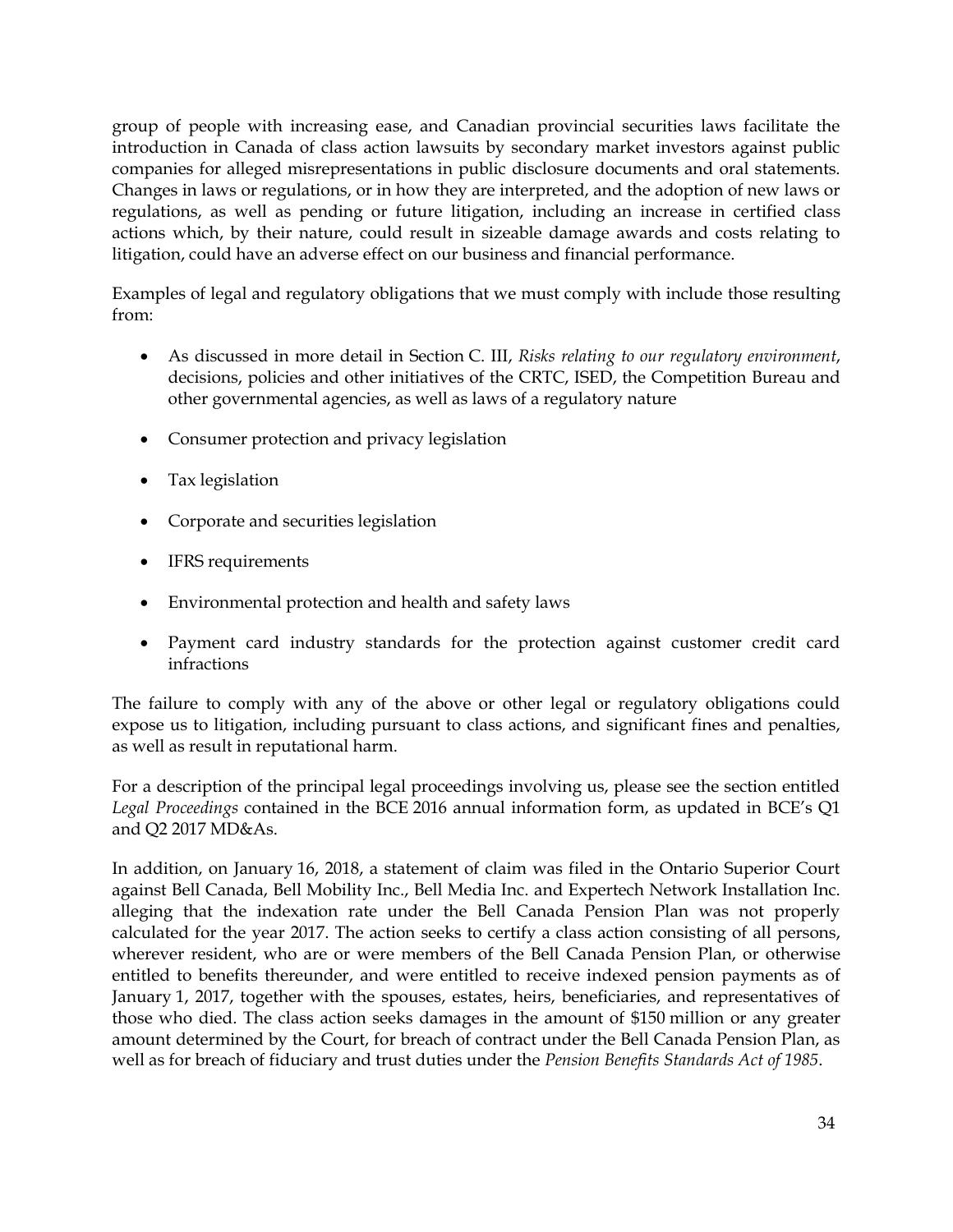Furthermore, on January 19, 2018, a claim was filed in the Federal Court against BCE Inc., Bell Canada, Bell Aliant Regional Communications Inc., Bell MTS Inc., and Northerntel L.P. by Rovi Guides, Inc. and Tivo Solutions Inc. The claim alleges that the defendants, through their manufacture, distribution, sale and use of certain features of their IPTV systems, have infringed six patents variously owned by the defendants. The claim also alleges that the defendants have, through their marketing and customer support activities, induced users to infringe the patents. In addition to declaratory and injunctive relief, the plaintiffs seek damages in the form of unpaid royalties in relation to the defendants' revenues from their IPTV services or an accounting of the defendants" profits. We intend to exercise all available indemnity recourses from third parties that provide the intellectual property upon which our IPTV services are based.

Finally, the failure of our employees, suppliers and other business partners to comply with applicable legal and ethical standards including, without limitation, anti-bribery laws, as well as our policies and contractual obligations, could also expose us to litigation and significant fines and penalties, and result in reputational harm or being disqualified from bidding on contracts.

#### **8. Health and Environmental Concerns**

#### *8.1 Health concerns about radiofrequency emissions from wireless communication devices, as well as epidemics and other health risks, could have an adverse effect on our business*

Many studies have been performed or are ongoing to assess whether wireless phones, networks and towers pose a potential health risk. While some studies suggest links to certain conditions, others conclude there is no established causation between mobile phone usage and adverse health effects. In 2011, the International Agency for Research on Cancer (IARC) of the World Health Organization classified radiofrequency electromagnetic fields from wireless phones as possibly carcinogenic to humans, but also indicated that chance, bias or confounding could not be ruled out with reasonable confidence. The IARC also called for additional research into longterm heavy use of mobile phones.

ISED is responsible for approving radiofrequency equipment and performing compliance assessments and has chosen Health Canada"s Safety Code 6, which sets the limits for safe exposure to radiofrequency emissions at home or at work, as its exposure standard. This code also outlines safety requirements for the installation and operation of devices that emit radiofrequency fields such as mobile phones, WiFi technologies and base station antennas. ISED has made compliance to Safety Code 6 mandatory for all proponents and operators of radio installations.

Our business is heavily dependent on radiofrequency technologies, which could present significant challenges to our business and financial performance, such as the following:

 We face current and potential lawsuits relating to alleged adverse health effects on customers, as well as to our marketing and disclosure practices in connection therewith, and the likely outcome of such lawsuits is unpredictable and may change over time